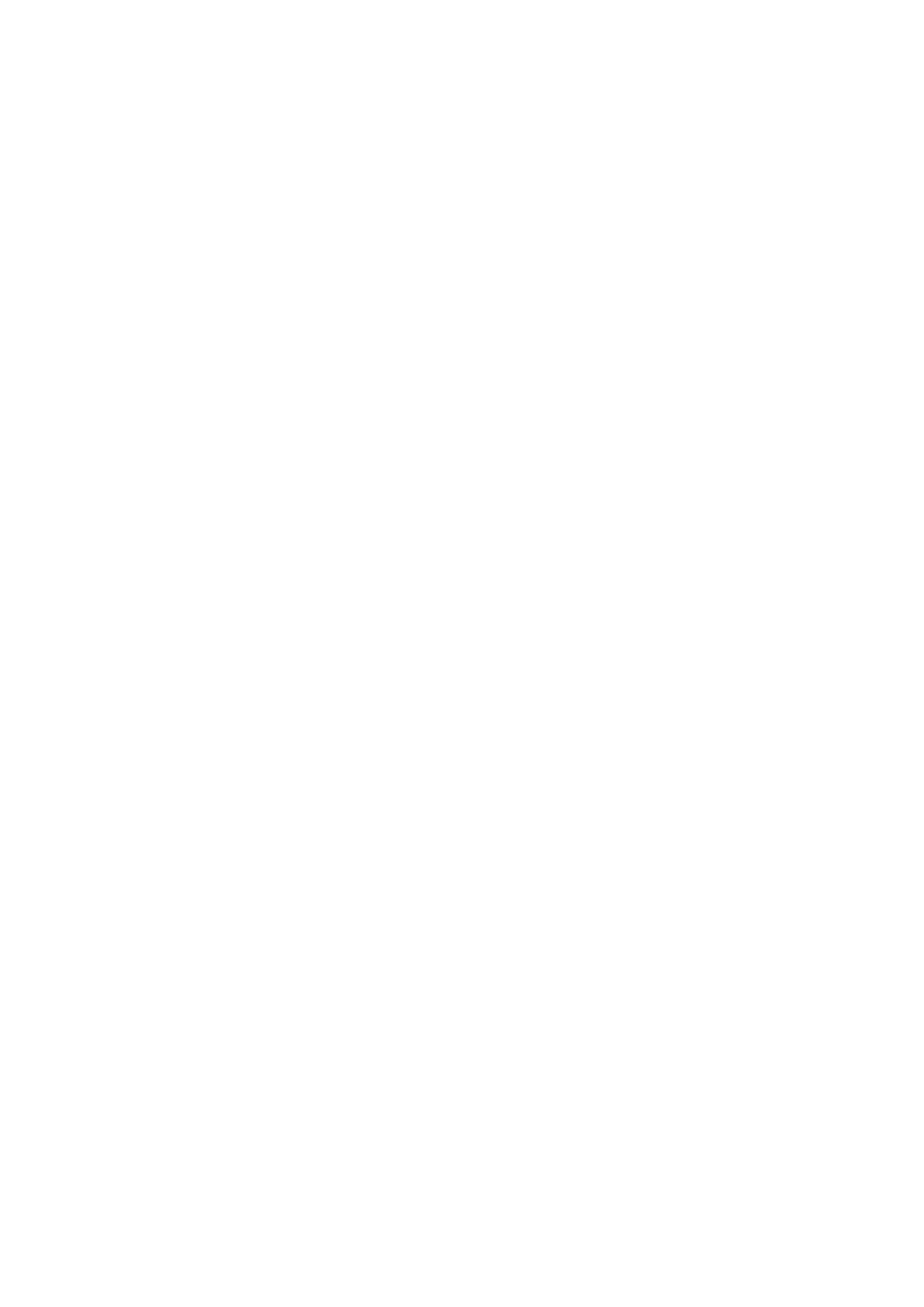

# Policy handbook

Access to and participation in continuous vocational education and training (CVET) in Europe

Luxembourg: Publications Office of the European Union, 2014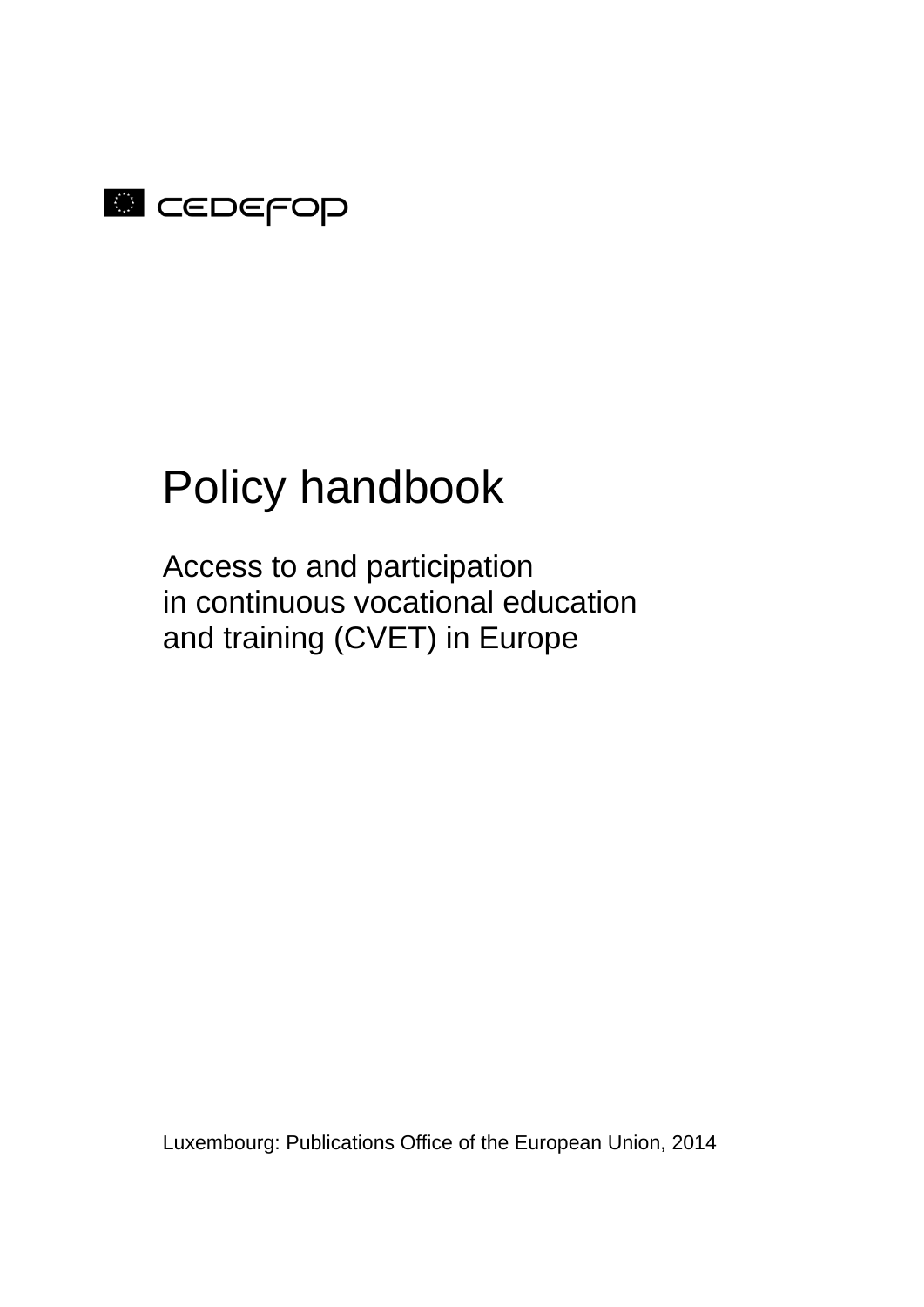Cedefop working papers are unedited documents, available only electronically. They make results of Cedefop's work promptly available and encourage further discussion.

Please site this publication as: Cedefop (2014). *Policy handbook: Access to and participation in continuous vocational education and training (CVET) in Europe*. Luxembourg: Publications Office of the European Union. Cedefop working paper; No 25

A great deal of additional information on the European Union is available on the Internet.

It can be accessed through the Europa server (http://europa.eu).

Luxembourg: Publications Office of the European Union, 2014

ISBN 978-92-896-1669-0 ISSN 1831-2403 doi: 10.2801/83008

Copyright © European Centre for the Development of Vocational Training (Cedefop), 2014 All rights reserved.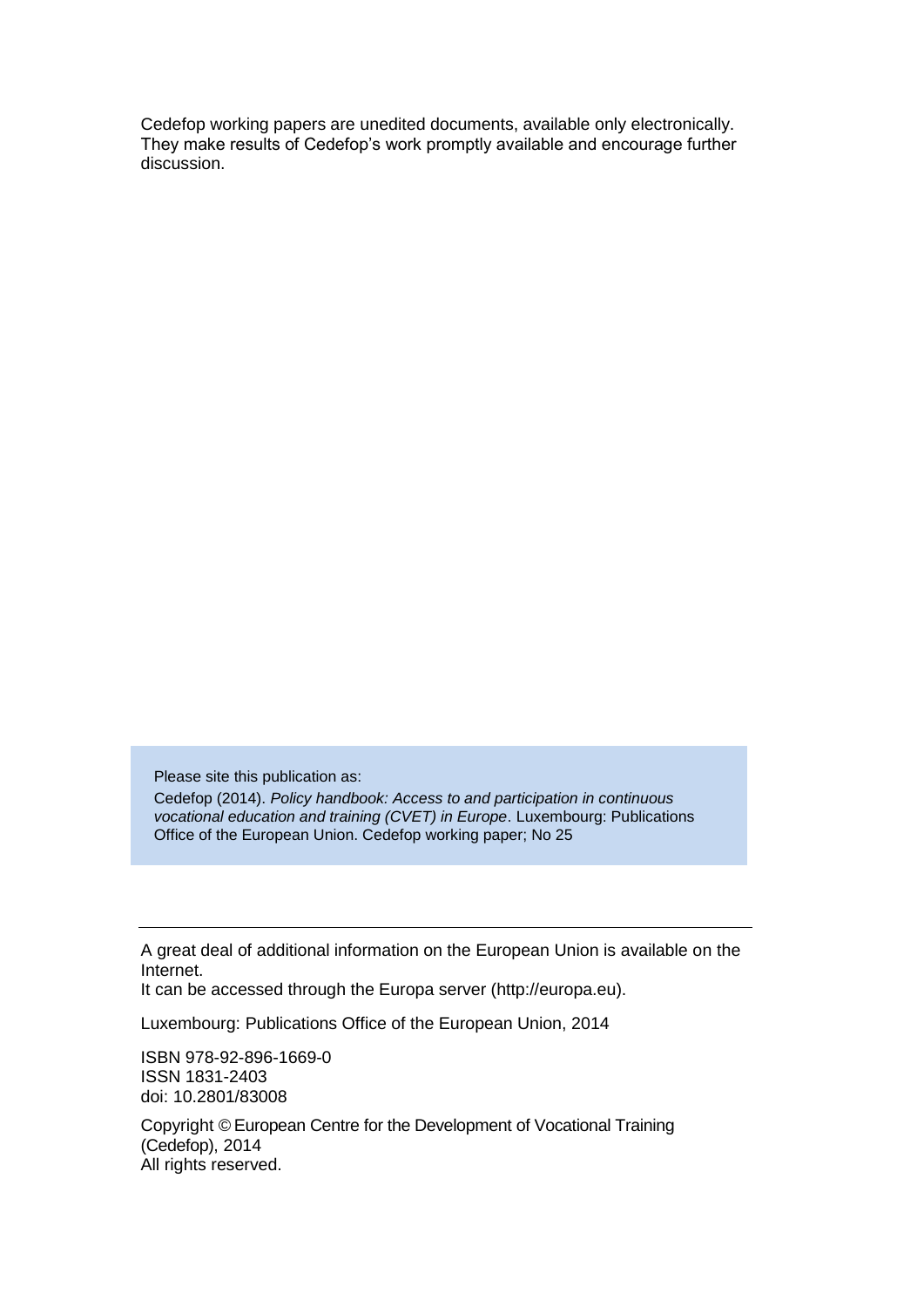The **European Centre for the Development of Vocational Training** (Cedefop) is the European Union's reference centre for vocational education and training. We provide information on and analyses of vocational education and training systems, policies, research and practice. Cedefop was established in 1975 by Council Regulation (EEC) No 337/75.

> Europe 123, 570 01 Thessaloniki (Pylea), GREECE PO Box 22427, 551 02 Thessaloniki, GREECE Tel. +30 2310490111, Fax +30 2310490020 E-mail: info@cedefop.europa.eu [www.cedefop.europa.eu](http://www.cedefop.europa.eu/)

> > Joachim James Calleja, *Director* Barbara Dorn, *Chair of the Governing Board*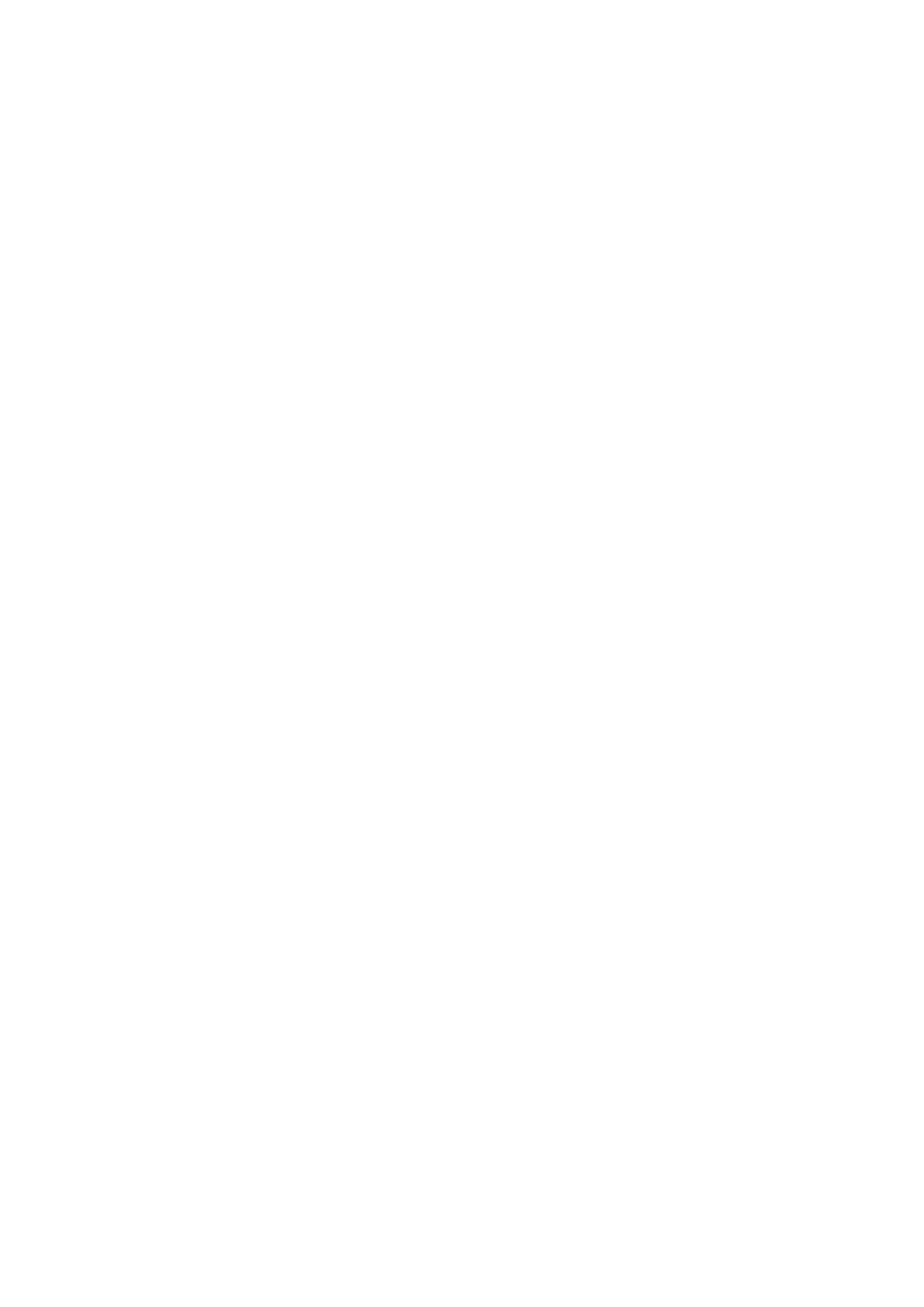# <span id="page-6-0"></span>Foreword

This policy handbook is one of the EU-level deliverables agreed by Member States and the European Commission in the Bruges communiqué (Council of the European Union (EU) and European Commission, 2010). Its purpose is to assist policy-makers, enterprises, social partners, training providers and other stakeholders to reinforce high-quality continuous vocational education and training (CVET) and to increase both access and participation. It provides policy guidance illustrated by concrete examples of effective practices from the Member States, which can serve as sources of motivation to promote CVET at national, regional and local levels.

CVET is a main pillar of adult lifelong learning and is crucial to reaching the Education and training 2020 (ET 2020) target of 15% average participation by adults (age 25-64) in lifelong learning by 2020. Progress towards this goal has been limited and the 15% target has not yet been met in most countries. Opening access to and raising adult participation in lifelong learning lies at the heart of current EU education and training policies. CVET is relevant to two key objectives in the context of the Europe 2020 strategy (European Commission, 2010a): supporting smart growth and inclusive growth.

CVET is not only a means of increasing productivity, economic growth, employability, innovation and competitiveness, but also of improving equity, social cohesion and participation of disadvantaged groups in the labour market and in society.

This handbook assists policy-makers and other stakeholders in strengthening the contribution of CVET in reaching the lifelong learning benchmark and the Europe 2020 objectives.

The handbook focuses on policy-makers and the role of enterprises. It shows how policy-makers and social partners can encourage and support enterprises in CVET and gives useful information for enterprises on how to make the most of it. Enterprises play a key role in CVET because a major part is employer-provided. For them, CVET is important in terms of updating and renewing the knowledge, skills and competences of their workers and adapting to fast-changing technological and socioeconomic developments.

The handbook uses information from recent studies, policy evaluations and academic research, including Cedefop, the European Commission and Eurostat data and analysis. It highlights the importance of CVET for smart and inclusive growth, illustrates the benefits of CVET, gives an overview of its current state in Europe, and describes success factors and good practices for widening access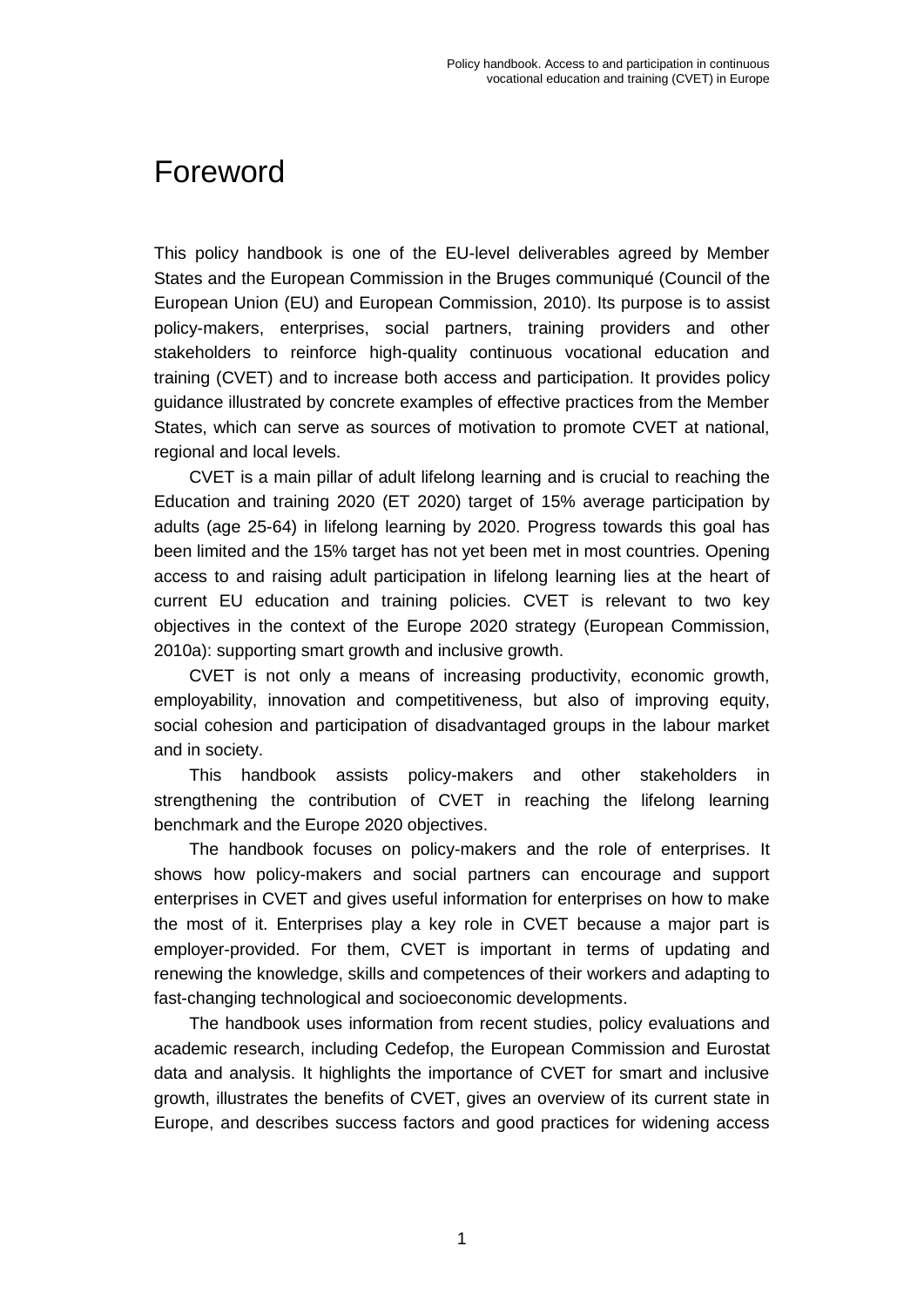and participation. It complements the policy handbook *Work-based learning in Europe: practices and policy pointers* on initial vocational education and training (IVET) (European Commission, 2013a).

I hope you will find this handbook a useful tool in attracting more learners to CVET as a first step towards their employability, or/and as a way of increasing their career prospects and continuing to acquire skills to help them meet the increasing challenges of the labour market. Promoting CVET is the joint task of the education and employment sectors, as well as of employers who are keen on increasing their competitiveness.

> Joachim James Calleja *Director*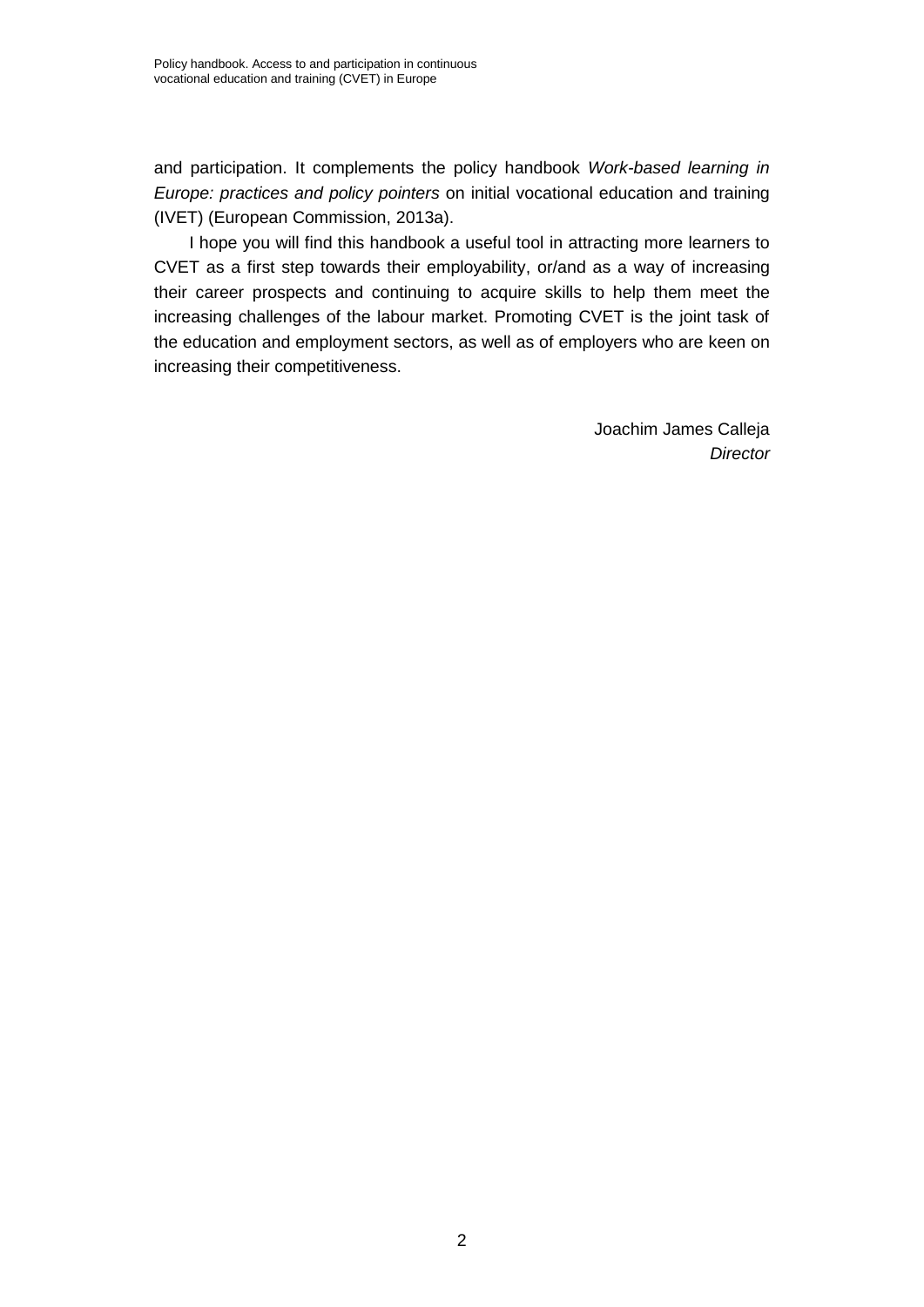## Acknowledgements

<span id="page-8-0"></span>Special thanks go to Cedefop expert Alexandra Dehmel who wrote this handbook and undertook the desk research and analysis on which it is based. Valuable support was provided by other Cedefop experts, in particular by Guy Tchibozo, who gave useful advice throughout the whole production process, as well as by Jens Bjornavold, who reviewed the publication, under the supervision of Mara Brugia, Head of Area Enhanced Cooperation in VET and LLL. Loukas Zahilas, Marco Serafini, Pedro Moreno Da Fonseca, Giovanni Russo, Ernesto Villalba-Garcia, Eleonora Schmid and Jasper van Loo provided constructive comments and suggestions. Evangelia Bara provided the technical support in preparing this publication. Thanks are also due to Dana Bachmann, Paul Holdsworth, Aline Jürges, Mantas Sekmokas and Martina Ni-Cheallaigh from the European Commission's Directorate General for Education and Culture, for their feedback and suggestions.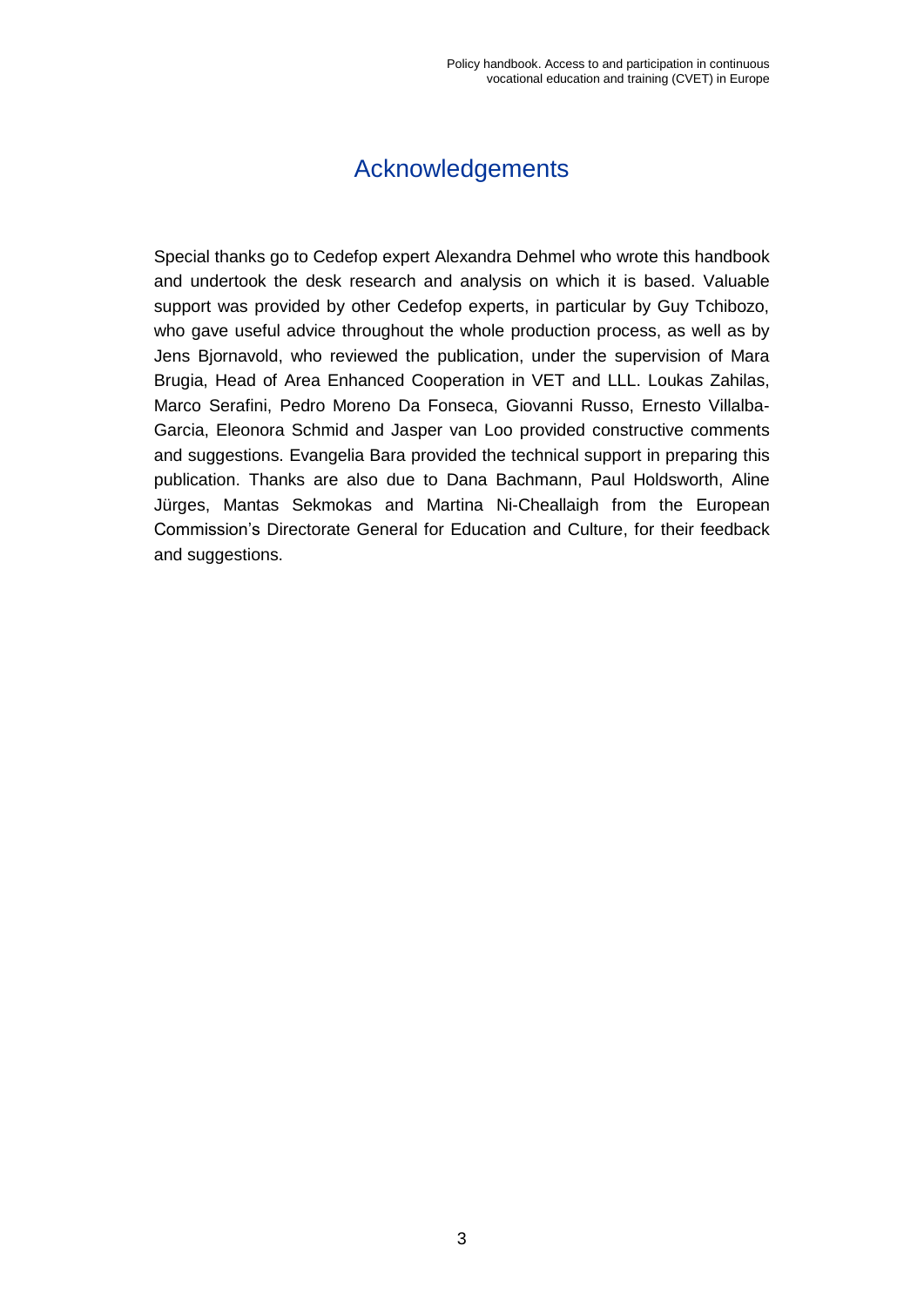# Table of contents

|    | Foreword |                                                                                                                                         |  |  |  |  |  |
|----|----------|-----------------------------------------------------------------------------------------------------------------------------------------|--|--|--|--|--|
|    |          |                                                                                                                                         |  |  |  |  |  |
|    |          |                                                                                                                                         |  |  |  |  |  |
| 1. |          |                                                                                                                                         |  |  |  |  |  |
| 2. |          |                                                                                                                                         |  |  |  |  |  |
|    | 2.1.     |                                                                                                                                         |  |  |  |  |  |
|    | 2.2.     |                                                                                                                                         |  |  |  |  |  |
|    | 2.3.     |                                                                                                                                         |  |  |  |  |  |
| 3. |          |                                                                                                                                         |  |  |  |  |  |
|    |          |                                                                                                                                         |  |  |  |  |  |
|    | 3.2.     |                                                                                                                                         |  |  |  |  |  |
|    | 3.3.     |                                                                                                                                         |  |  |  |  |  |
|    |          | 3.4. Policies and progress towards higher CVET rates25                                                                                  |  |  |  |  |  |
| 4. |          |                                                                                                                                         |  |  |  |  |  |
|    | 4.1.     | 4.1.1. Guidance services and awareness-raising30                                                                                        |  |  |  |  |  |
|    | 4.2.     |                                                                                                                                         |  |  |  |  |  |
|    | 4.3.     |                                                                                                                                         |  |  |  |  |  |
|    | 4.4.     | 4.4.1. Financial incentives for individuals to stimulate participation 48<br>4.4.2. Employer incentives to stimulate CVET provision and |  |  |  |  |  |
|    | 4.5.     |                                                                                                                                         |  |  |  |  |  |
|    | 4.6.     |                                                                                                                                         |  |  |  |  |  |
|    | 4.7.     |                                                                                                                                         |  |  |  |  |  |
| 5. |          |                                                                                                                                         |  |  |  |  |  |
|    |          |                                                                                                                                         |  |  |  |  |  |
|    |          | 5.1.1. Comprehensive HRM strategies with high quality CVET for                                                                          |  |  |  |  |  |
|    |          |                                                                                                                                         |  |  |  |  |  |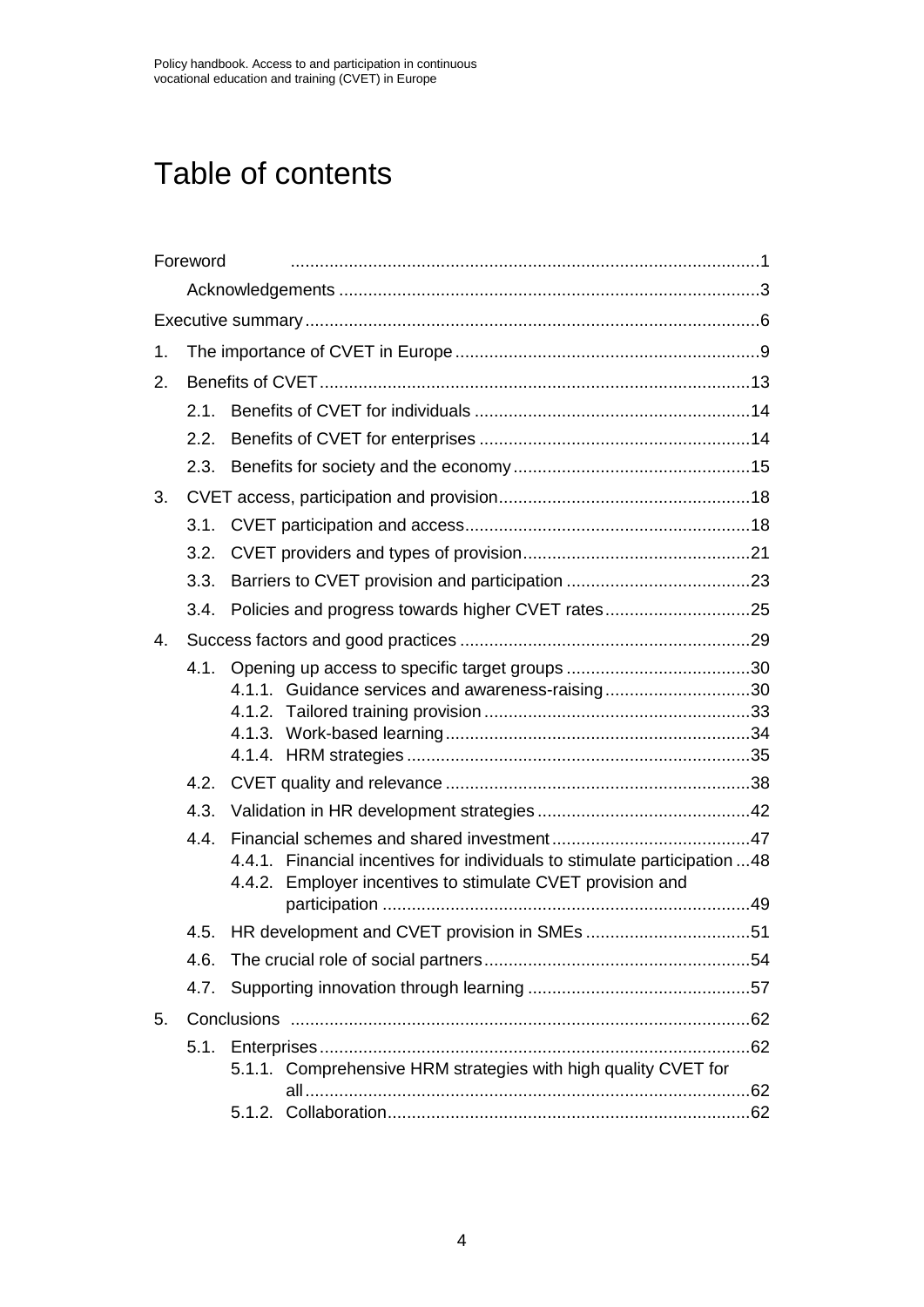|            |  | 5.2.1. CVET as integral part of coherent and comprehensive       |  |  |  |
|------------|--|------------------------------------------------------------------|--|--|--|
|            |  |                                                                  |  |  |  |
|            |  |                                                                  |  |  |  |
|            |  | 5.2.3. Stimulation of CVET provision, access and participation64 |  |  |  |
|            |  | 5.2.4. Promote active commitment and the idea of CVET as a       |  |  |  |
|            |  |                                                                  |  |  |  |
|            |  |                                                                  |  |  |  |
| References |  |                                                                  |  |  |  |

# List of figures

# **Figures**

|                                                                         | 12 |
|-------------------------------------------------------------------------|----|
|                                                                         | 13 |
| Relationship between training enterprises and innovation performance 16 |    |
| Adult (age 25-64) participation in lifelong learning by education       |    |
|                                                                         | 19 |
| Employee participation in CVET by size of enterprise and form of        |    |
| learning (% of all employees in all training and non-training           |    |
|                                                                         | 20 |
| Training incidence: enterprises providing any type of training (courses |    |
|                                                                         | 22 |
|                                                                         | 24 |
| Progress towards Bruges short-term deliverables 7: participation in     |    |
|                                                                         | 27 |
| Overview of conditions for enhancing CVET: success factors and good     |    |
| practices                                                               | 29 |
| European quality assurance in VET (EQAVET) quality cycle                | 39 |
|                                                                         | 58 |
|                                                                         |    |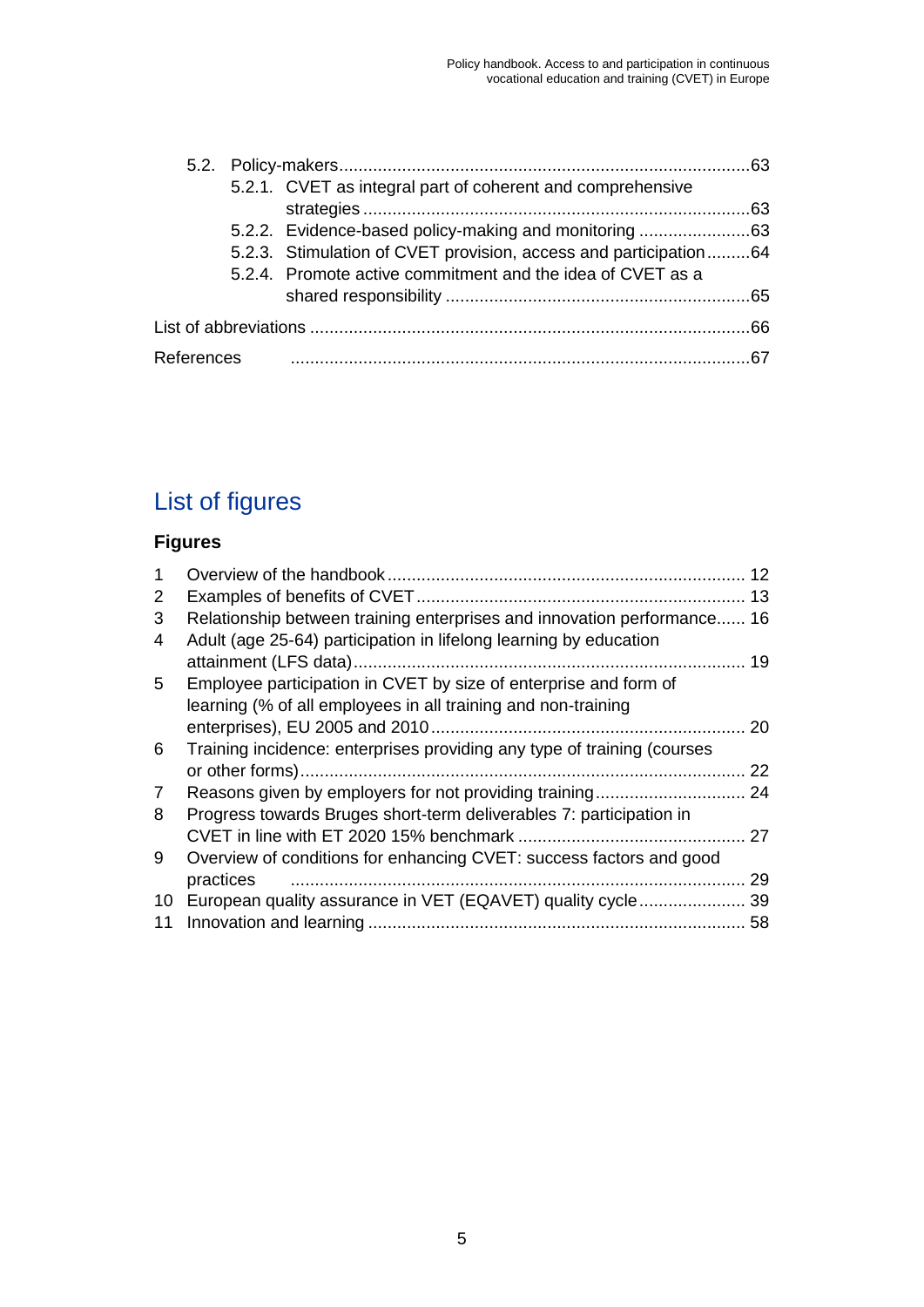# <span id="page-11-0"></span>Executive summary

### Aims of the handbook

Promoting high quality CVET for all is a shared responsibility and requires action and commitment of policy-makers at all levels, of employers, social partners and other stakeholders. This handbook serves as a tool for them. It provides policy guidance illustrated with concrete examples of effective practices from diverse settings around Europe. It is based on information from academic research, recent studies and policy evaluations, including data and analysis from Cedefop, the European Commission and Eurostat.

The handbook gives an overview of the benefits (Chapter 2) and the current situation of CVET in Europe (Chapter 3), and shows why CVET is important. It describes success factors and good examples of practices for widening access and participation and ensuring high-quality CVET provision (Chapter 4), and ends with some conclusions (Chapter 5).

The handbook is one of the EU-level deliverables agreed by Member States and the Commission in the Bruges communiqué (Council of the EU and European Commission, 2010), and contributes to reaching the Education and training 2020 target of 15% average participation by adults (age 25-64) in lifelong learning by 2020.

### Scope and key messages

The economic and social benefits that CVET has to offer for individuals, enterprises and society as a whole are significant and manifold. CVET contributes, for example, to an individuals' employability, personal development and life satisfaction. It helps enterprises to respond to increasing global competition and to changing technological and socioeconomic requirements. For the economy and society as a whole, CVET is a key driver for smart and inclusive growth, promoting competitiveness, social cohesion and equity.

Statistical data on CVET provision, access and participation across the EU-28 show that Europe is not yet making full use of the many benefits of CVET. There is still unequal distribution of CVET opportunities, with the most vulnerable groups receiving the least training. Major barriers remain to individual CVET participation (such as time and costs), and enterprise training provision (such as awareness of training needs). More could be done to use different forms of learning provision, such as non-formal learning and informal learning at the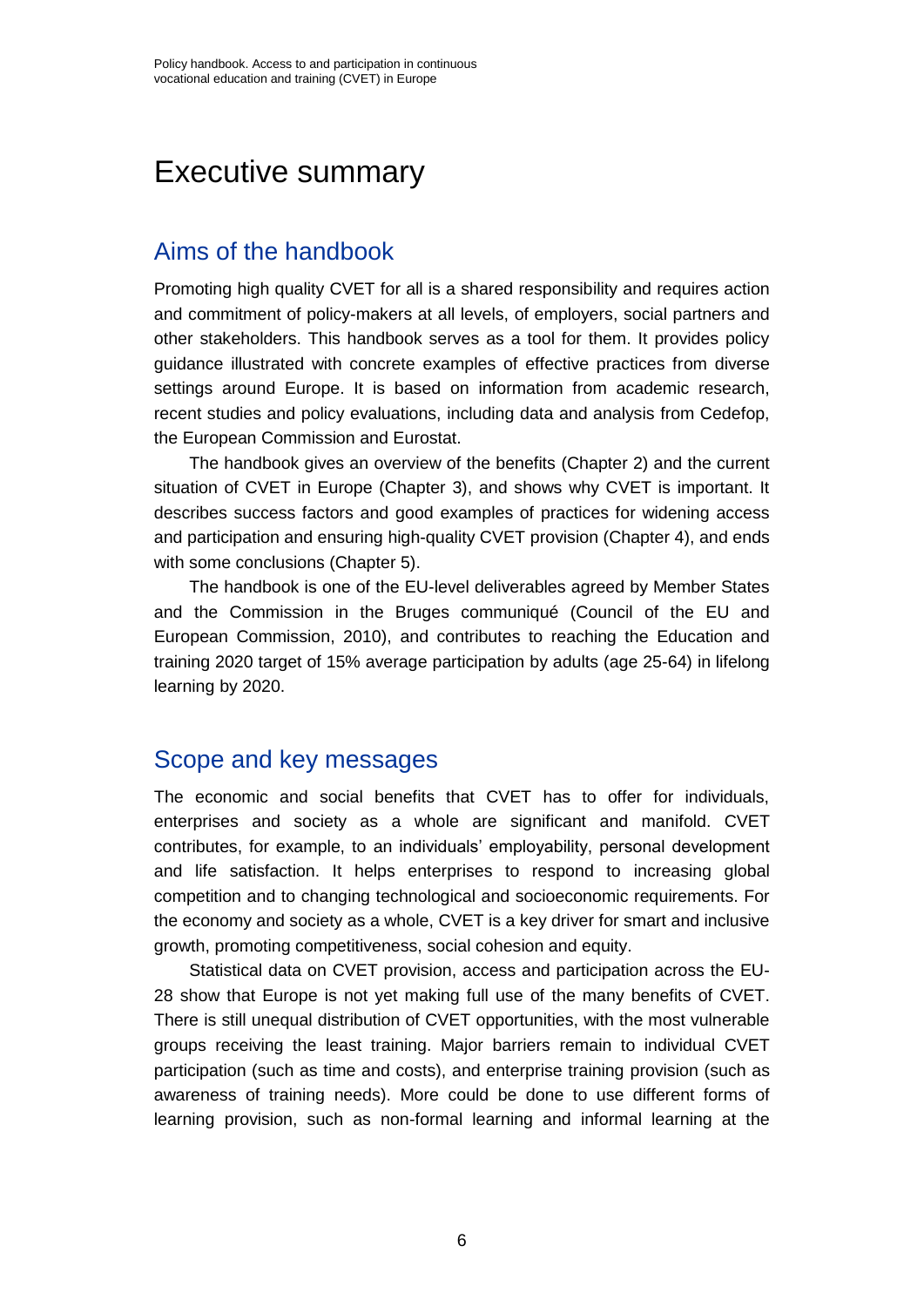workplace, for example, through new models of learning-conducive work organisation. Some progress has been made towards the 15% benchmark of adult participation in lifelong learning but, with an EU-28 average of 10.4% in 2013, there is still some way to go.

Several key factors and conditions for enhancing CVET and increasing participation rates are described in the handbook and illustrated with practice examples:

- (a) to open up access and to reach the most vulnerable groups: guidance services, tailored learning provision, the use of work-based learning and comprehensive human resource management (HRM) strategies in enterprises are necessary;
- (b) quality in and relevance of CVET are critical, because high quality CVET that is relevant to the requirements of employers and employees can increase participation and willingness to invest in learning;
- (c) using validation or competence assessment in enterprise HR development strategies is important because much learning takes place outside formal education and training, for example, through informal learning at the workplace. Outcomes need to be made visible to be used to their full extent, for example, for personnel development in enterprises or to open up progression routes in formal education and training;
- (d) with costs as one of the main barriers, financial incentives and funding mechanisms can contribute to increasing CVET access, participation and provision;
- (e) small and medium-sized enterprises (SMEs) face multidimensional challenges when it comes to HR development and CVET. They need to be supported and develop approaches that fit their particular needs;
- (f) national and European social partners play an important role in fostering the provision of CVET, opening up access for all and increasing participation; they can, for example, mobilise resources through collective bargaining and act as learning providers;
- (g) the potential of CVET to encourage innovation in enterprises is not yet being fully exploited in Europe. Promoting learning at the workplace through learning-conducive work environments and using synergies between learning and innovation policies are crucial.

Several factors are essential in taking forward and implementing these key points in a sustainable way:

(a) collaboration: CVET is a shared responsibility and effective collaboration between all stakeholders, both horizontally and vertically, is needed. Enterprises should, for example, join forces and collaborate (horizontally)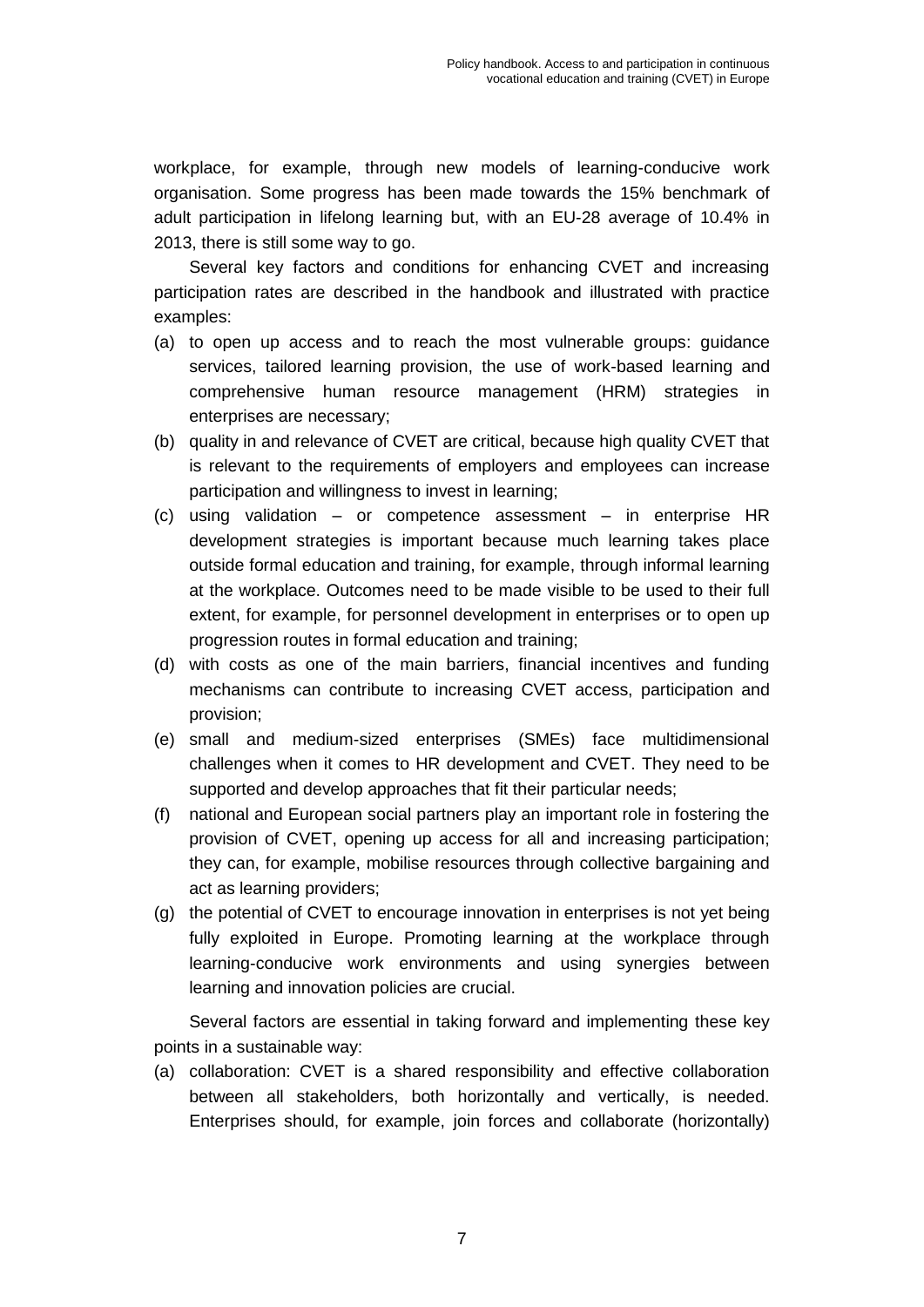with other enterprises when it comes to skill needs analysis or training provision, to benefit from economies of scale. This is particularly important for SMEs, who face certain constraints due to their size. Vertical collaboration includes cooperation between different stakeholders, including social partners, regional governments and VET providers. Collaboration can range from local partnerships to international networks. Policy-makers can promote active commitment and the idea of CVET as a shared responsibility through various measures, for example, using cost-sharing schemes for financing CVET or through promoting corporate social responsibility among enterprises to encourage learning provision for disadvantaged groups;

- (b) integrative strategies: CVET must be an integral part of coherent and comprehensive strategies on various levels:
	- (i) enterprises need to develop comprehensive, forward-looking HRM strategies and integrate CVET firmly into them. Different CVET measures, such as the creation of learning-conducive working environments, the use of validation practices and flexible training provision, need to be systematically linked and form an overall approach, together with wider HRM measures and enterprise policies as a whole;
	- (ii) policy-makers at national, regional and local level need to make CVET an integral part of relevant policies, for example, active labour market, innovation or migration policies, to ensure a comprehensive approach, aiming for synergy across different policy areas. Combining different policy measures, incentives and support services for both individuals and enterprises is important to encourage CVET provision and participation and to ensure high quality CVET. National, regional and local level strategies need to be linked. To meet the actual needs, to ensure success and to assure most efficient investment in CVET, policy-making needs to be based on concrete evidence and policies need to be reviewed regularly.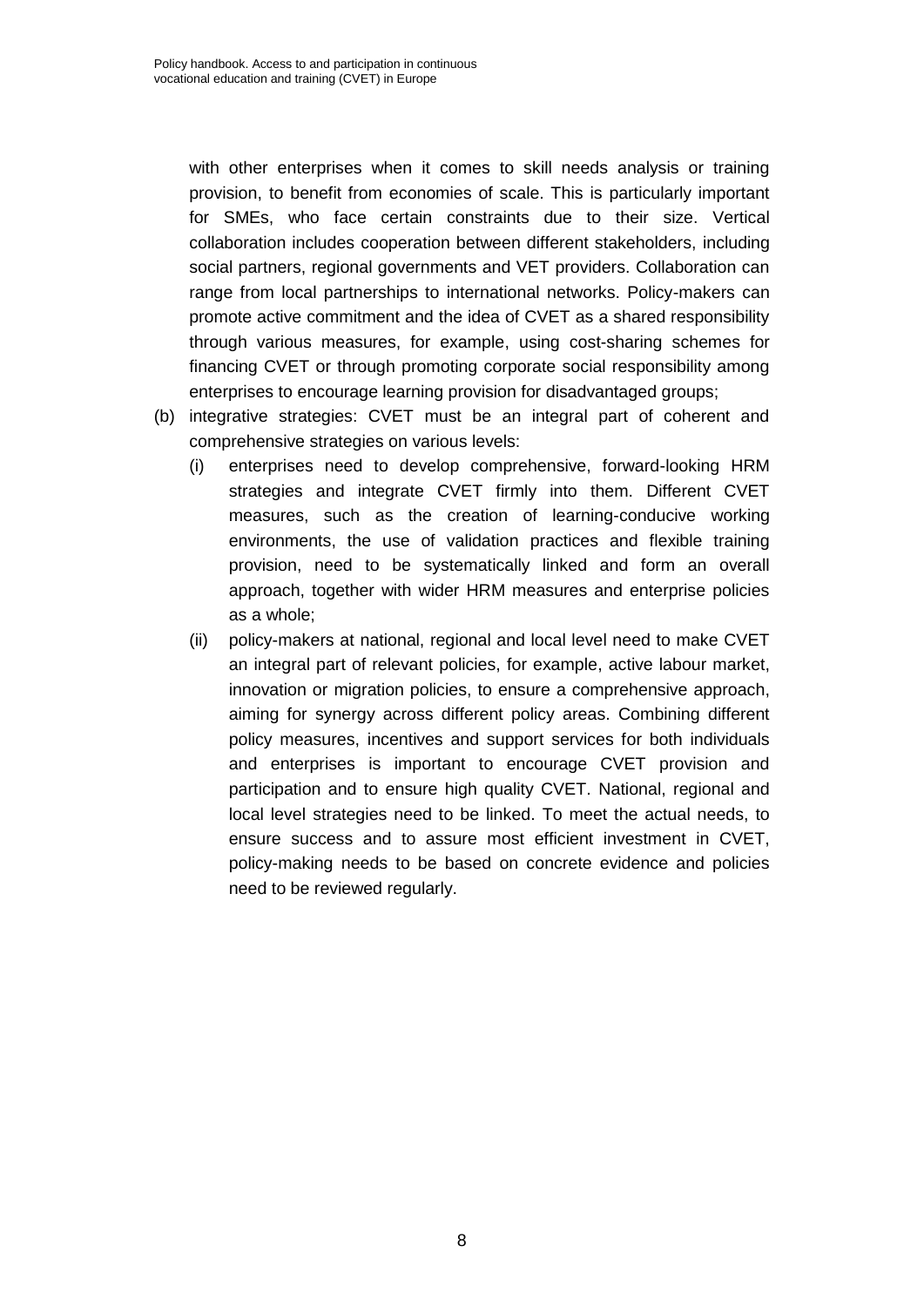# <span id="page-14-0"></span>CHAPTER 1. The importance of CVET in Europe

CVET can be defined as all 'education or training after initial education and training – or after entry into working life – aimed at helping individuals to:

- (a) improve or update their knowledge and/or skills;
- (b) acquire new skills for a career move or retraining;
- (c) continue their professional development' (Cedefop and Tissot, 2004).

It may encompass any kind of education and training: general, specialised or vocational, formal or non-formal, etc. (ibid.).

CVET is crucial for:

- (a) individuals, because it contributes to their employability and helps them to prepare for change and transition in their work as well as between jobs. It is also a main pillar of their lifelong learning;
- (b) enterprises in terms of updating and renewing knowledge, skills and competences of their workforce. CVET is an essential tool in responding to increasing global competition and to changing technological and socioeconomic requirements. Trends towards an ageing society and longer working lives make it, for example, necessary that people regularly update and broaden their knowledge, skills and competences through CVET;
- (c) the economy and society as a whole, because it promotes smart and inclusive growth.

Europe's CVET landscape is marked by diversity and heterogeneity. This is also due to particular characteristics of CVET:

- (a) CVET operates in specific (national, regional, sectoral and local) contexts, and relies heavily on the country context, including economic structure in terms of sectors and size of enterprises, how access to occupations or functions is regulated, and lifelong learning culture;
- (b) CVET is intrinsically linked to the labour market and the way this is structured;
- (c) CVET is delivered by a wide range of stakeholders and institutions, in formal education and training as well as outside.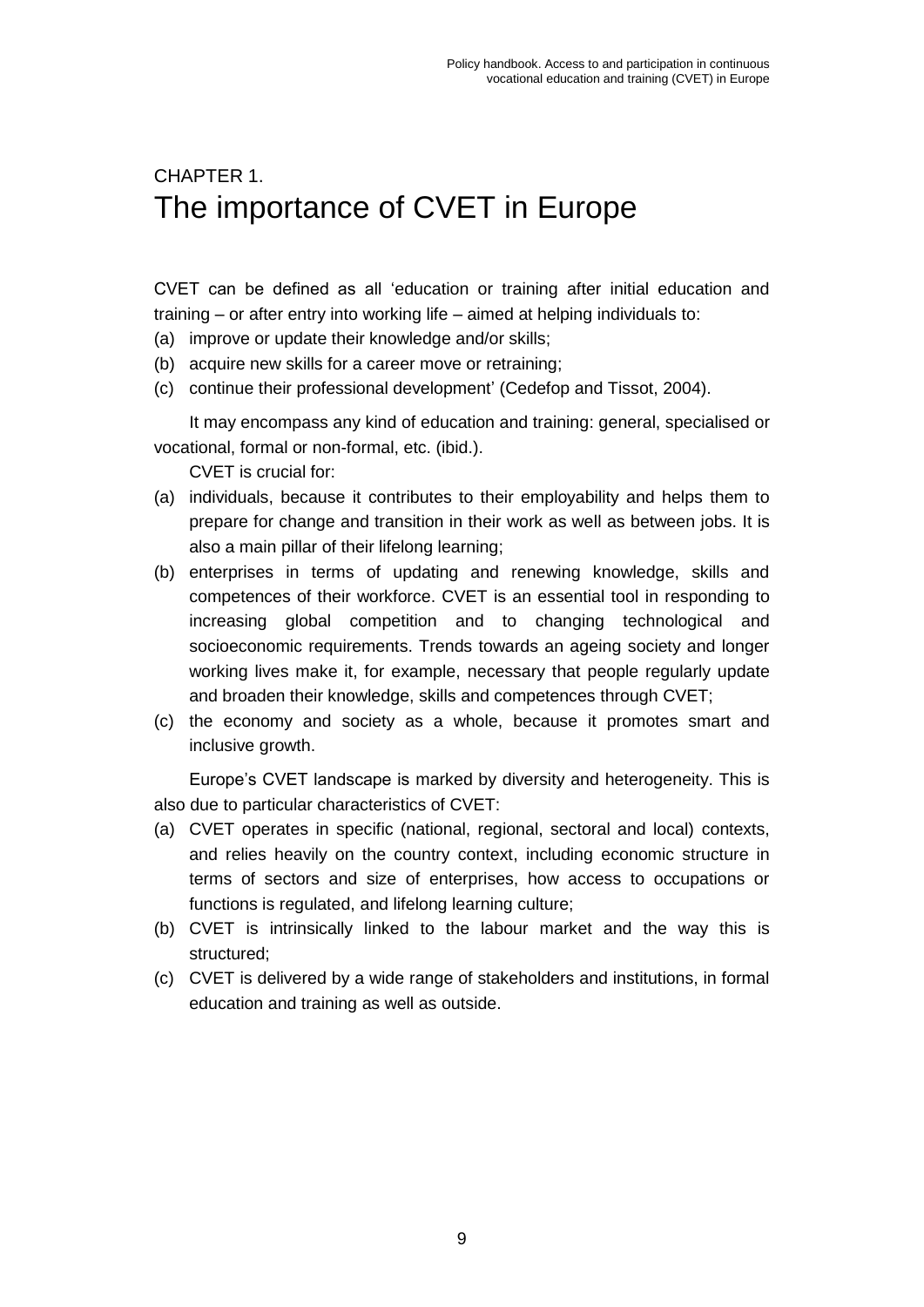The diversity of CVET is a key factor in ensuring the relevance of knowledge, skills and competences to labour market needs. However, its diversity represents a challenge as regards transparency and coordination. To benefit from the full potential that CVET has to offer, it must be based on a good understanding of the needs of the labour market, the economy and society.

Due to its potential and importance, CVET has received increasing attention at EU policy level over recent years. It is relevant to two of the key objectives in the context of the Europe 2020 strategy (European Commission, 2010a):

- (a) support smart growth: CVET as a means to increase productivity, economic growth, employability, innovation and competitiveness;
- (b) promote inclusive growth: CVET as a means to improve equity, participation of disadvantaged groups in the labour market and in society, increased social cohesion.

To support the Europe 2020 strategy, the Member States, the European social partners and the European Commission agreed on a strategic framework for European cooperation in education and training (ET 2020) and defined an agenda for this cooperation for vocational education and training (VET) in the Bruges communiqué (Council of the EU and European Commission, 2010).

As a key component of lifelong learning, CVET is crucial to reaching the ET 2020 target of 15% average participation of adults (age 25-64) in lifelong learning by 2020. Progress towards this goal has been limited and the potential of CVET seems to be not yet fully utilised: the EU-27 average adult participation in lifelong learning has stagnated at around 9% over recent years and increased to 10.4% in 2013. Opening access to and raising adult participation in lifelong learning lies at the heart of current European education and training policies. For example, the renewed European agenda for adult learning identifies the provision of learning opportunities for all adults, especially for disadvantaged groups such as the lowqualified, as a main challenge to be addressed in Europe with joint efforts of all EU Member States (Council of the EU, 2011).

The Bruges communiqué places great importance on developing flexible and high-quality CVET and highlights the need to aid access to, and increase participation in, CVET. Participating countries, the European social partners and the Commission have committed themselves to strategic objective three, 'enabling flexible access to training and qualifications' to raise participation and contribute towards reaching the 15% benchmark. With regard to CVET, countries have, among other measures, agreed to (Council of the EU and European Commission, 2010, p. 10):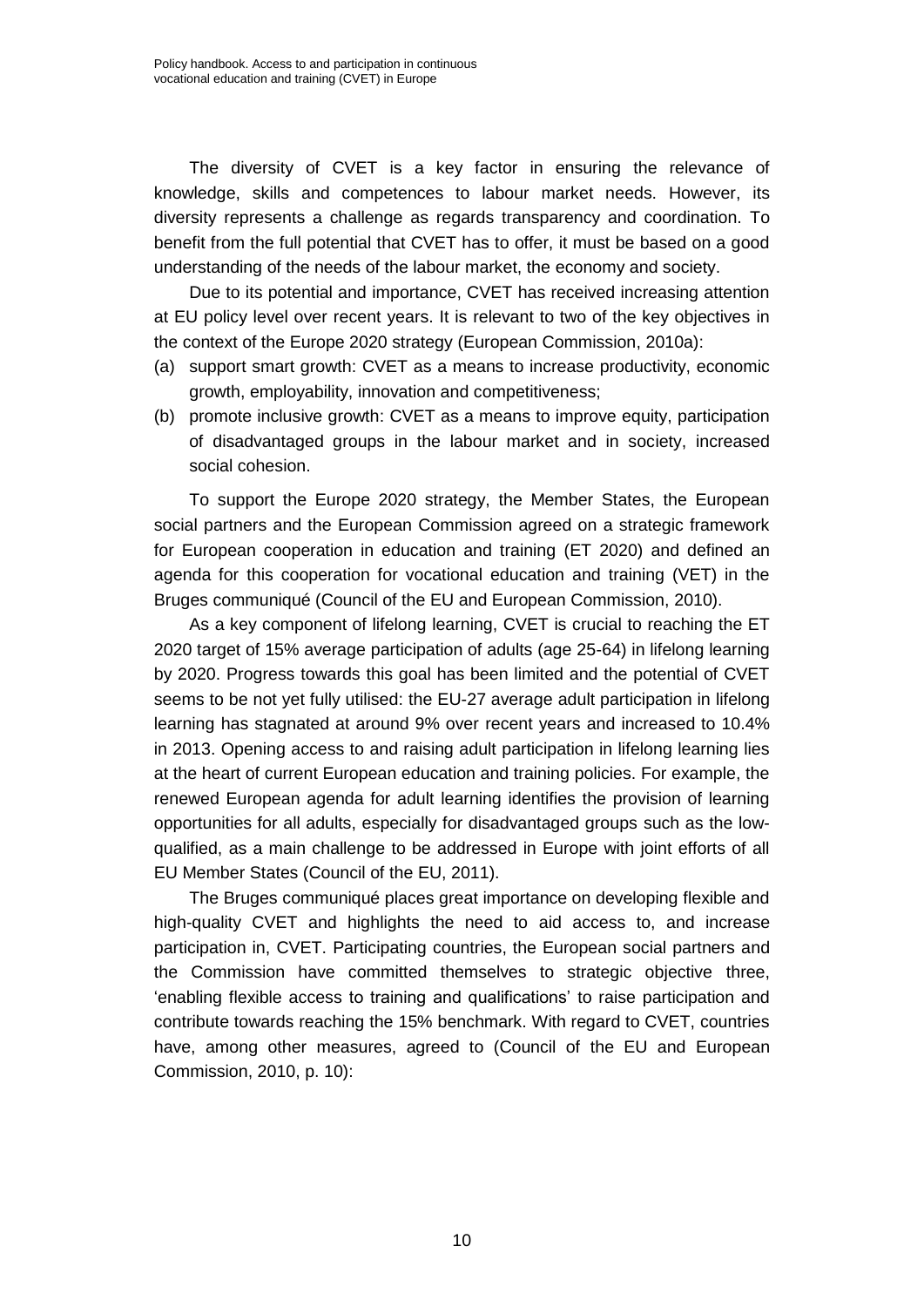- (a) encourage flexible CVET arrangements, using all types of learning, including, for example, work-based learning;
- (b) actively encourage individuals to participate in CVET and VET-providers to increase their involvement;
- (c) encourage training institutions and employers to collaborate, especially for CVET for the low-qualified.

To support the efforts of the Member States as well as strategic objective three, the European Commission has agreed on various actions. Producing this *Policy handbook on access to and participation in CVET* is one of them.

The purpose of the handbook is to highlight how Member States, social partners, enterprises and other stakeholders can increase access to and participation in CVET and reinforce high-quality CVET provision. The handbook focuses on policy-makers and on the role of enterprises and how they can be encouraged and supported when it comes to CVET. More specifically, the handbook:

- (a) shows why CVET is important by providing information on its benefits (Chapter 2) and on the current situation in Europe (Chapter 3);
- (b) describes how to improve CVET and how to increase access and participation and describes success factors and good practices for widening access and participation and ensuring high-quality provision (Chapter 4);
- (c) offers some conclusions (Chapter 5).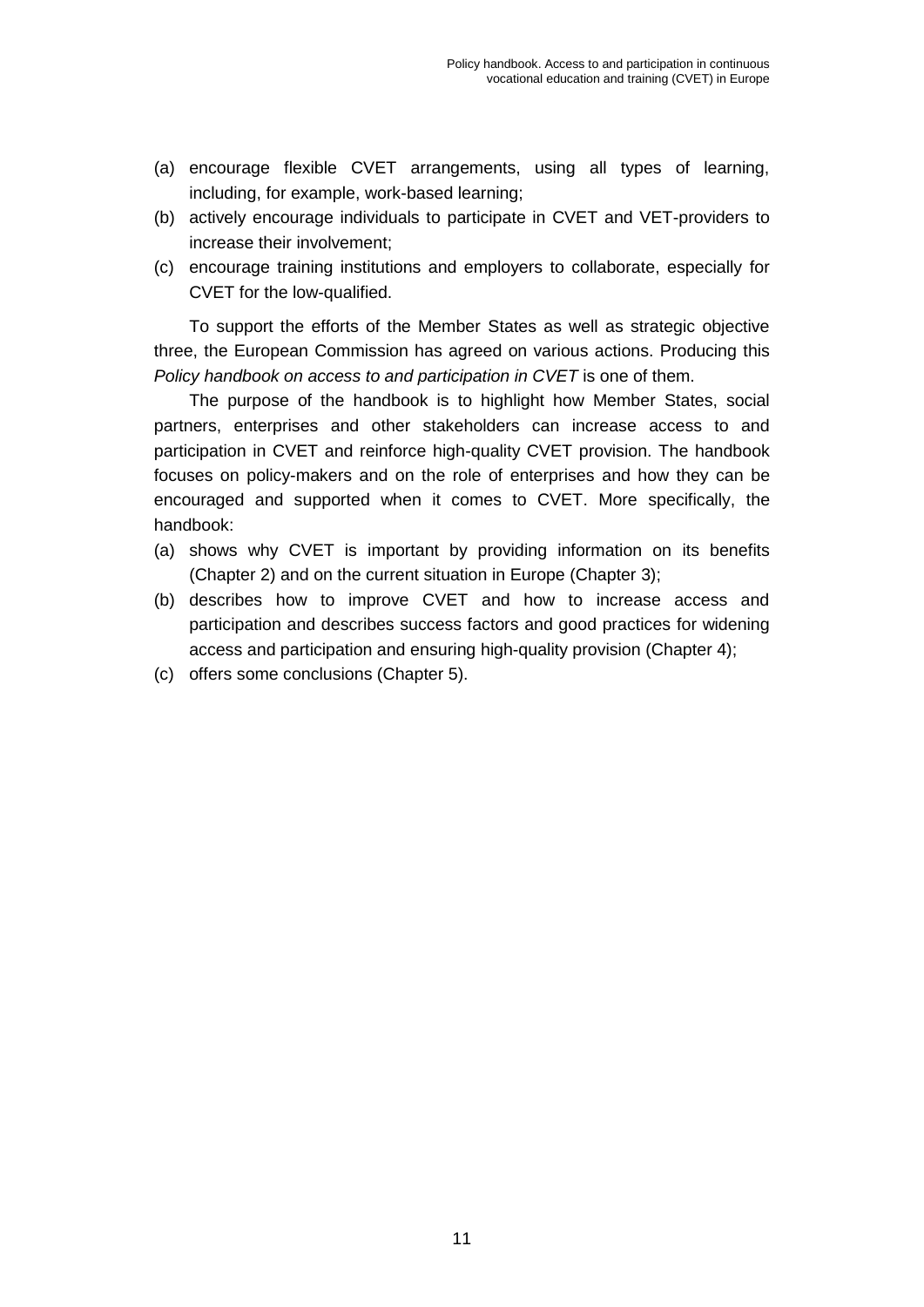<span id="page-17-0"></span>Figure 1 **Overview of the handbook**

# **Enhance CVET**



Chapter 5

*Source*: Cedefop.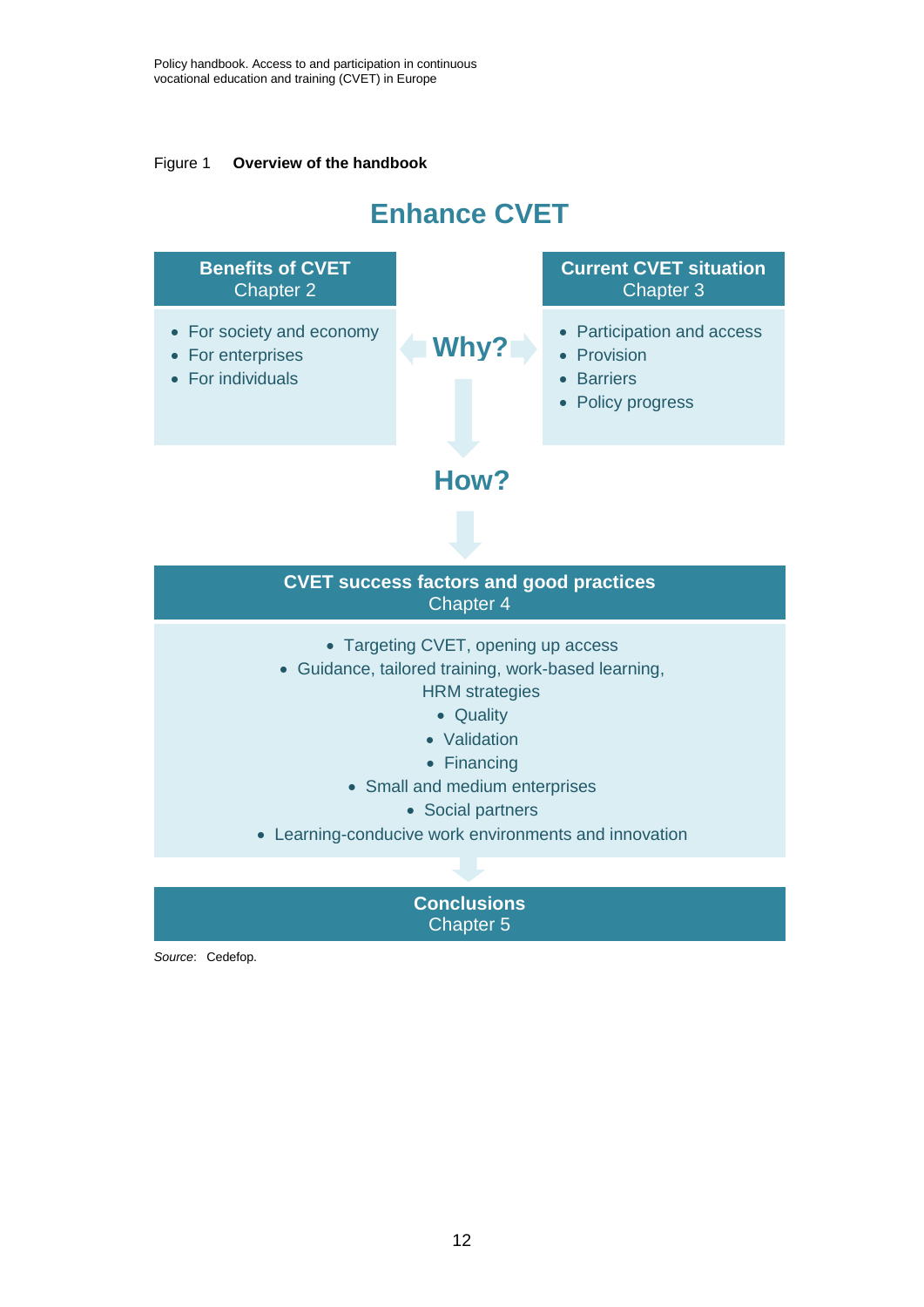# <span id="page-18-0"></span>CHAPTER 2. Benefits of CVET

Why is it worth taking action and investing more efficiently in CVET? CVET provides many benefits for individuals, enterprises and the economy and society as a whole. These benefits justify increased efforts, and making them visible is important because they tend to be underestimated and insufficiently emphasised (Cedefop, 2012a; 2014a). Over recent years, Cedefop has investigated the impacts of VET in general (including IVET and CVET), but also of CVET in particular, on various levels, and highlighted its benefits (Cedefop, 2011a; 2011b; 2011c; 2011d; 2011e; 2011f; 2012a; 2012b; 2014a). Examples of benefits according to their dimension (economic or social benefits) and level (micro, meso, macro) are shown in Figure 2. They often reinforce each other.



#### <span id="page-18-1"></span>Figure 2 **Examples of benefits of CVET**

*Source*: Adaption from Cedefop 2011a, p. 7.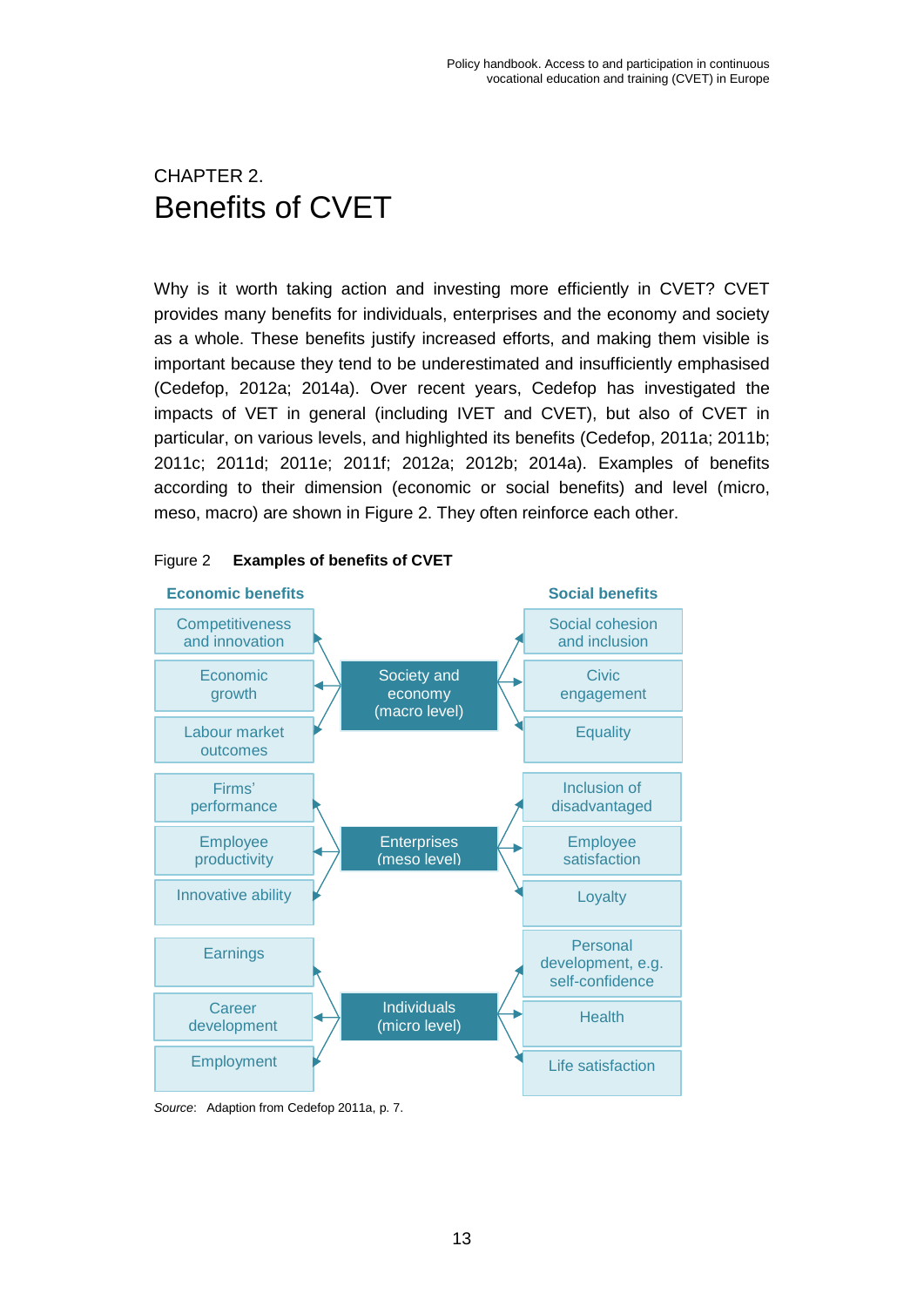### <span id="page-19-0"></span>2.1. Benefits of CVET for individuals

Several studies show positive effects for individuals of VET on wages and employment status (Cedefop, 2011a; 2011d; FIBS/DIE, 2013). A protective effect against the risk of unemployment can be found and CVET returns are, on average, 10% for men and 7% for women (Cedefop, 2011d); they are in line with those for general education. CVET can increase career development opportunities and improve professional status but it also generates benefits to individuals that go beyond the economic. Among the social benefits of CVET are positive changes in self-rated health, lack of chronic health conditions, more civic participation, and more satisfaction with job or main activity over time, particularly for individuals in their early careers (age 26-45) (Cedefop, 2011f). Another significant return concerns the positive influence of parents, especially mothers, on their children: parents who took part in VET programmes tend to provide a family environment that is more stimulating for learning and are more dedicated to learning activities (Cedefop, 2011a). CVET can also foster self-esteem and confidence in the learner and generally have positive effects on personal development, attitudes, motivation and quality of life.

Research indicates that the pay-offs of CVET seem to depend on the existence of a work organisation that enables individuals to make use of the competences gained (Cedefop, 2011f; 2012b). They also stress the importance of creating adequate working environments, implementing wider comprehensive HRM measures along with providing CVET (see Sections 4.1 and 4.7).

'Scandinavian countries can be viewed as countries with a holistic approach to improving working conditions to preserve individuals' ability to work at a high level over the life course; this affects social outcomes for individuals positively, which is highlighted by the overall strong associations of CVET and social outcomes in Sweden' (Cedefop, 2011f, p. 92).

### <span id="page-19-1"></span>2.2. Benefits of CVET for enterprises

CVET has a positive impact on the economic performance of firms (Cedefop 2011a; 2011b; 2012b). Most studies concentrate on productivity: companies that do not invest in training report lower productivity and profitability than those that do. There are various explanations for this: for example, CVET increases job satisfaction, which, in turn, leads to productivity-enhancing behaviour:

'where people are more satisfied with their jobs, they are more motivated, which has the potential to increase productivity by reducing employer costs (such as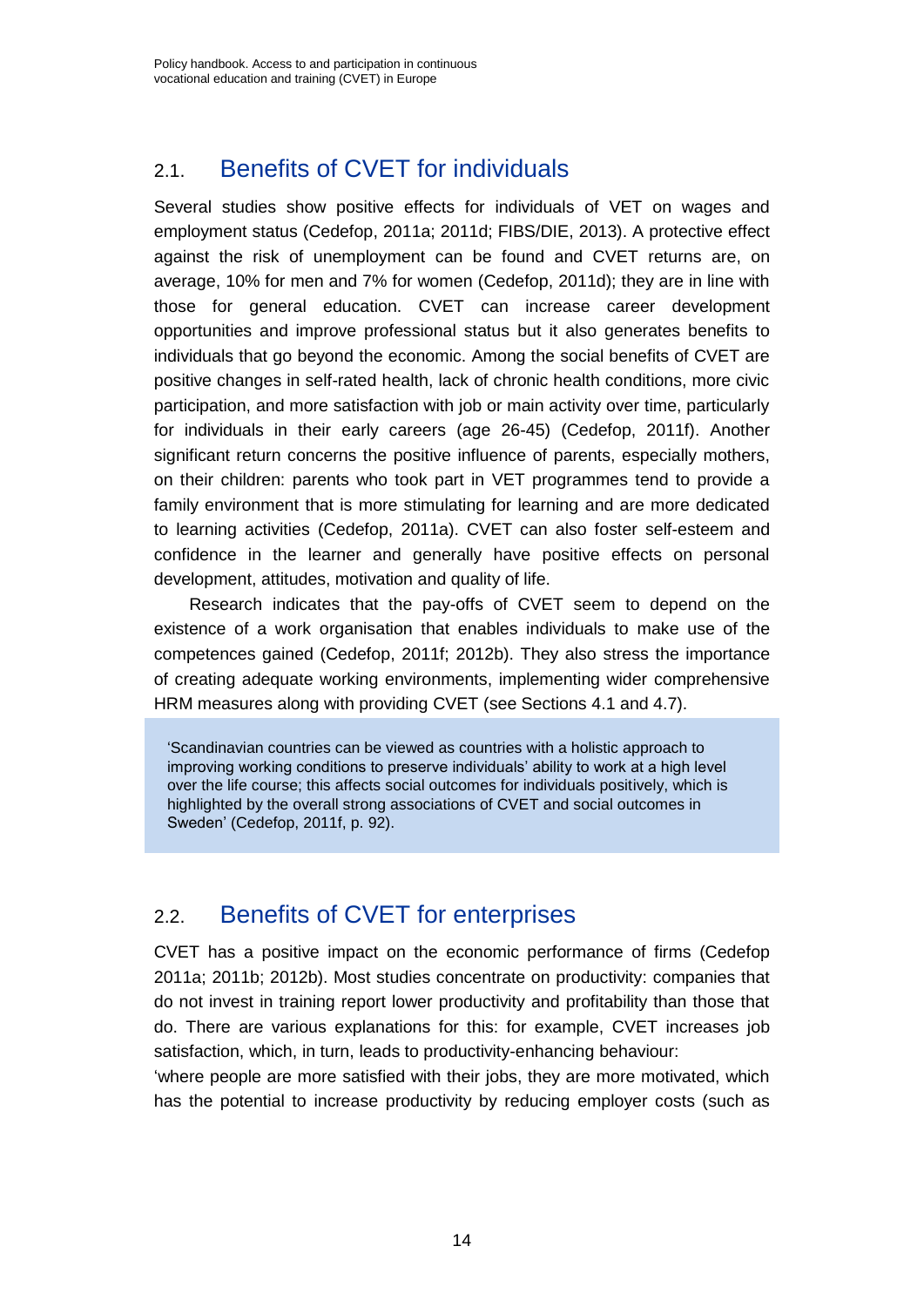lowering recruitment costs through improved labour retention) and increasing output (for example, by workers putting in more effort)' (Cedefop, 2012b, p. 9).

'Research on vocational training and performance of enterprises in Austria highlighted positive relationships between corporate productivity and CVET in the short and medium term. Companies doubling their investment in training increased their productivity by 4% and pay higher wages' (Cedefop, 2011a, p.14).

Positive effects of CVET are not limited to increased productivity, but also persist across other performance indicators such as quality, innovation and employment growth (Cedefop, 2011b). As part of HRM practices, CVET can be used to attract and retain workers within the firm (Cedefop, 2012b). This is especially important in view of demographic change and counteracts fear of loss of investment arising from the assumption that newly trained employees might be poached by other companies. Employees generally perceive an employers' investment in training as a signal reflecting the value attached to them (Cedefop, 2014a), with potential positive effects on job satisfaction and loyalty. Further, CVET is crucial to knowledge transfer in organisations; this is especially important in the context of an ageing workforce and the need for intergenerational knowledge transfer (Cedefop, 2012a; European Commission, 2006). To obtain the full benefits of training, enterprises must integrate it in a wider set of HRM policies and practices (Cedefop, 2011c; 2011g).

### <span id="page-20-0"></span>2.3. Benefits for society and the economy

For the economy and society as a whole, CVET is a key driver for both smart and inclusive growth. In terms of economic benefits, it:

- (a) has positive impacts on labour market outcomes, as it can lead to higher participation on the labour market and lower unemployment (Cedefop, 2011a);
- (b) contributes to competitiveness, productivity, innovation performance and more generally – economic growth (Cedefop, 2011a; 2012f; 2014a).

A recent Cedefop study on the macroeconomic benefits of VET shows that vocational skills made positive contributions to growth in average labour productivity between 1980 and 2007 in five out of the six countries investigated, but also highlights that their role is often underrated. Growth accounting tends to underestimate the contributions of skills to productivity performance because it is difficult to take account of complementarities between different production inputs, for example, the role of skills in the effective use of new technologies.

*Source*: Cedefop, 2014a.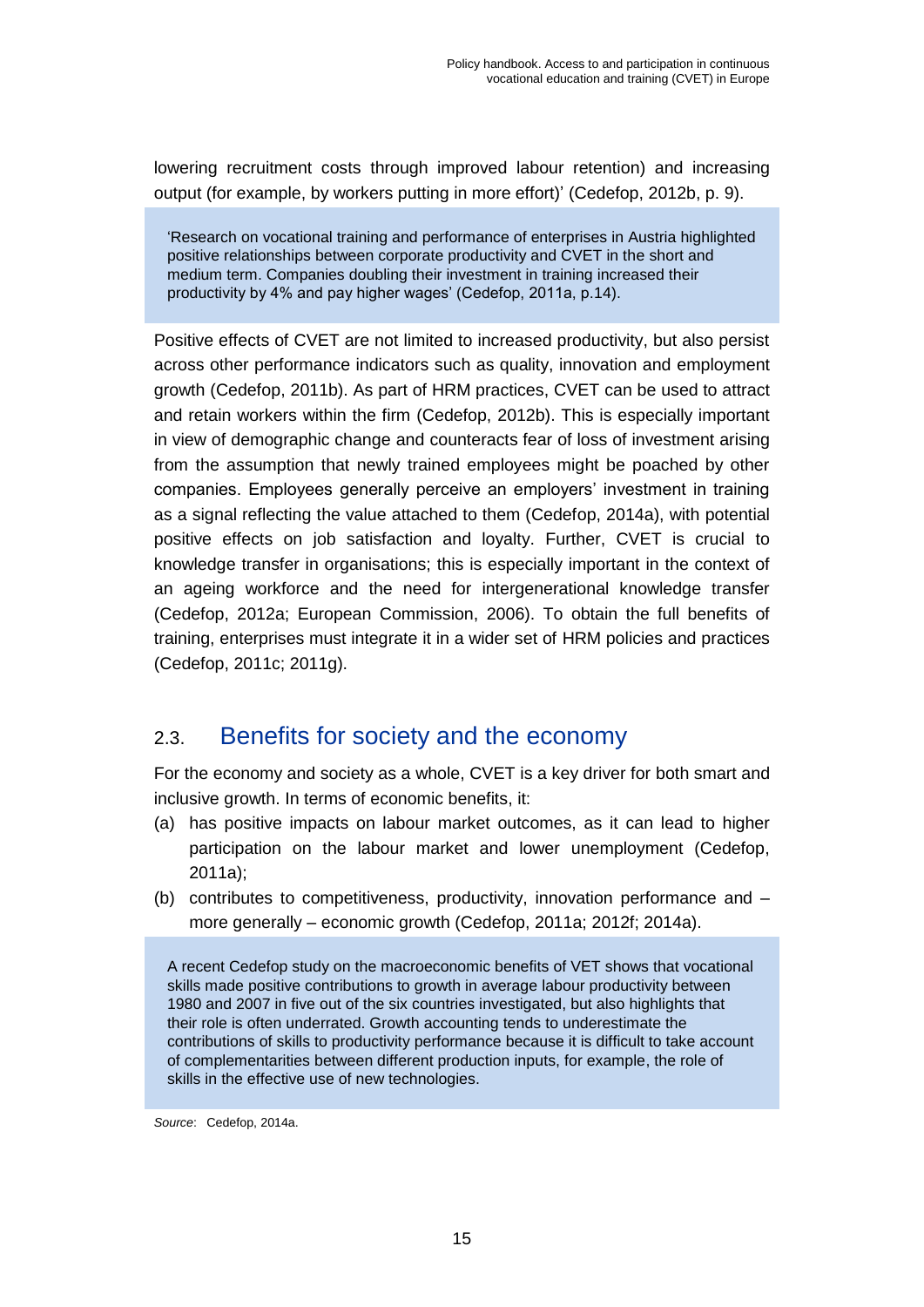The full benefits of CVET in a broad sense, including work organisation and workplace learning, are still underestimated and underused in Europe (Dehmel and van Loo, 2014). This is also confirmed by research on the impact of learning in enterprises on innovation. Findings show that learning-intensive forms of work organisation and learning at the workplace – besides other, more formal and organised modes of CVET – have a positive impact on innovation performance at country level. They are at least equally important predictors of innovation performance as well-established indicators (such as attainment rates in tertiary education): countries with a high percentage of enterprises that provide continuing training (see Figure 2) and with a high percentage of enterprises with learning-conducive work organisations have higher innovation performance (good examples are Denmark and Sweden) (Cedefop, 2012f; OECD, 2010). Opportunities for learning at the workplace through learning-conducive work environments (characterised by, for example, task complexity, variety and autonomy, team work) are a particularly important factor (see also Section 4.7 of this handbook).

Investments in CVET can also counteract the outdating of human capital (skills obsolescence). This is a common feature in modern economies and is likely to grow in significance due to intensified economic and technological change (Cedefop, 2010a).



<span id="page-21-0"></span>Figure 3 **Relationship between training enterprises and innovation performance** 

*Source*: Cedefop 2012f, p. 42.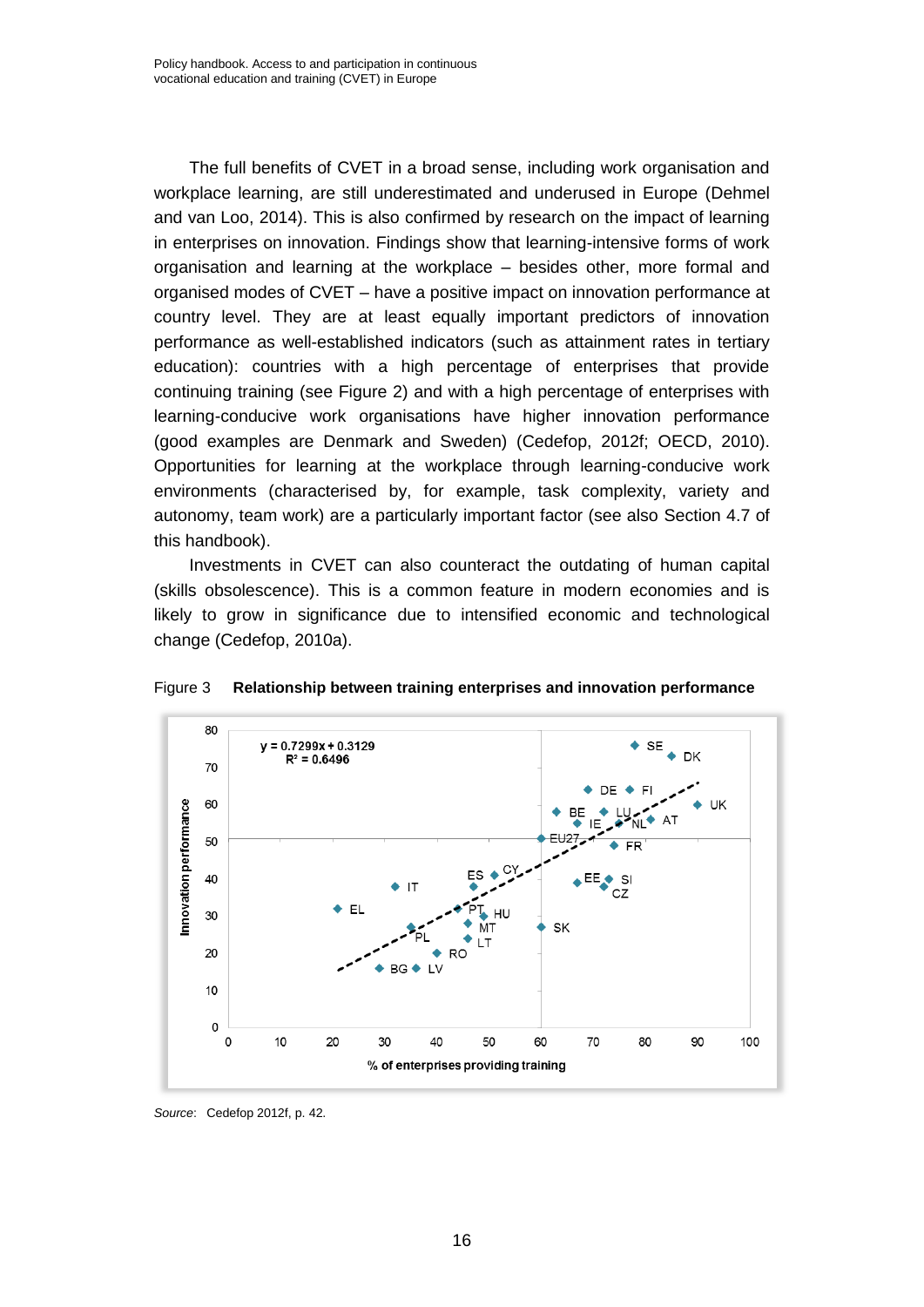Macro-social benefits of CVET are even more difficult to measure than economic ones and are interconnected:

- (a) high employment can lead to higher life satisfaction and more stable societies;
- (b) social integration is usually seen as the main return on labour market participation (Cedefop, 2011a).

Most countries report positive effects on the integration of disadvantaged groups (ibid.). Research on particular target groups, such as the low-qualified unemployed (Cedefop, 2013a) or ageing workers (Cedefop, 2012a), shows that investment in their learning – tailored to their particular needs (see Section 4.1 of this handbook) – can support their inclusion in the labour market and also society, leading to increased social cohesion. Since education equality has a significant impact on macro-social benefits (Green et al., 2008), it is important to consider how CVET can improve this and be an integrative part of a wider, macro-social policy framework on equality and inclusion (Cedefop, 2011e).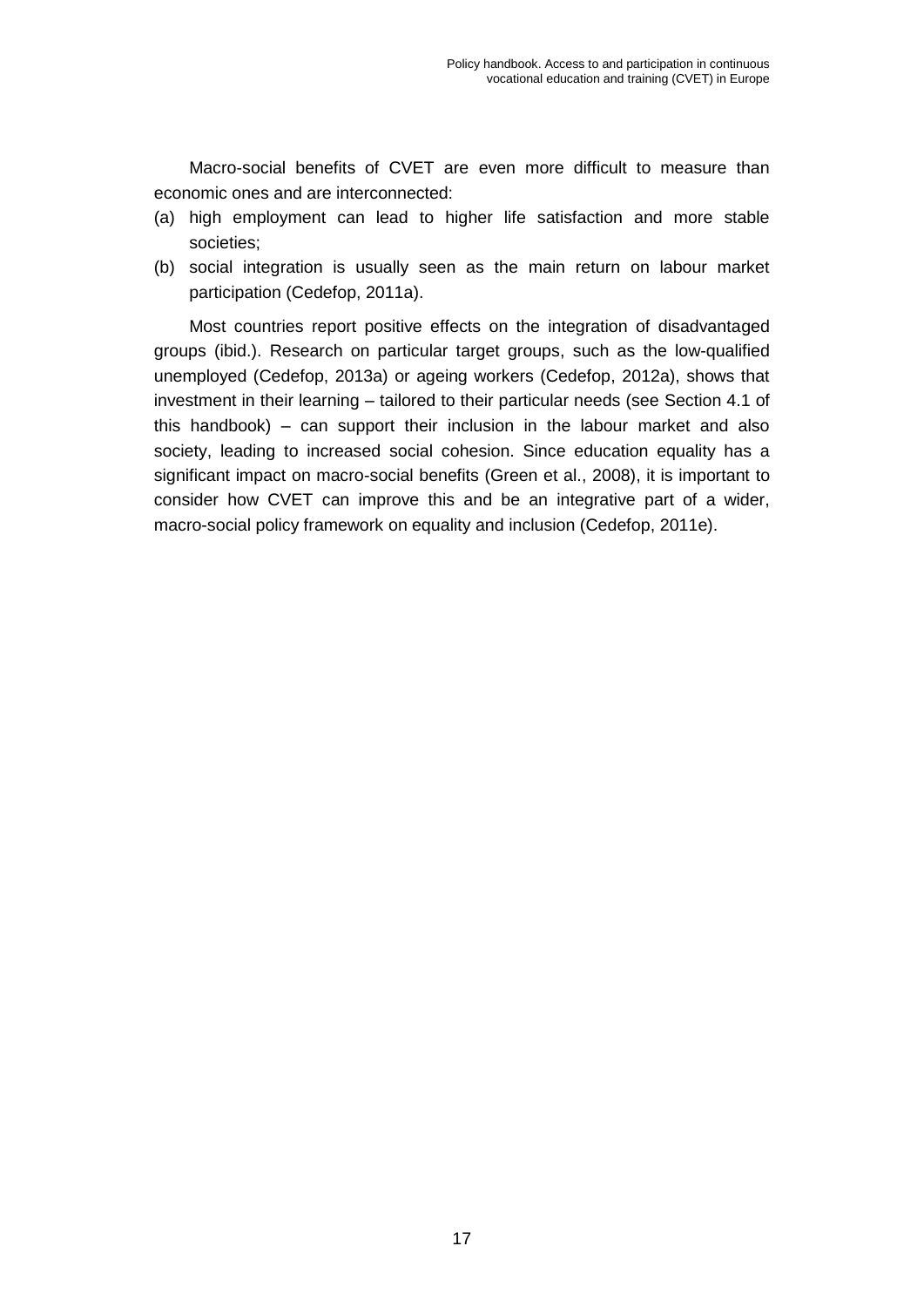# <span id="page-23-0"></span>CHAPTER 3. CVET access, participation and provision

This chapter gives an overview of the current state of CVET in Europe, as seen from European statistics on lifelong learning provided by Eurostat, the statistical office of the EU.

#### **European statistics on adult learning**

The adult education survey (AES) and the continuing vocational training survey (CVTS) are carried out by Eurostat every fifth year, both with a reference period of 12 months. They complement the information on adult learning participation collected quarterly by the labour force survey (LFS) (reference period of four weeks prior to the survey). While the LFS collects only basic information on participation in adult learning, the AES and the CVTS give an in-depth picture on adult learning (for example, on participation more specifically related to CVET, but also on training providers, types of training, spending, barriers for participation and provision). CVTS collects information specific on enterprise characteristics and training strategies for indepth analysis. Latest data are from 2010 (CVTS4) and 2011 (AES2). Cedefop provides a detailed comparative analysis of the CVTS3 (Cedefop, 2010b) as well as the CVTS4 together with the AES2 (Cedefop, forthcoming c).

### <span id="page-23-1"></span>3.1. CVET participation and access

l

Although some progress has been made, the EU-28 is still far from reaching the ET 2020 benchmark of at least 15% average adult (age 25-64) participation in learning by 2020. While there has been stagnation at around 9% average participation over recent years, a rise to 10.4% is reported for 2013 (see Figure 4)  $(1)$ . There are notable differences between the EU Member States. The north European countries such as Denmark and Sweden stand out with considerably higher proportions of their respective populations participating in lifelong learning (above 25%). By contrast, Bulgaria, Greece and Romania, reported rates of less than 3% over the past years.

Who participates in learning? Data on gender differences indicate that there are only small or no gender inequalities; on EU-28 average, female participation is slightly higher (11.3% compared to 9.5% for males in 2013). In countries with low overall lifelong learning rates, participation decreases with age. The biggest

<sup>(</sup> 1 ) Eurostat, LFS [trng\_lfs\_01] [accessed 4.6.2014]. However, the increase in 2013 might be due to changes in the methodology.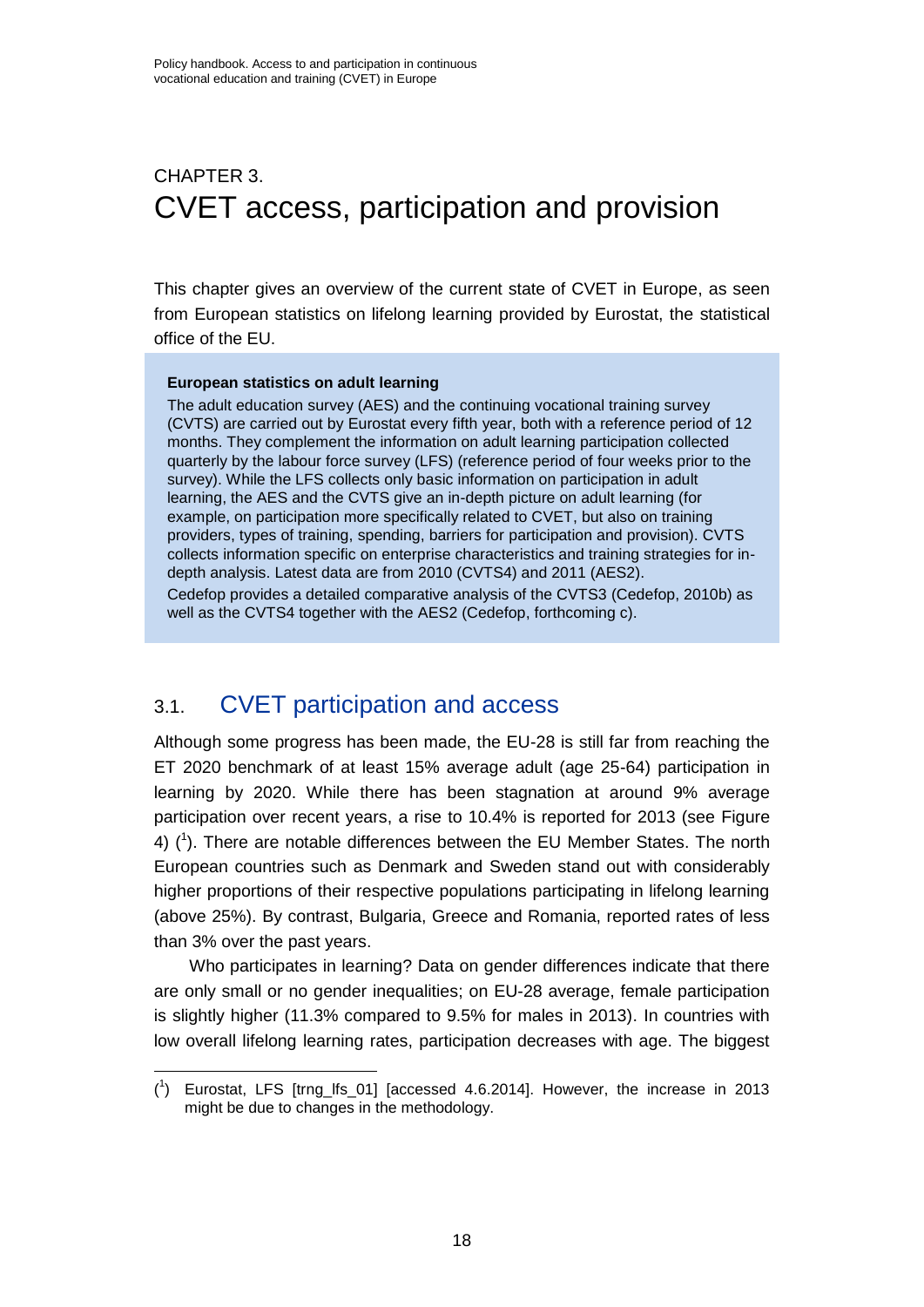inequalities can be found with regard to education attainment. As Figure 4 shows, the highly-qualified (those that have completed tertiary education (ISCED 5-6)), participate by far more in lifelong learning than the low-qualified, (those that have at most lower secondary education (ISCED 0-2)). Raising participation of the lowqualified figures highly on the EU policy agenda and is also a major concern for policy-makers at national levels.



<span id="page-24-0"></span>Figure 4 **Adult (age 25-64) participation in lifelong learning by education attainment (LFS data)**

Data (AES2) on job-related and employer-sponsored training also shows that it is unevenly and unequally distributed and confirms inequalities in the participation of particular groups such as older workers, the unemployed, the inactive and low-qualified adults. Most non-formal education and training is jobrelated and employer-sponsored, therefore the individuals' labour market status plays a role: average participation in the EU-28 countries is considerably lower for the inactive (15.4%) and unemployed (22.8%) than for employed adults  $(45.2%)$   $(^3)$ . In 2011, EU-28 average participation in job-related non-formal education was 15.2% for the low-qualified, 28.6% for the medium-qualified and 48.8% for the high-qualified  $(4)$ . This means that the last group participates

Source: Own calculations based on Eurostat LFS [trng\_lfs\_02] [accessed 4.6.2014] (<sup>2</sup>).

l  $(2)$  Limited comparability of 2013 data with previous years due to changes in the LFS methodology.

 $\binom{3}{2}$  Eurostat, AES2 [trng\_aes\_103] [accessed 23.7.2014].

 $(^4)$  Eurostat, AES2 [trng\_aes\_122] [accessed 5.6.2014].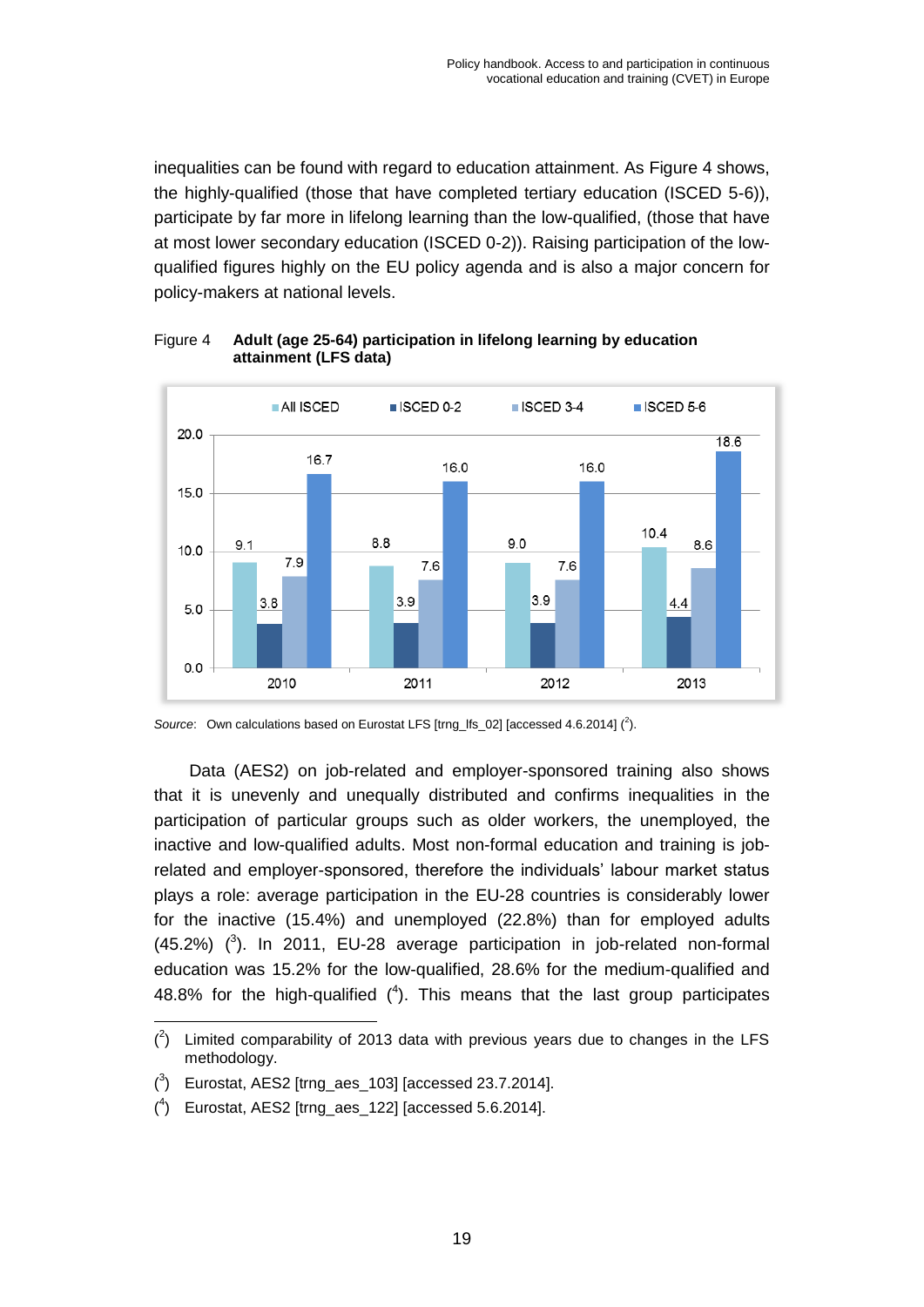roughly three times as much than the low-qualified. These inequalities can have various causes (Cedefop, 2010b; 2011g; see also Section 3.3). For example, employers tend to focus their training on younger employees and on those that are already highly qualified, often due to expectations of higher returns on investment (Cedefop, 2011g).

Participation in employer-sponsored training also depends on the size of the enterprise. Across the EU-28, employees attended CVET courses more often if they worked in large companies (Figure 5). The general trend of participation increasing with the size of the enterprise seems to apply not only to courses, but also to other forms of CVET.

#### <span id="page-25-0"></span>Figure 5 **Employee participation in CVET by size of enterprise and form of learning (% of all employees in all training and non-training enterprises), EU 2005 and 2010**



NB: (CVTS4, [trng\_cvts42] [accessed 15.7.2014]). *Source*: Cedefop.

What are benefits of training? According to the European working conditions survey (EWCS), among all employees who received employer-sponsored training in the previous 12 months:

- (a) nearly 90% agree that it has improved the way they work;
- (b) nearly 70% believe that their job is more secure and their prospects for future employment are better after the training (Eurofound, 2012).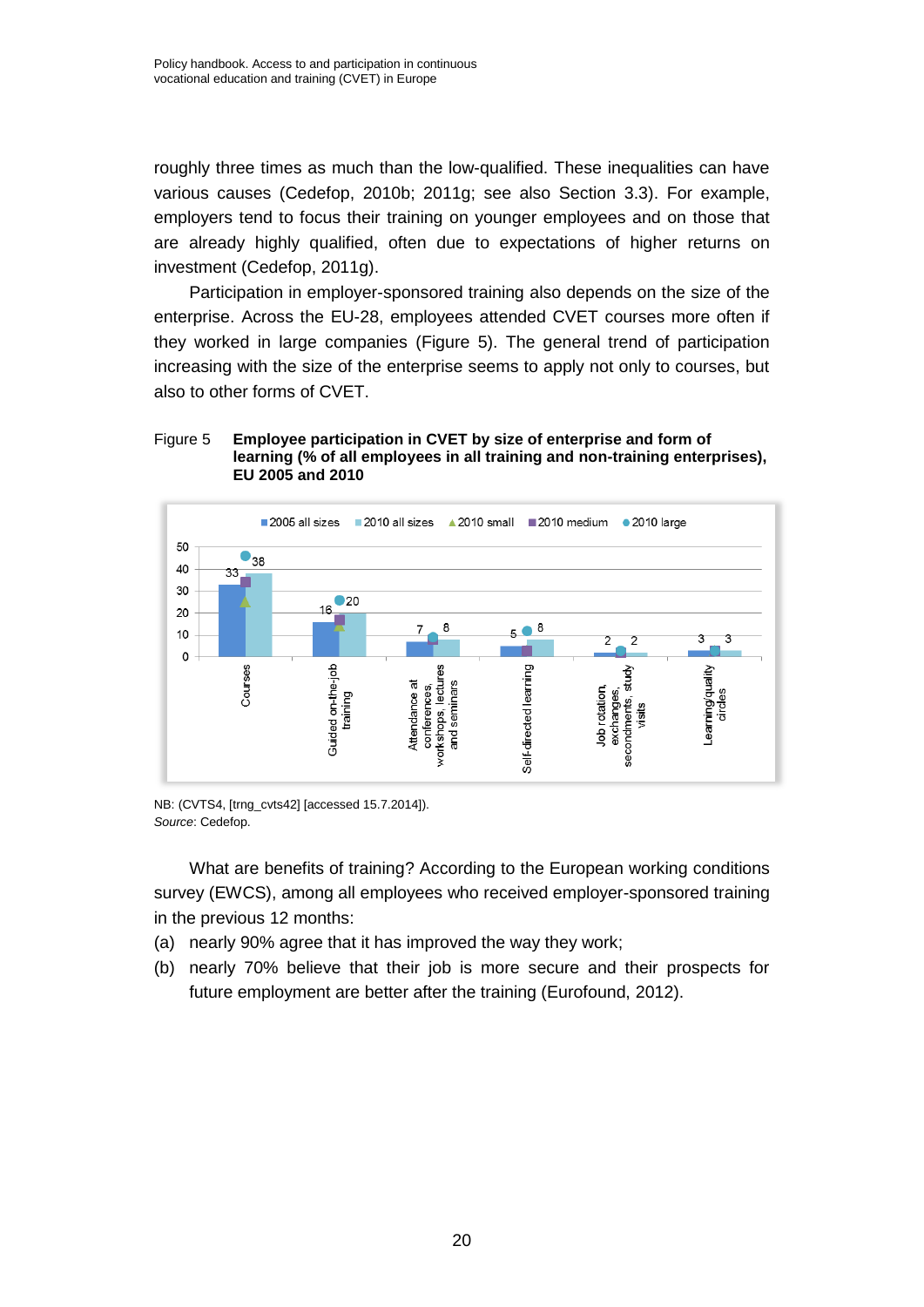# <span id="page-26-0"></span>3.2. CVET providers and types of provision

Many different providers offer learning opportunities for adults. According to Eurostat estimates, employers are among the most common providers of nonformal education and training activities, offering close to one third (32%) of such activities in the EU-27 in 2011 (AES2)  $(5)$ ; the second biggest are non-formal education and training institutions (17.7%). Commercial institutions where education and training is not the main activity (such as equipment suppliers) (10.9%) are closely followed by formal education institutions (9.8%)  $(^6)$ . Other providers that have smaller shares include non-profit organisations (such as cultural associations), non-commercial institutions (such as libraries), individuals, employers' organisations and chambers of commerce and trade unions (ibid.). There are, however, variations between the EU Member States. For example, the relative importance of non-formal education and training institutions was particularly high in Poland (53.6%) and Slovenia (45.7%) (ibid.).

Employer-sponsored training (fully or partly financed by the employer and/or during paid working time) is one of the main pillars of lifelong learning for adults across Europe. But how many enterprises actually provide training? According to Eurostat estimates (CVTS4), around two thirds (66%) of all enterprises with 10 or more employees in the EU-28 provided any type of training (courses or other forms of CVET, see Figure 6) in 2011, showing a slight increase compared to the 60% in 2005  $\binom{7}{1}$ . Figure 5 illustrates the differences between countries and shows that the divergences between the different Member States have not been reduced yet since 2005.

l  $(5)$  Eurostat, AES2 [trng\_aes\_170; all estimates] [accessed 3.6.2014]. Data are based on the AES. CVTS data on providers, which tend to be assessed as the most reliable ones, are collected but not published.

 $(6)$  Eurostat, AES2 [trng\_aes\_170; all estimates; includes unreliable data from Bulgaria, Greece and Romania] [accessed 3.6.2014].

 $\binom{7}{1}$  Eurostat, CVTS [trng\_cvts02; all estimates] [accessed 3.6.2014]. In 2012, enterprises with 10 or more employees employed approximately 93.1 million people. This represents 71.3% of all European jobs (European Commission, 2013c, p.10).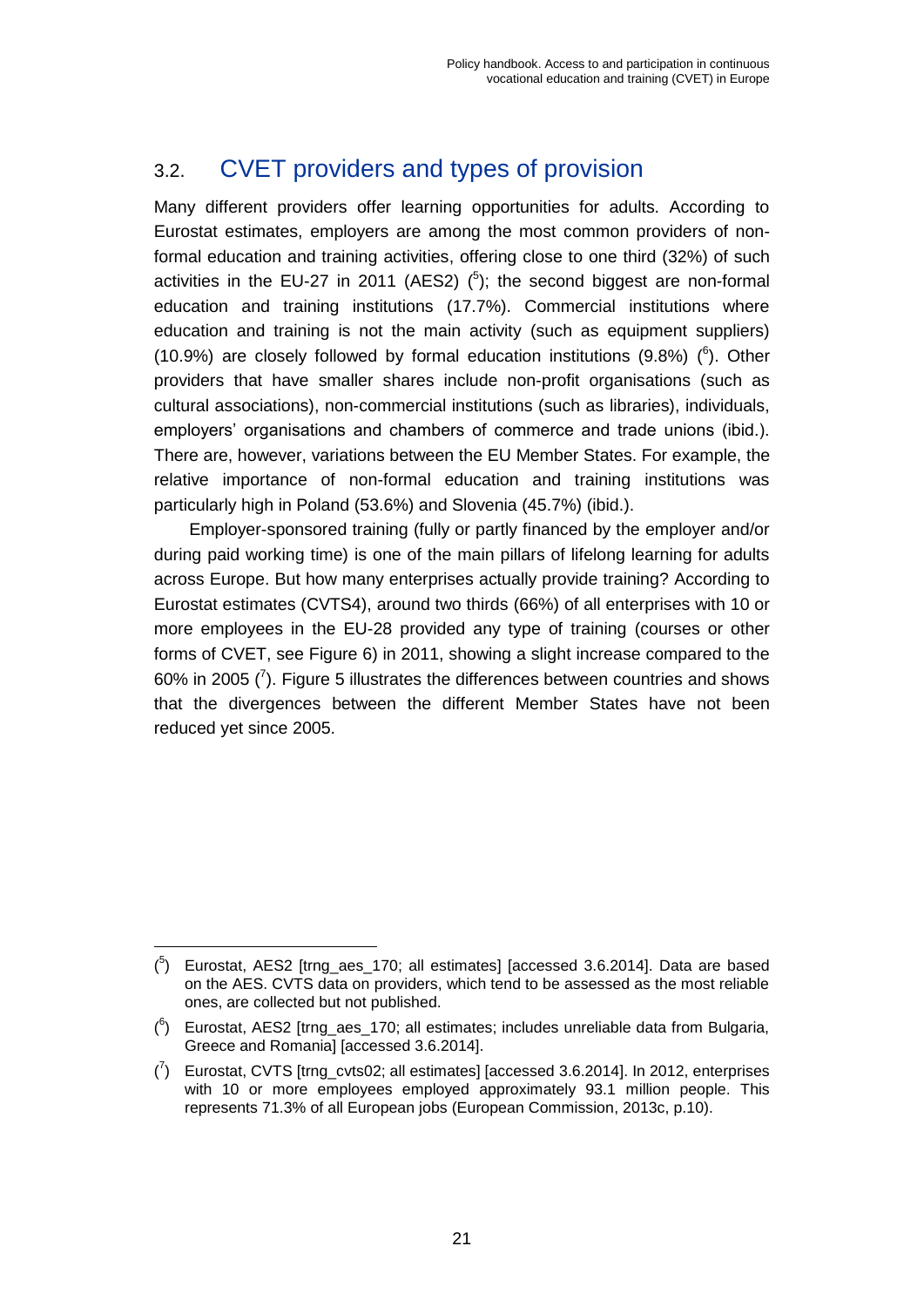

<span id="page-27-0"></span>Figure 6 **Training incidence: enterprises providing any type of training (courses or other forms)** 

NB: CVTS4 (2010) compared to CVTS3 (2005). (4): no participation in CVTS3; (5): data for CVTS3 not comparable; (6): data for CVTS4 not fully comparable.

*Source*: Cedefop (forthcoming c), based on Eurostat dissemination databases [access date 3.4.2014, own calculation].

Training provision in enterprises is related to different factors, such as economic sector and enterprise size. In every country, large enterprises offer more training than small ones, but there are differences across type of training and across country.

What types of learning opportunities do enterprises provide? Among all EU-28 enterprises that trained, 56% offered courses and 53% offered other forms of training (CVTS4)  $(^{8})$ . This includes five types of training, which illustrate the broad spectrum of less formalised forms of learning that can be used in enterprises (Eurostat, 2012):

- (a) planned training through guided on-the-job training;
- (b) planned training through job-rotation, exchanges, secondments or study visits;
- (c) attendance at conferences, workshops, trade fairs and lectures;
- (d) planned training through participation in learning or quality circles;
- (e) planned training by self-directed learning (as in self-directed e-learning).

l

 $(^{8})$  Eurostat, AES2 [trng\_cvts02; all estimates] [accessed 3.6.2014].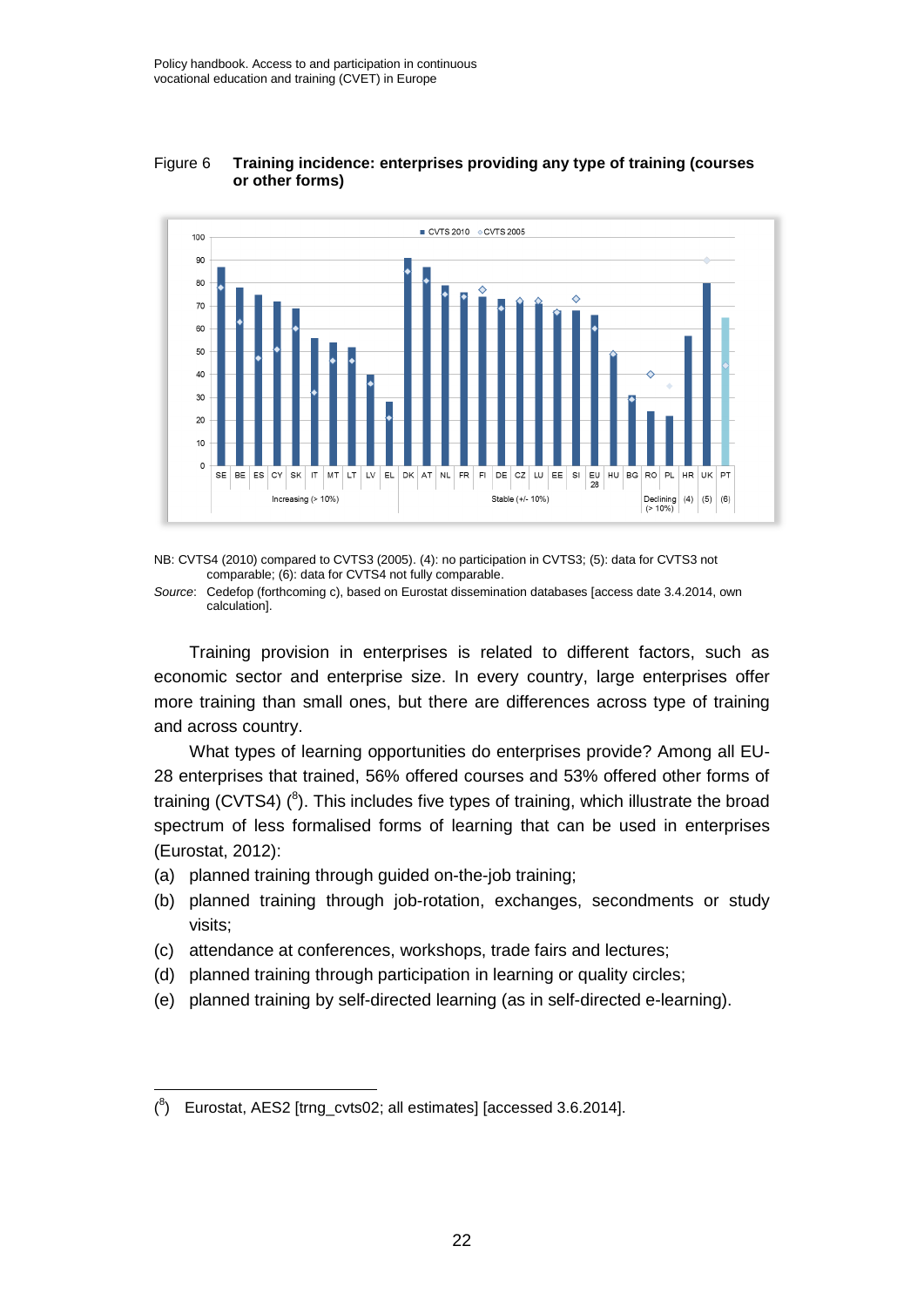The EU-28 average, between 2005 and 2010, has experienced a moderate increase in both the provision of courses (from 49% to 56%) and other forms of learning (from 48% to 53%)  $(9)$ .

Looking at other forms of learning, the CVTS covers the less formal types. This is generally more difficult to capture, as it often occurs at the immediate workplace, making it sometimes difficult to distinguish between work and learning (Moraal and Grünewald, 2004). How can informal (not planned) learning while working be measured? The EWCS includes several indicators (such as on work organisation) that help measure the learning-conduciveness of workplaces in European enterprises (Eurofound, 2012). There is general agreement that nonformal learning and informal learning at the workplace – fostered, for example, through new models of work organisation – are increasingly important (see Cedefop, 2012f; European Commission, 2010b; OECD, 2010; see also Section 4.7). The EU, alongside national policies, should support all forms of learning. Policy-makers can for example:

- (a) implement policies to raise awareness of different forms of learning and their benefits (by public-relations campaigns and marketing measures);
- (b) provide consulting and guidance services for enterprises to find the right mix of different forms of learning provision;
- (c) use publicly-funded programmes to stimulate development in certain fields, such as the promotion of learning-intensive forms of work organisation to encourage learning while working (Cedefop, 2012f).

# <span id="page-28-0"></span>3.3. Barriers to CVET provision and participation

Enterprises benefit in many ways from offering CVET (see Chapter 2), and those that do not provide CVET are waiving possible returns. What reasons do enterprises have for not providing CVET? The four main reasons reported by non-training enterprises in 2005 (CVTS3) as well as in 2010 (CVTS4) remain the same. Most non-training enterprises see 'no need' for training, either because the skills and competences of their staff correspond to the current needs of the enterprise (77% for EU-28 in 2010, all enterprises) or because they prefer to fill skill gaps through recruiting new employees (49%)  $(10)$ . This is followed by obstacles hindering CVET provision. Among them there is 'no time' because of high staff workload and limited time available (32%) and high costs (31%).

l  $(3)$  Eurostat, AES2 [trng\_cvts02; 2010 data estimates] [accessed 3.6.2014].

 $(10)$  Eurostat, CVTS4 [trng\_cvts08] [accessed 3.6.2014].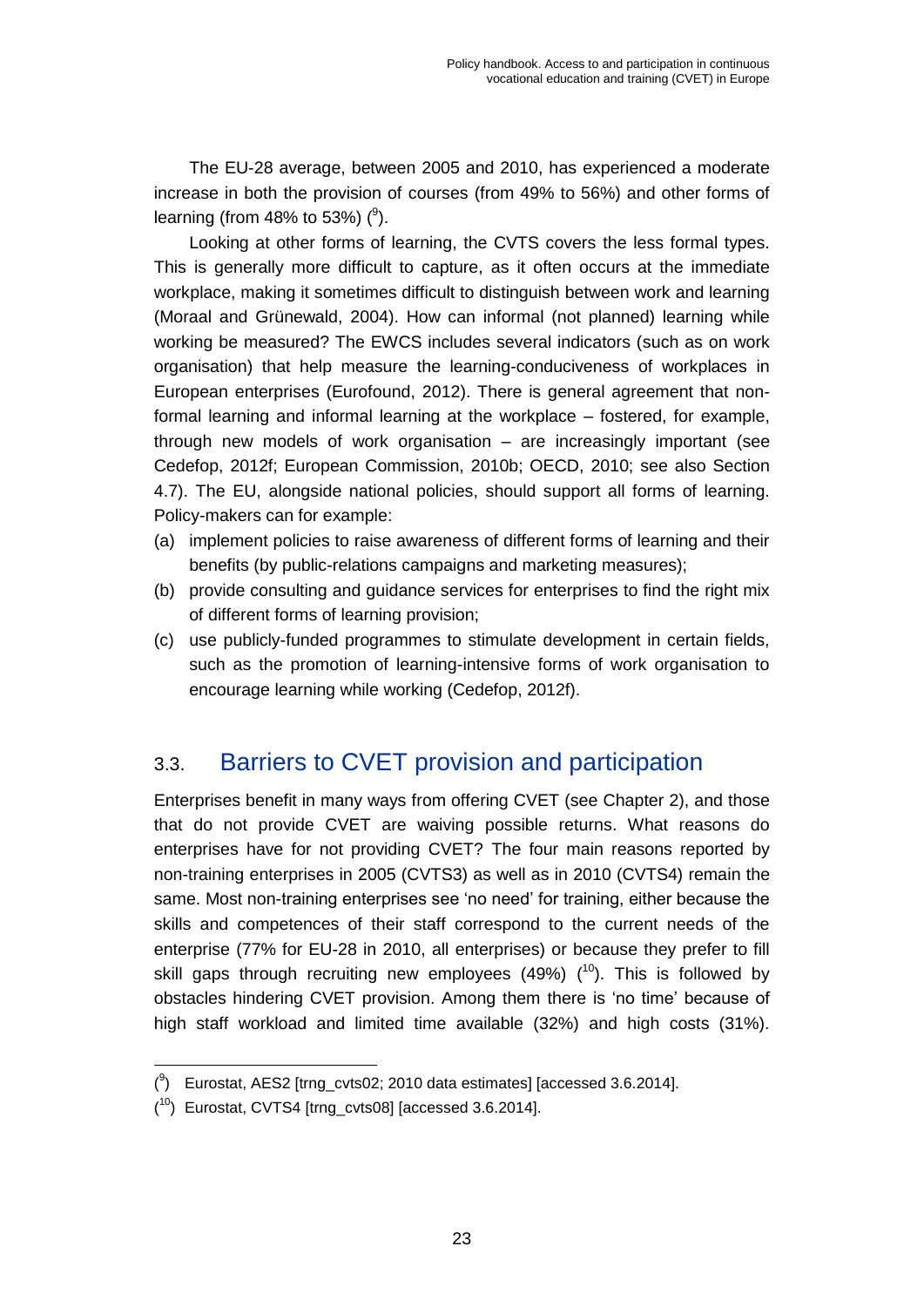Overall, the reasons for not providing training differ little between enterprises of different size. There are also other reasons for not providing CVET, for example, a focus on IVET and not CVET, a lack of suitable CVET courses on the market, or difficulties in assessing enterprise needs.



<span id="page-29-0"></span>Figure 7 **Reasons given by employers for not providing training**

*Source*: Own, based on CVTS4 [trng\_cvts08] [accessed 16.7.2014].

The high percentage of enterprises that do not see a need for developing existing workers' skills and competences is striking. Policy-makers could respond with:

- (a) campaigns to raise awareness of the benefits of training;
- (b) strategies to support the assessment of skill needs;
- (c) encouragement to raise CVET provision in enterprises and adult participation in lifelong learning, since employer-provided CVET is one of the main pillars of lifelong learning for adults.

According to the AES2, around 60% of adults (age 25-64) in the EU-28 reported that they did not take part in any formal or non-formal education and training (during the 12 months prior to the survey) in 2011. Why do adults not participate in lifelong learning? If participation rates are to be increased, understanding perceived barriers is important. Among the three main obstacles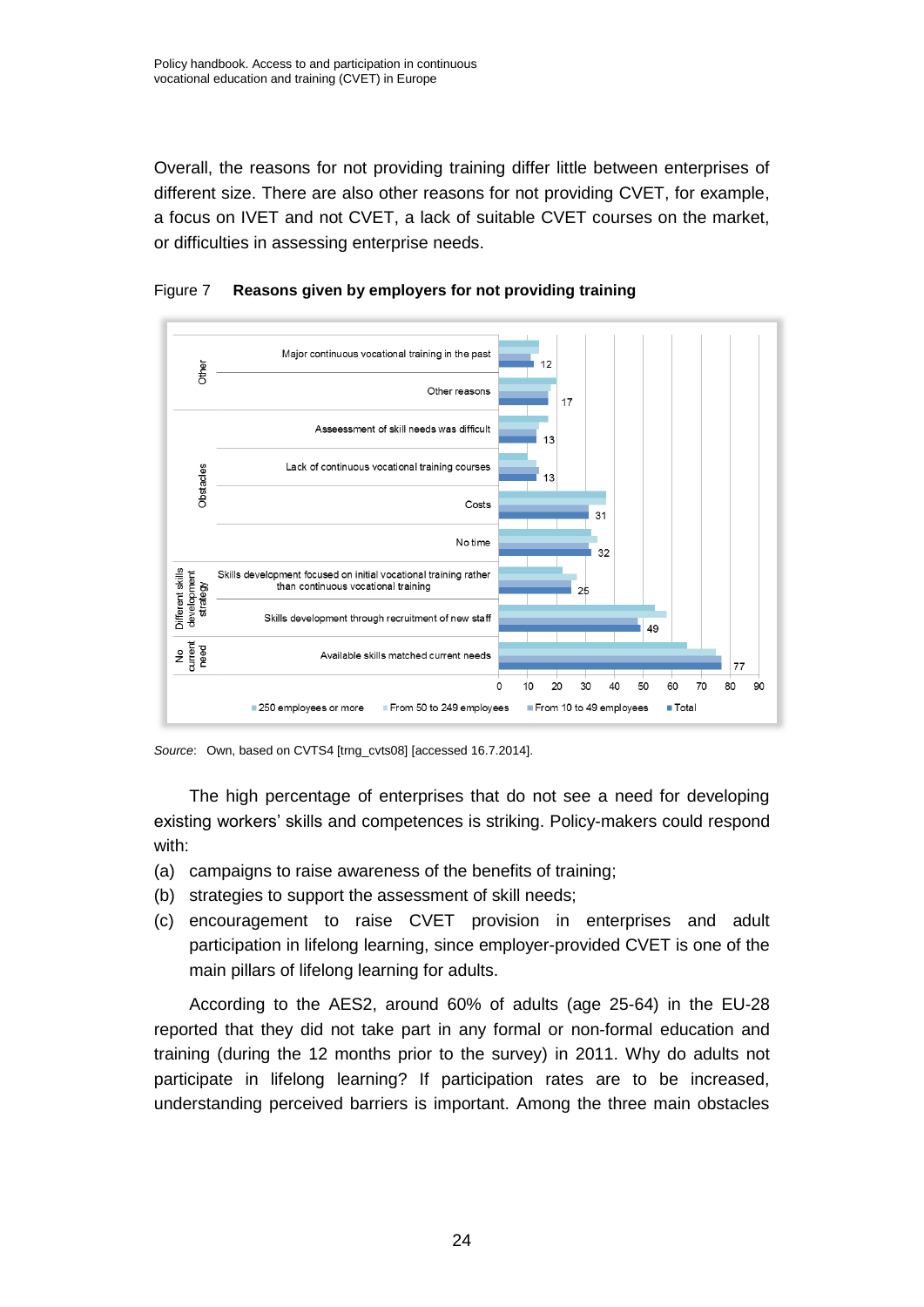to participation in lifelong learning reported by all individuals (no matter if they took part in learning or not) are  $(^{11})$ :

- (a) lack of time due to family responsibilities;
- (b) conflicts of training with the work schedule;
- (c) costs (training too expensive to afford).

This is confirmed by other studies which also show that time and costs are the greatest obstacles (see Rubenson and Desjardins, 2009; AES1)  $(^{12})$ . Therefore, policies that promote flexible ways of participation, for example, through the provision of education leave, evening/weekend courses, e-learning, or modular training, plus instruments that give financial support, such as loans, tax reduction, or training vouchers, remain highly relevant. Apart from these obstacles, there are other reasons why adults do not participate. Many do not perceive it as needed for their job  $(^{13})$ , which raises questions about individuals' awareness of learning needs and calls for stronger guidance services.

### <span id="page-30-0"></span>3.4. Policies and progress towards higher CVET rates

What progress has been made towards the Bruges communique short-term deliverable (STD) 7: 'increasing participation in CVET in line with the ET 2020 benchmark of 15% average adult participation rate in lifelong learning' that the EU Member States agreed on? What are the trends in VET policies in Europe implemented to achieve this goal? Cedefop reviews what countries have done since 2010 and monitors the policy progress (Cedefop, 2012g; forthcoming a). The approach is based on policy options that represent different ways in which a country can work towards achieving a goal. Figure 7 shows that the policy options to reach higher CVET participation are broad and cover a wide range of possibilities to increase lifelong learning and to open access for all adults. They include:

(a) promotion activities;

l

- (b) legislative/regulatory measures;
- (c) strategies and guidelines.

The bullet charts (Figure 8) illustrate in how far such policies are implemented in Europe and reveals trends (Cedefop, forthcoming a). Analysis for

 $(11)$  Eurostat, AES2 [trng\_aes\_176] [accessed 3.6.2014].

 $(1<sup>2</sup>)$  Cross-period comparison with the AES1 is not possible due to changes in the methodology but the trends in the perceived barriers remain.

 $(13)$  Eurostat, AES2 [trng\_aes\_176] [accessed 23.7.2014].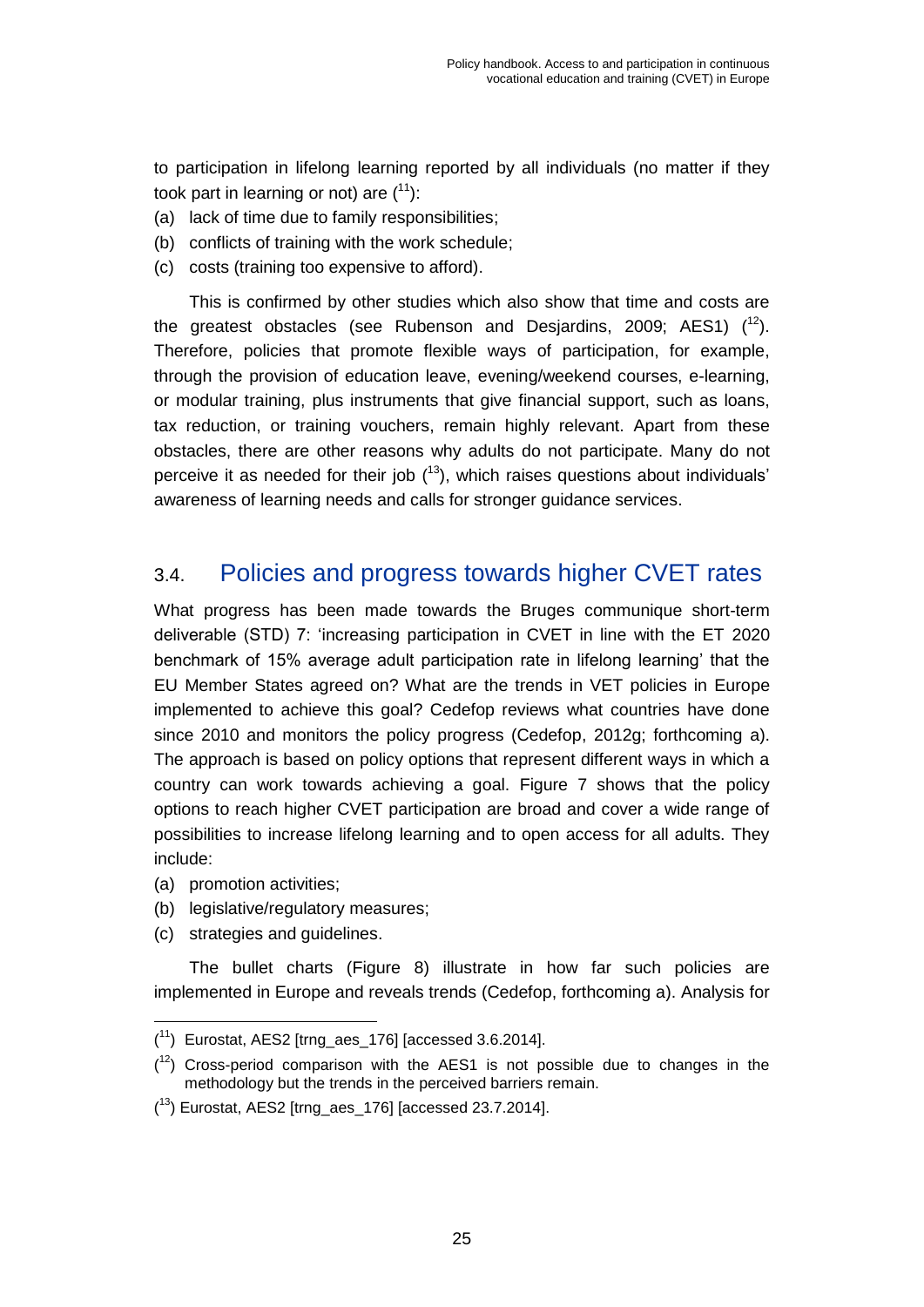the period 2010-14 shows that countries are making efforts to adjust their measures towards more coherent CVET policies: adopting new laws, regulations or other forms of legislation is most common in promoting CVET. Such measures often concern laws establishing entitlements to CVET. Guidelines and strategies are also important and awareness campaigns and career fairs to promote CVET have been widely used in most countries.

#### **Promoting adult learning, engaging adults and enterprises**

In Germany, an information campaign to promote VET for adults (2011) has recently been complemented with a campaign promoting inclusion of disabled adults. Candidate countries promote VET for adults mostly through active labour market policy measures (as in the former Yugoslav Republic of Macedonia), a wide offer of VET courses and programmes (Turkey) and regularly hold awareness campaigns such as the adult education festival in Montenegro.

*Source*: Cedefop, forthcoming a.

Strategies to promote CVET or lifelong learning can have different focuses, for example, the inclusion of disadvantaged adults or the acquisition of key competences.

#### **Country examples: CVET or lifelong learning strategies promoting key competences**

Bulgaria, Estonia, Latvia, Lithuania and Malta have adopted (re)new(ed) CVET or lifelong learning strategies that promote key competences. The new Croatian education, science and technology strategy sets out the conditions to include more adults in lifelong learning and promotes key competences. Some strategic measures include second chance programmes promoting key competences or curricula that emphasise them (such as the implementation of the new competence-based national curriculum for VET by 2015 in Cyprus). In Slovakia, companies in industry that apply for the European Social Fund (ESF) support for CVET (since 2013) are required to consider key competence development in their projects.

*Source*: Cedefop, forthcoming a.

CVET needs to be attractive, so the value of qualifications must be assured. Guidelines to ensure that qualifications achieved through CVET or labour market training are valued by employers and education and training were already in place in more than half of the EU+ countries before 2010. Arrangements vary between countries.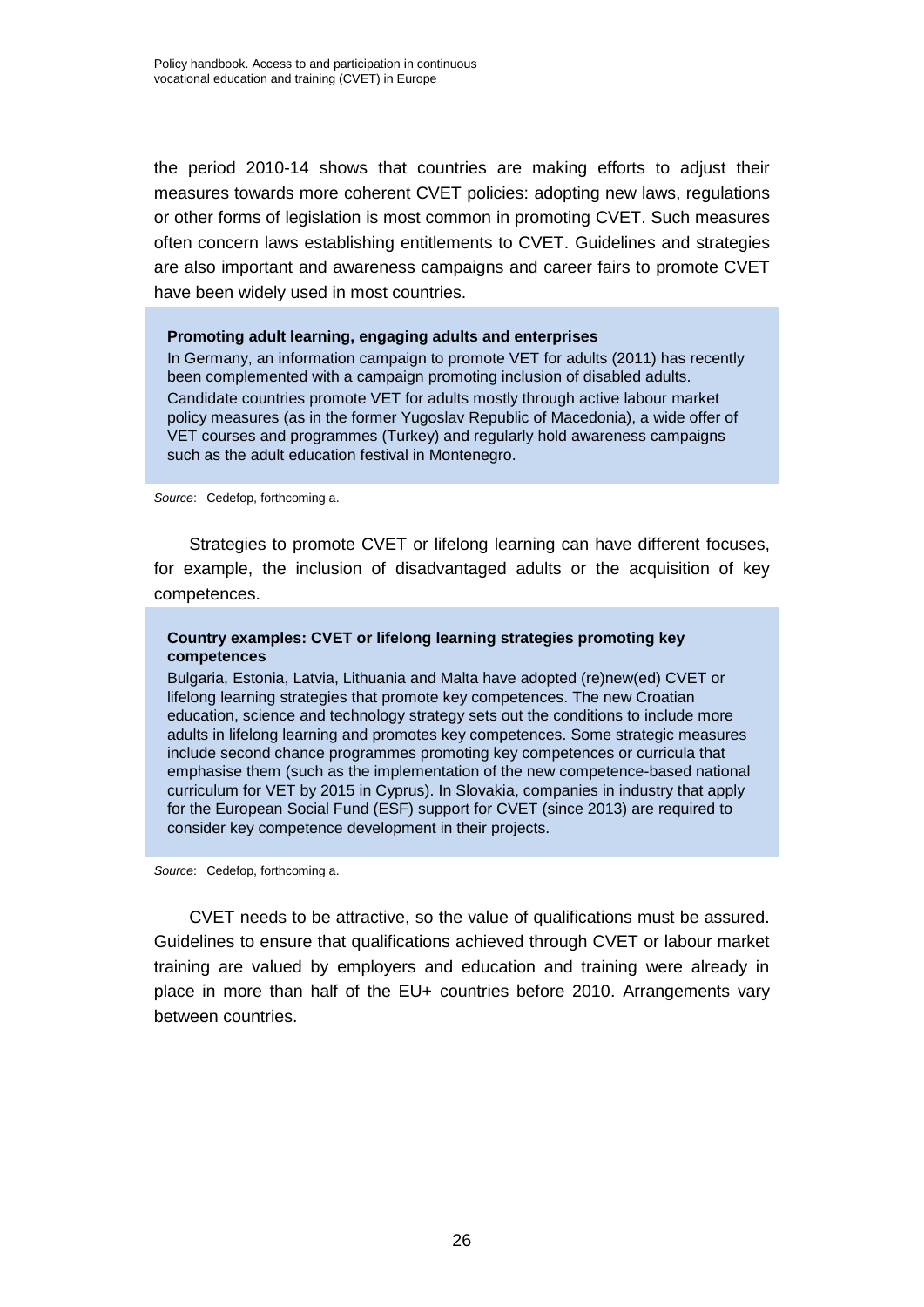#### **Making CVET attractive**

Agriculture skills training for job seekers of all ages in France is coupled with advice from professionals based on an agreement (2011) between the government and social partners from the sector. With 85% of the trainees indicating that they became active in agriculture or in related areas after training, the initiative is a success.

To ensure that training provision is aligned to labour market needs and to give learners the best progression opportunities possible, the United Kingdom (Wales) is introducing a funding model that requires providers to use labour market intelligence when planning their activities.

Federal and *Länder* governments in Germany offer funding (2011-20, ESF support) to universities to establish academic continuing education and to offer a wider range of continuing education and training programmes, which may be practice-based, accompany employment or take the form of dual study programmes, also improving permeability.

<span id="page-32-0"></span>*Source* Cedefop, forthcoming a.

#### Figure 8 **Progress towards Bruges short-term deliverables 7: participation in CVET in line with ET 2020 15% benchmark**





Making learning arrangements suitable to the needs of learners and making learning venues easily accessible has been a priority for some countries since 2010, but more efforts need to be made, for example, with measures that ease combining CVET with family obligations and create suitable time arrangements to fit learner needs. Analyses show that comprehensive CVET policies require several complementary measures.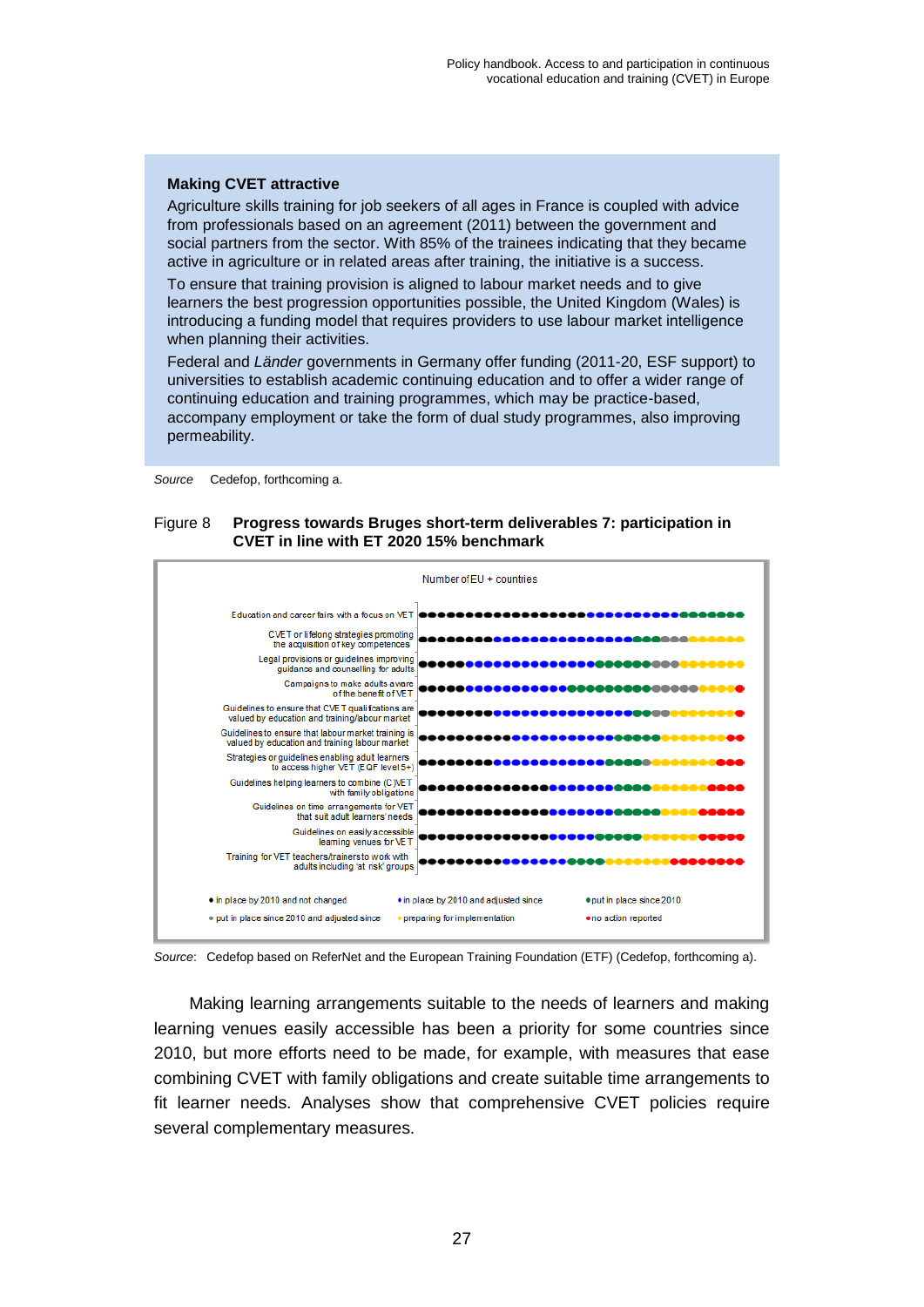This chapter has provided an overview of the current state of CVET in Europe and shown that policy-makers face several challenges that need to be addressed to broaden access, increase participation and promote high-quality CVET. Key challenges that have direct impact on levels of access and participation include:

- (a) the fragmented nature of CVET provision;
- (b) the unequitable distribution of CVET opportunities, with the most vulnerable groups receiving the least training;
- (c) barriers to CVET participation (for example, time and costs) and provision (for example, awareness of training needs).

Chapter 4 outlines ways to overcome these challenges and serves as a source of inspiration. Key challenges and solutions are summarised in Chapter 5.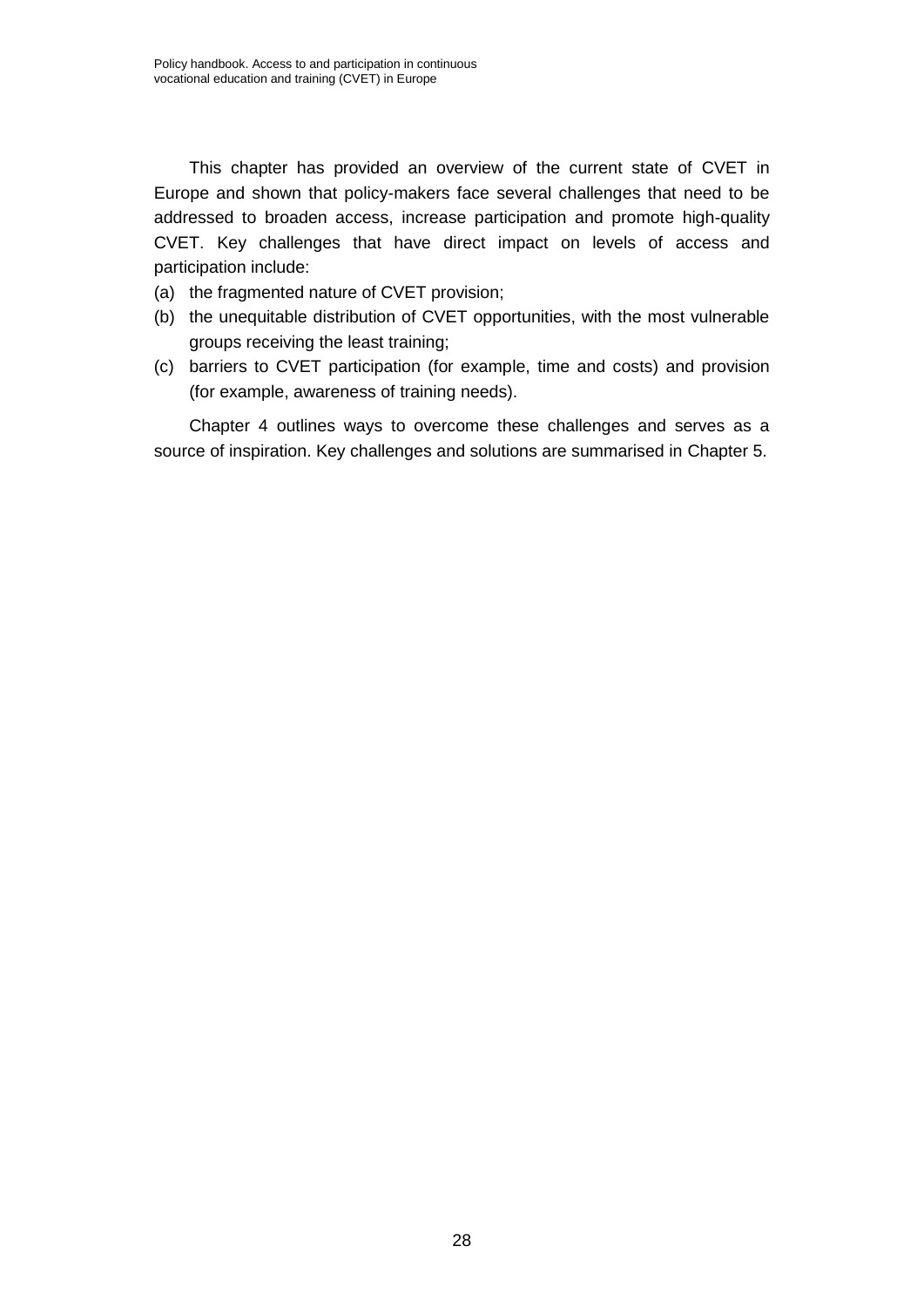# <span id="page-34-0"></span>CHAPTER 4. Success factors and good practices

What can be done to use the full potential that CVET has to offer for smart and inclusive growth? How can individuals, enterprises, the economy and society make the most of the benefits that CVET provides? This chapter describes success factors and good practices for ensuring high-quality provision and widening access to, and participation in, CVET. It aims to be a source of inspiration for all stakeholders and offers suggestions for key actions for decisionmakers.

#### <span id="page-34-1"></span>Figure 9 **Overview of conditions for enhancing CVET: success factors and good practices**

| CVET: success factors and good practices | 1. Targeting CVET, opening up access:<br>guidance;<br>$\bullet$<br>tailored training;<br>$\bullet$<br>work-based learning;<br>$\bullet$<br><b>HRM</b> strategies.<br>$\bullet$ |
|------------------------------------------|--------------------------------------------------------------------------------------------------------------------------------------------------------------------------------|
|                                          | 2. Quality and relevance                                                                                                                                                       |
|                                          | 3. Validation                                                                                                                                                                  |
|                                          | 4. Financing                                                                                                                                                                   |
|                                          | 5. SMEs                                                                                                                                                                        |
|                                          | <b>6. Social partners' contributions</b>                                                                                                                                       |
|                                          | 7. Learning-conducive work environments and innovation                                                                                                                         |
| Source: Cedefop.                         |                                                                                                                                                                                |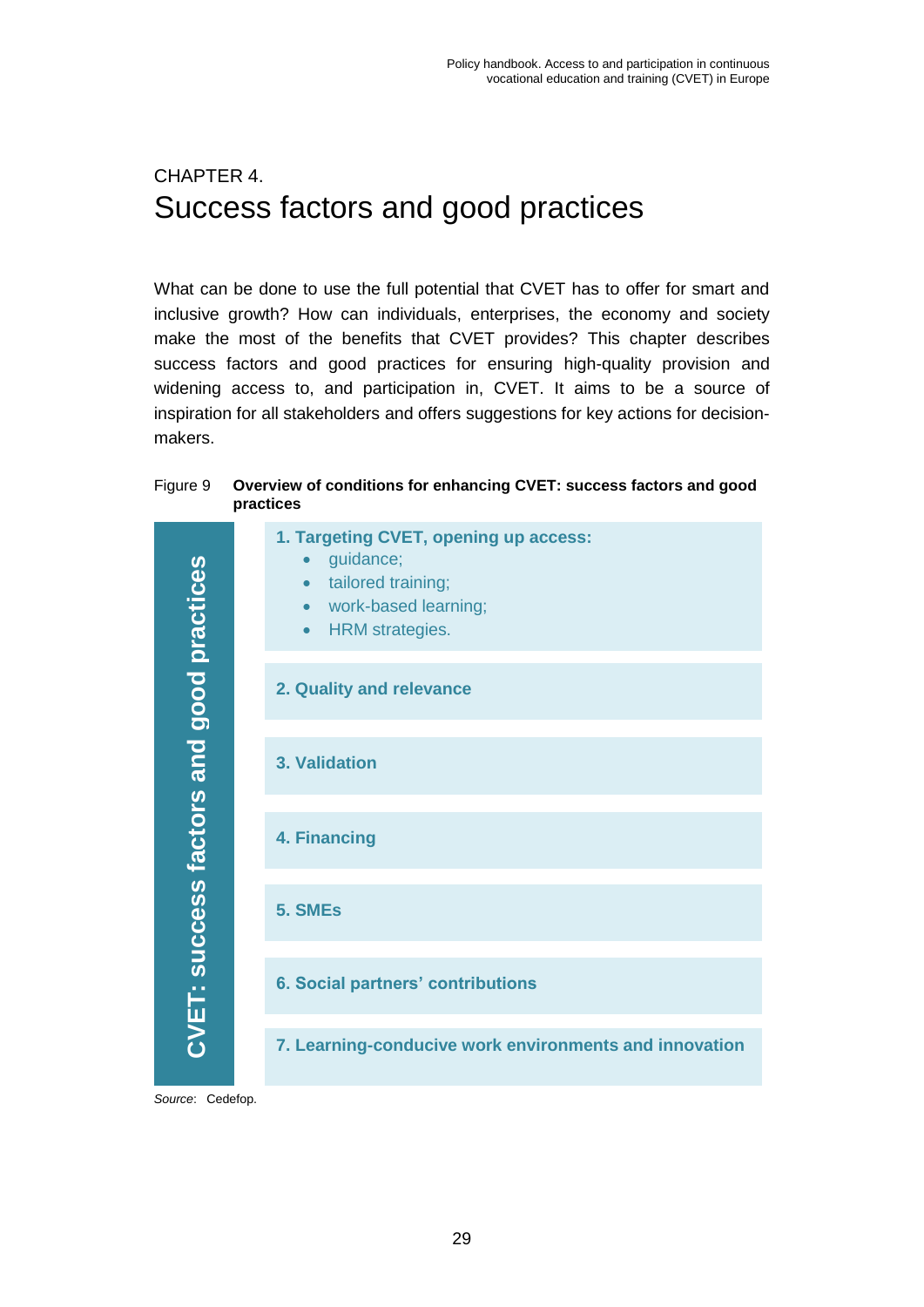### <span id="page-35-0"></span>4.1. Opening up access to specific target groups

Vulnerable groups such as the low-qualified, older workers and migrants particularly need targeted support to raise their participation in lifelong learning and help them tackle labour market challenges. Figures show that training provided by employers is often unevenly and unequally distributed, and that disadvantaged groups are generally less likely to participate in lifelong learning (see Chapter 3). Reasons for this are manifold and include (Cedefop, 2011g; 2013a):

- (a) difficulty in accessing existing forms of training, due to external constraints imposed by human resources (HRM) priorities;
- (b) scarcity of suitable training provision;
- (c) lack of information and guidance;
- (d) other factors such as learning or language difficulties, poor self-confidence, lack of motivation and negative previous education experiences;
- (e) fewer learning-conducive work environments compared to other groups.

In times of demographic change and increasing skill demands, successful integration of vulnerable groups into society and the labour market is important for both economic and social purposes. The decline of birth rates in recent decades, along with progressive retirement (especially of the 'baby boomers', born between 1945 and 1965), leads to challenges in the labour market such as low replacement rates of qualified labour and changing age structures in enterprises. Further, Cedefop's work on skills shows that most jobs – including those qualified as elementary – require increasingly higher skills or more complex skills sets, and it forecasts increasing demand for highly skilled professionals.

Targeted support from all stakeholders is needed to help vulnerable groups tackling labour market challenges and raising their participation in lifelong learning. What is the particular role of enterprises here? How can they support vulnerable groups and how can enterprises be supported? Though each vulnerable group has its own particularities, several general key success factors can be identified:

- (a) guidance services;
- (b) tailored learning;
- (c) work-based learning;
- <span id="page-35-1"></span>(d) HRM strategies.

#### **4.1.1. Guidance services and awareness-raising**

Guidance enables individuals to identify and reflect on their capacities, competences and interests, to make education, training and occupation decisions and to manage their individual life paths in learning, work and other settings (van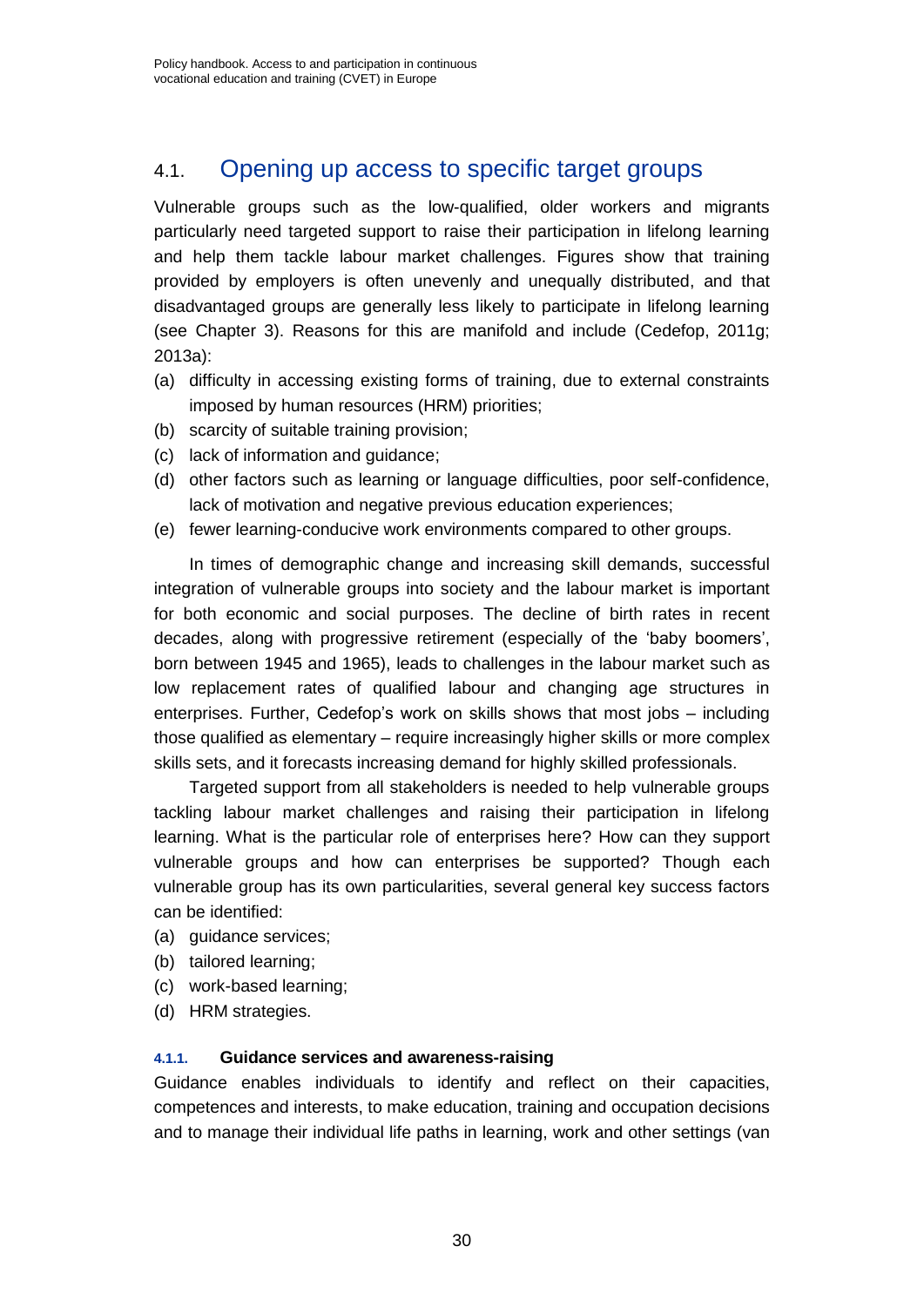Loo et al., 2011). It plays a crucial role in reaching specific target groups such as older workers (Cedefop, 2011i) or migrants (Cedefop, forthcoming b), in socially responsible restructuring practices in enterprises (Cedefop, 2010b), and generally in supporting lifelong learning for all.

Why should employers provide guidance services to their employees? Through effective career guidance:

- (a) employees can become more aware of changes in the workplace, within their job or in the organisation and keener on keeping their skills current;
- (b) employers can explore the full potential of their workforce, adapt quickly to changing contexts and increase productivity (Cedefop, 2008a).

Despite mutual benefits, guidance for those in employment is still low (ibid.). Further, similar to CVET provision, this guidance mainly focuses on certain employees such as graduates and managers, while vulnerable groups are often less likely to receive guidance (ibid.). Employer engagement in guidance should be encouraged by policy-makers, for instance by:

- (a) making employers aware of their benefits;
- (b) giving examples of guidance practices in enterprises (Cedefop, 2008a);
- (c) providing support, particularly to SMEs.

Sustainable and successful guidance approaches are based on the following principles (Cedefop, 2011g; 2011i; forthcoming b):

- (a) recognising the diversity of different target groups and responsiveness to their needs; individual work and learning needs, goals and preferences need to be taken into account;
- (b) guidance approaches must be easily accessible, systematic and comprehensive: individuals need to be informed about guidance options and able to access them without barriers (in the case of guidance for migrants, it might be important to provide information in all relevant languages); guidance provision should be systematic and comprehensive, with links to other relevant services, such as employment or social security;
- (c) qualified personnel with appropriate resources: to ensure high quality, guidance should be provided by adequately trained staff with appropriate resources (such as time);
- (d) integration in wider strategy: guidance must be an integral part of comprehensive strategies (such as HRM strategies in enterprises, active labour market policies or national migration strategies);
- (e) joint support by all stakeholders: the provision of guidance is not just the responsibility of a few actors. National governments, regional and local authorities, private and public employers, the social partners, nongovernmental organisations and others have a key role to play in developing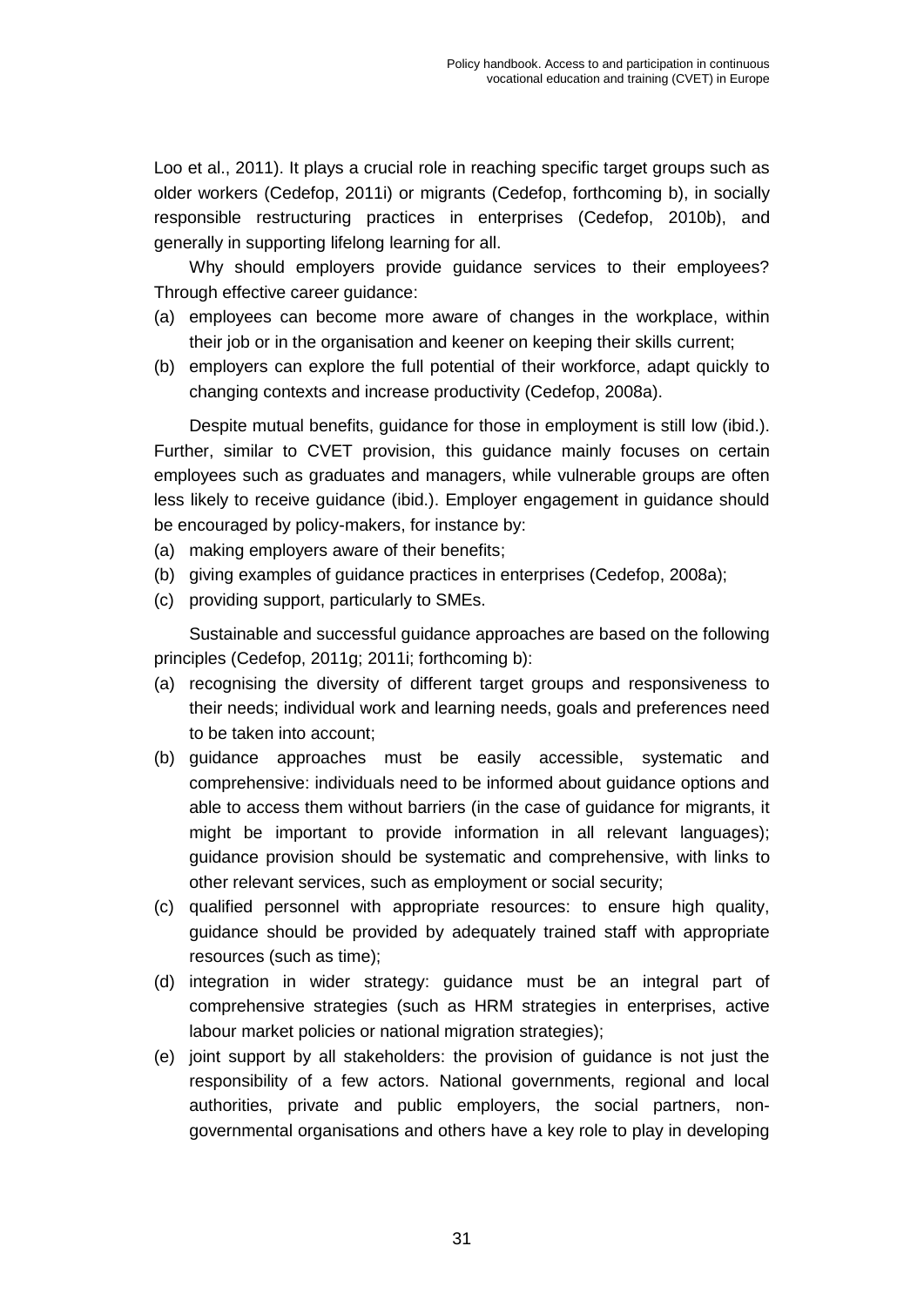and implementing guidance approaches. In some countries (for example, the UK), unions provide guidance and learning services through union representatives who act as 'learning ambassadors' (see Section 4.6). Crosssectoral and stakeholder cooperation and coordination are important to meet all needs.

How guidance services and information on lifelong learning opportunities can become better targeted to those who are currently not using CVET is crucial, and much still needs to be done in this respect (Cedefop, 2013c). While there seems to be no single solution, several key aspects can be identified, such as (ibid.) tailoring initiatives to the particular needs of vulnerable groups, taking key stakeholders such as refugee organisations on board, and using adequately trained and experienced staff (see, for example, the Female migrants fit for the labour market (*Migrantinnen fit für den Arbeitsmarkt*) (PIA) programme below). Further, guidance can also help policy-makers, training providers and other stakeholders to target CVET offers better to the needs of vulnerable groups. This is possible if the knowledge and experience from guidance, for example, on characteristics and individuals' needs, is systematically fed back (Cedefop, forthcoming b).

## **Programme PIA** ( 14)

The main purpose of the German guidance programme PIA is to empower migrant women to integrate into the labour market. They become better informed about training options as well as validation and recognition procedures; activities include interviews, assessment, profiling, language training, information and coaching. The personnel involved in the activities is specialised in andragogy, consulting, economics, labour market analysis, marketing, HRM, intercultural competences, and often has experience of migration. The programme has combined funding from national authorities and the ESF. It relies on cooperation between job centres, private employment agencies and employers who want to contribute to society (corporate social responsibility) and, at the same time, access potential employees.

*Source*: Cedefop, forthcoming b.

l

Many countries have implemented specific guidelines or legal provision to support guidance for adults. They are in place in 28 EU+ countries, while others (Belgium (FR), Bulgaria, Estonia, France, Italy, Romania and Slovenia) are preparing for implementation (Cedefop, forthcoming a).

<sup>(&</sup>lt;sup>14</sup>) Project website:<http://www.berami.de/index.php?p=74> [accessed 10.9.2014].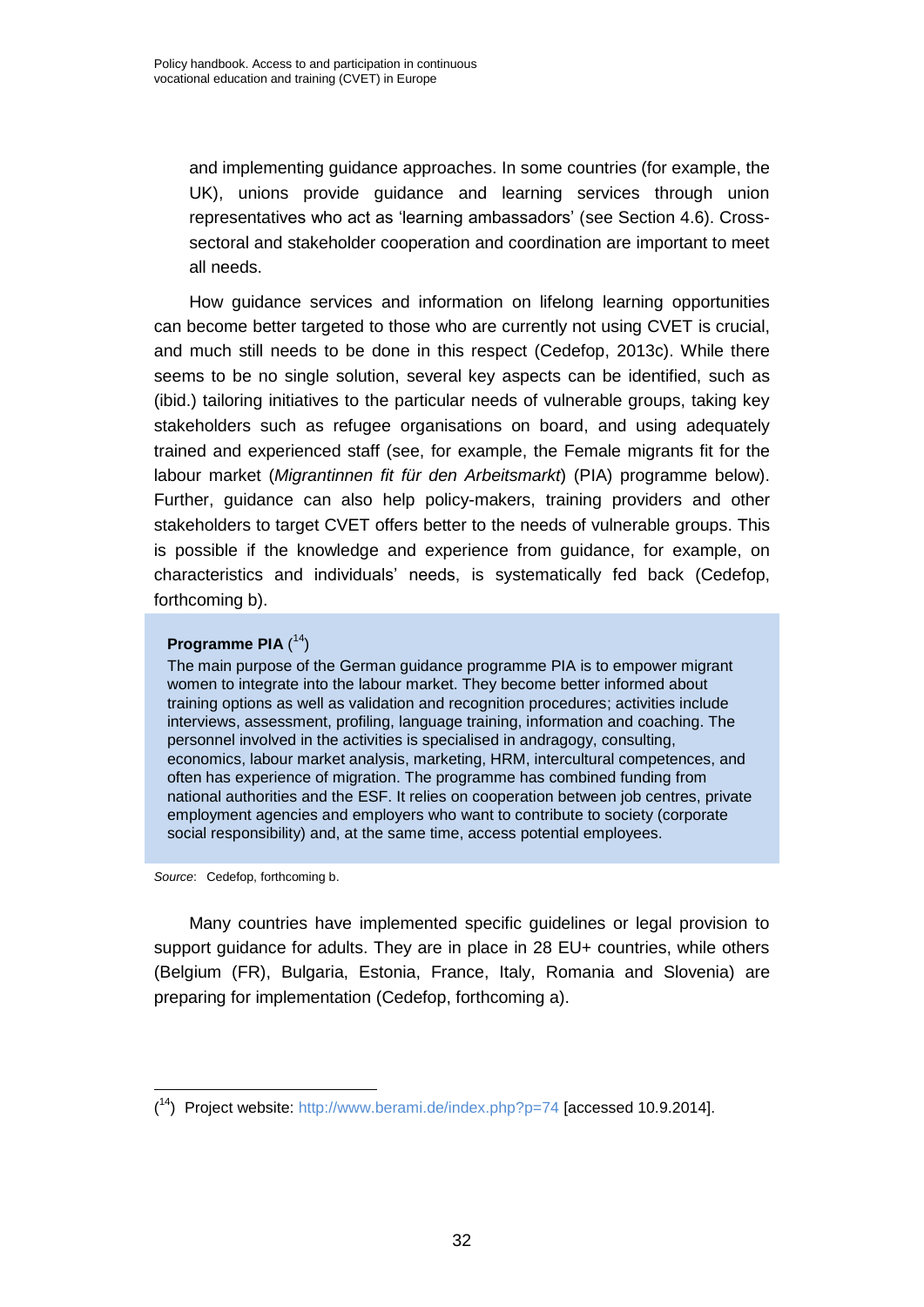## **Legal provision and guidelines for guidance**

The European resource kit for policy-makers produced by the European lifelong guidance policy network (ELGPN) has been translated into national languages and actively disseminated in several countries, including Bulgaria, Spain, Croatia, Austria, and the UK (England).

Guidance for young learners and adults is included in the sectoral plans agreed between the Dutch government and social partners and jointly financed by the State. The amended VET law emphasises guidance.

*Source*: Cedefop, forthcoming a.

Guidance services are important in making individuals aware of lifelong learning opportunities, but there are other ways of providing information and raising awareness, such as social media or targeted activities by NGOs, chambers and trade unions (see Section 4.6). Guidance strategies benefit from being complemented by effective outreach strategies aimed at raising awareness and motivation among potential learners.

## **ELGPN**

l

The ELGPN aims to support the development of lifelong guidance, and European cooperation on it, in both education and employment. It provides useful sources of information for policy-makers and practitioners, such as a database with lifelong guidance policy initiatives and practices, and descriptions of guidance systems  $(15)$ .

## **4.1.2. Tailored training provision**

Tailoring training provision to the specific needs of the learner is crucial. It can increase individual motivation and improve the outcomes of the training, and stimulate further learning. Tailoring the provision requires:

(a) initial and continuing assessment of learner needs, including recognition of prior learning, whether from formal education or non-formal and informal learning. This is particularly relevant since the learning of vulnerable groups often happens outside the formal system; older workers have, for example, often acquired valuable knowledge, skills and competences during their working lives. Existing European guidelines (Cedefop, 2009e) and recommendations (Council of the EU, 2012) and the European inventory on validation of non-formal and informal learning  $(^{16})$ , including its thematic

 $(15)$  <http://www.elgpn.eu/> [accessed 10.9.2014].

<sup>(</sup> <sup>16</sup>) [http://www.cedefop.europa.eu/EN/about-cedefop/projects/validation-of-non-formal](http://www.cedefop.europa.eu/EN/about-cedefop/projects/validation-of-non-formal-and-informal-learning/european-inventory-scope.aspx)[and-informal-learning/european-inventory-scope.aspx](http://www.cedefop.europa.eu/EN/about-cedefop/projects/validation-of-non-formal-and-informal-learning/european-inventory-scope.aspx) [accessed 10.9.2014].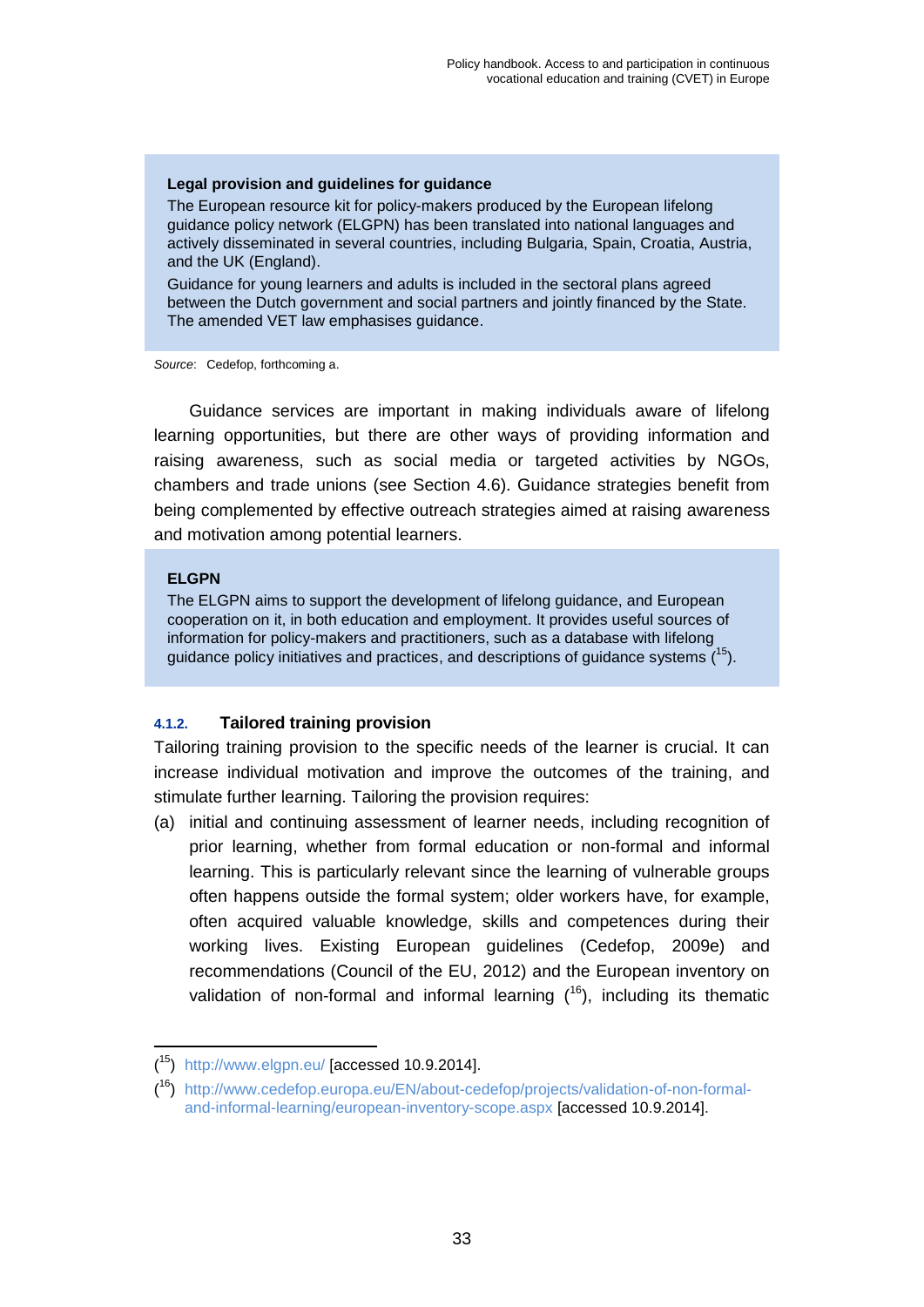report on validation for specific target groups (European Commission et al., 2010), are valuable sources that also provide concrete examples of practice;

- (b) individual training plans:, individual training plans should be set up based on identified learning needs, then regularly revised, also taking account of enterprise needs and its HR development strategy;
- (c) adequately trained teachers and trainers;
- (d) continuing guidance services and other support measures (such as childcare provision);
- (e) the use of flexible training approaches that allow for individualisation, such as modular courses with flexible organisation and sequencing of learning, granting learners the capacity to choose when, what and how they will learn. Since learning styles and preferences differ, learning measures need to be designed accordingly. Certain forms of learning seem to be more suitable than others to particular target groups, for example, work-based learning.

## **Skills audits (***bilans de competences***)**

In France, skills audits (*bilans de competences*) are well-developed tools. They are regulated by legislation and mostly for workers, but also for jobseekers. Skills audits allow individuals to analyse their professional and personal competences, their aptitudes and motivation, with a view to defining a professional or retraining project. A skills audit is personalised and does not lead to the award of a qualification.

According to the labour code (Article R6322-35 and followings), a skills audit:

- (a) can be requested by an employee or the employer, but cannot be imposed. It is assimilated to training activity and can be requested as part of the individual right to training and training leave;
- (b) must be carried out by an external accredited provider and include a preliminary phase, an investigation phase and a conclusion phase. The procedure must last at least 24 hours in total, including 10 hours of face-to-face interviews taking place over a period of three weeks to three months;
- (c) provides results in a synthesis document drawn up by the professional counsellor. It is confidential and summarises the competences and aptitudes uncovered and how these relate to the objectives of the candidate; it includes one to three proposals for career evolution as well as an action plan. Advice is given on necessary steps to reach the objectives in question.

*Source*: Cedefop and Duchemin, forthcoming.

## **4.1.3. Work-based learning**

Work-based learning offers great potential for vulnerable groups. It is considered beneficial for older workers, as it is closely linked to professional practice and previous experience (Cedefop, 2012a). Work-based learning is also particularly powerful for the low-qualified (Cedefop, 2013a) who have often not been successful at school and have negative prior experience with formal education and training. Others may have left school early to start working at a young age,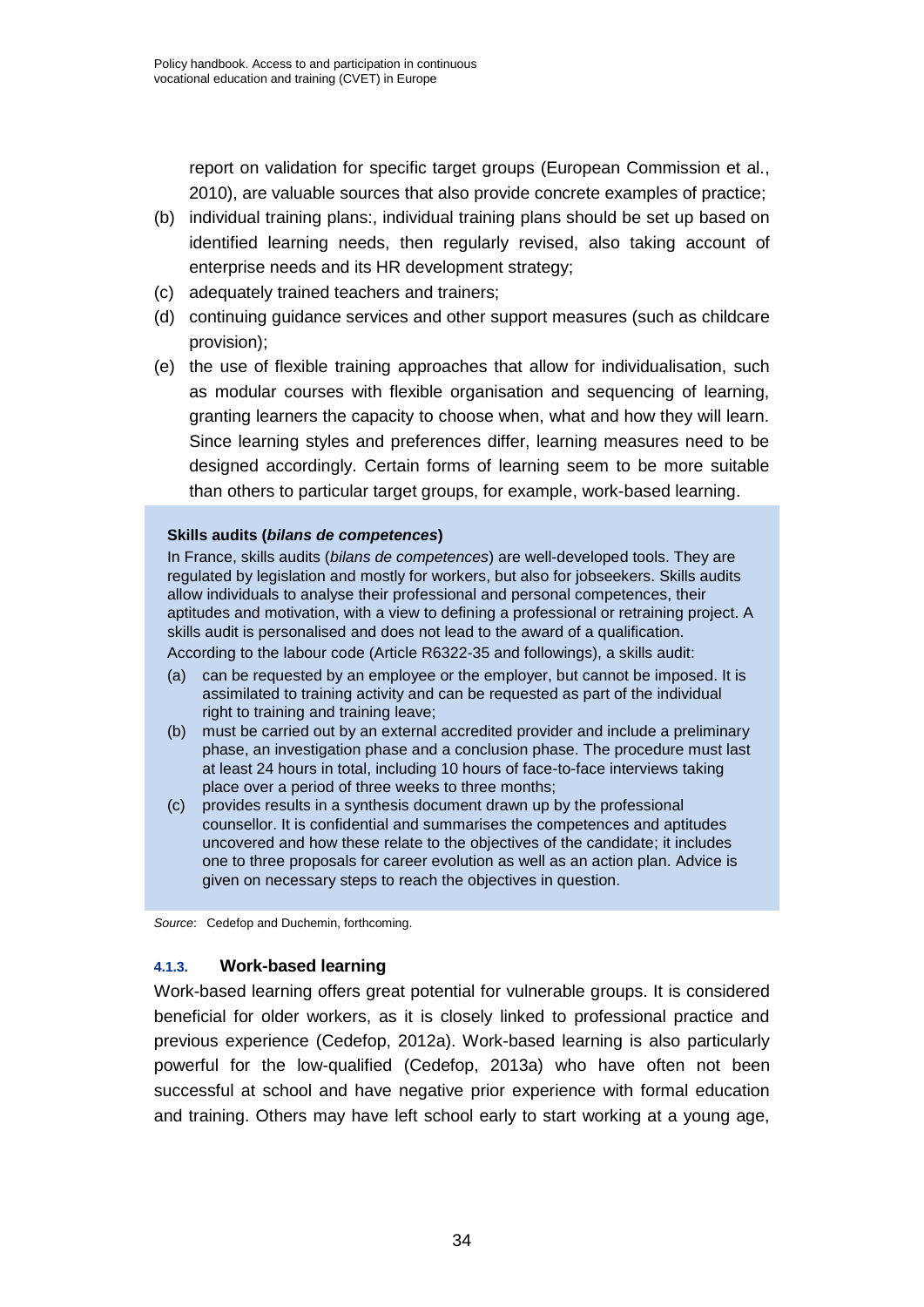without taking up learning later on. To most low-qualified adults, however, it is difficult to take up 'traditional' school training later in life, so work-based learning has the potential to be more attractive, relevant and suitable (ibid.).

Work-based learning can be defined as all formal, non-formal and informal learning in which work and work tasks are the predominant context for learning. It does not necessarily take place in one's own workplace, but generally in workbased contexts. It encompasses learning that takes place not only in real workplaces, but also elsewhere, for example, in simulated work environments designed to have characteristics of real workplaces. Work-based learning may be combined with other forms and lead to multiple types of learning such as individual, group and organisational. Work-based learning can be promoted in different ways in enterprises:

- (a) as part of training provision, for example, CVET courses that use work simulations, or planned and guided on-the-job training;
- (b) through learning-conducive work organisations and workplaces, which favour characteristics such as autonomy, teamwork, task variety and task complexity (see Section 4.7);
- (c) a combination of both; this requires comprehensive integration of various forms of learning with wider HR and management practices.

Employers do not only benefit from providing work-based learning to their own employees, but also to other groups such as unemployed adults. Enterprises that participate in work-based learning programmes for the (re-)integration of lowqualified unemployed adults into the labour market highlight benefits to recruitment (Cedefop, 2013a). They use work placements to test the suitability of potential candidates: many enterprises have developed close relationships with training organisations and rely on them to make a preselection and to provide a steady stream of potential recruits. For participants, the connection to employment opportunities is a major attraction. The involvement of employers and the establishment of close cooperation and relationships of trust is a key success factor.

Evidence suggests that active labour market policies would benefit from including more programmes that encourage employer-involvement and provide learning opportunities which combine the development of key competences and occupational skills through work-based learning (ibid.).

## **4.1.4. HRM strategies**

Enterprises need to have comprehensive, forward-looking HRM strategies that systematically integrate different measures into a comprehensive overall approach. Interrelated key determinants can, for example, be identified for the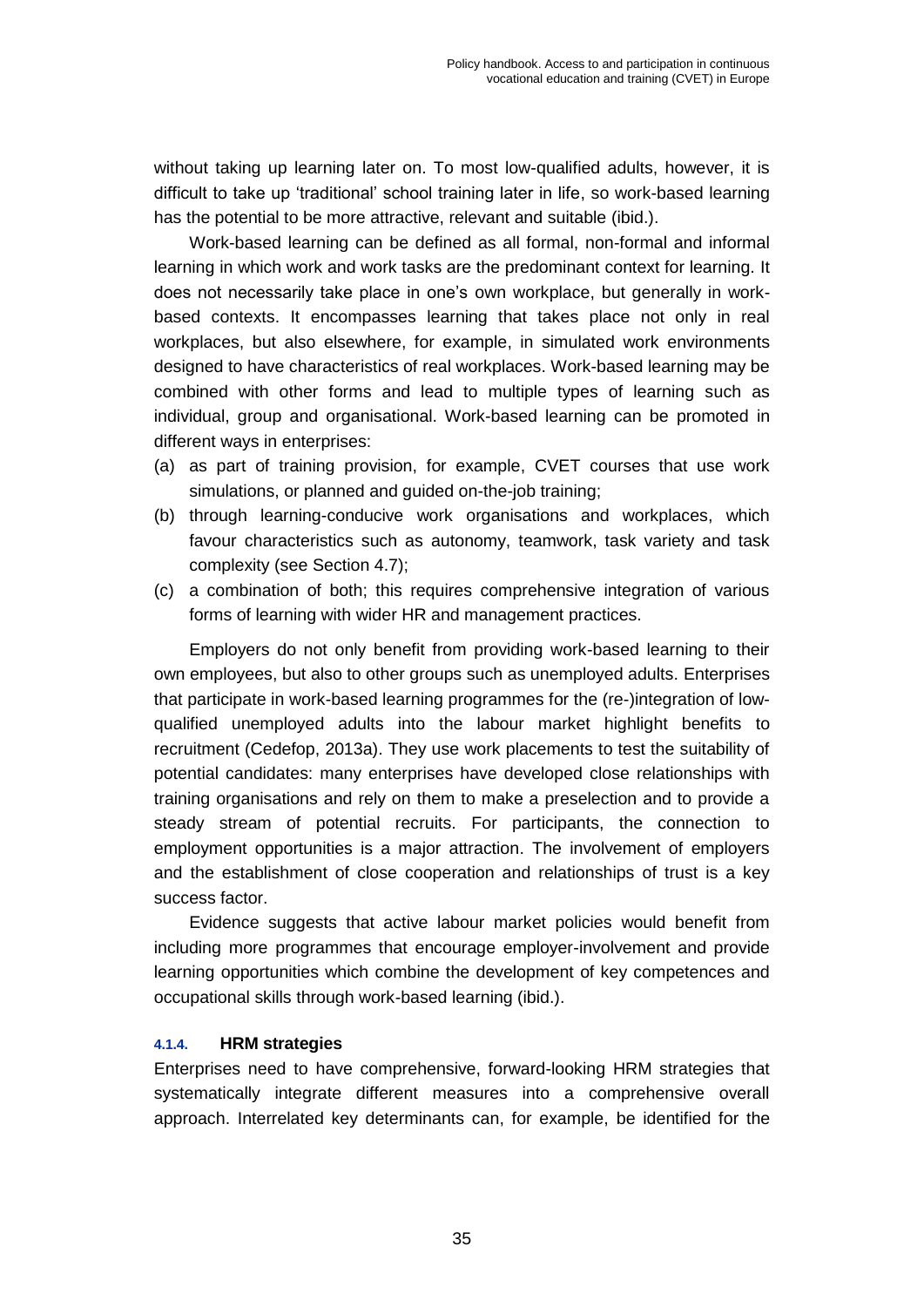successful integration of older workers and adaptation to demographic change, (Cedefop, 2012a):

- (a) health and functional work capacities (physical, mental and social capacities); support age-appropriate ergonomics and preventive health programmes that promote physical, mental and social health;
- (b) values, attitudes and motivation; combat negative stereotypes and build on positive perceptions of age, such as experience, loyalty, reliability; raise older workers' self-image as learners;
- (c) work environment, work organisation, management and leadership; introduce flexible working and retirement schemes and management approaches that are adapted to an ageing workforce;
- (d) education and training; promote learning and ensure that it is tailored to the particular needs of older workers; use the potential of intergenerational learning.

## **Comprehensive age management strategy**

BMW group's age management strategy Today for tomorrow (*Heute für morgen*) is a holistic model with five fields of action in an integrated approach:

- (a) qualifications: investment in training and education, including specific training for older workers, focusing on work-oriented learning and information technology qualifications;
- (b) health management: providing a variety of measures and learning activities to promote and improve the health of their workforce, such as ergonomics, exercise and diet;
- (c) work environment: introducing productivity-improving changes such as managing health care, enhancing worker skills and the working environment, change management processes and working time policies;
- (d) retirement models: providing a range of retirement options and a profit-sharing scheme for future retirees;
- (e) communications and change management: developing awareness among managerial staff of the changes taking place, including training about handling demographic change, monitoring the training and performance of older workers, and an electronic portal for employees.

With the involvement of all employees, from production managers to line workers, BMW has developed a new type of production line (Line 2017) adapted to an ageing workforce. A total of 70 changes were introduced to workplace equipment that reduced physical strain and the chances of error, such as magnifying lenses to minimise sorting errors. BMW reports that the total costs were only EUR 40 000, but increased productivity by 7% in one year and dropped absenteeism to below 2%. This initiative is a good example of how enterprises can redesign the work environment for, and also with, older workers.

*Source*: European Commission et al., 2012; Loch et al. 2010.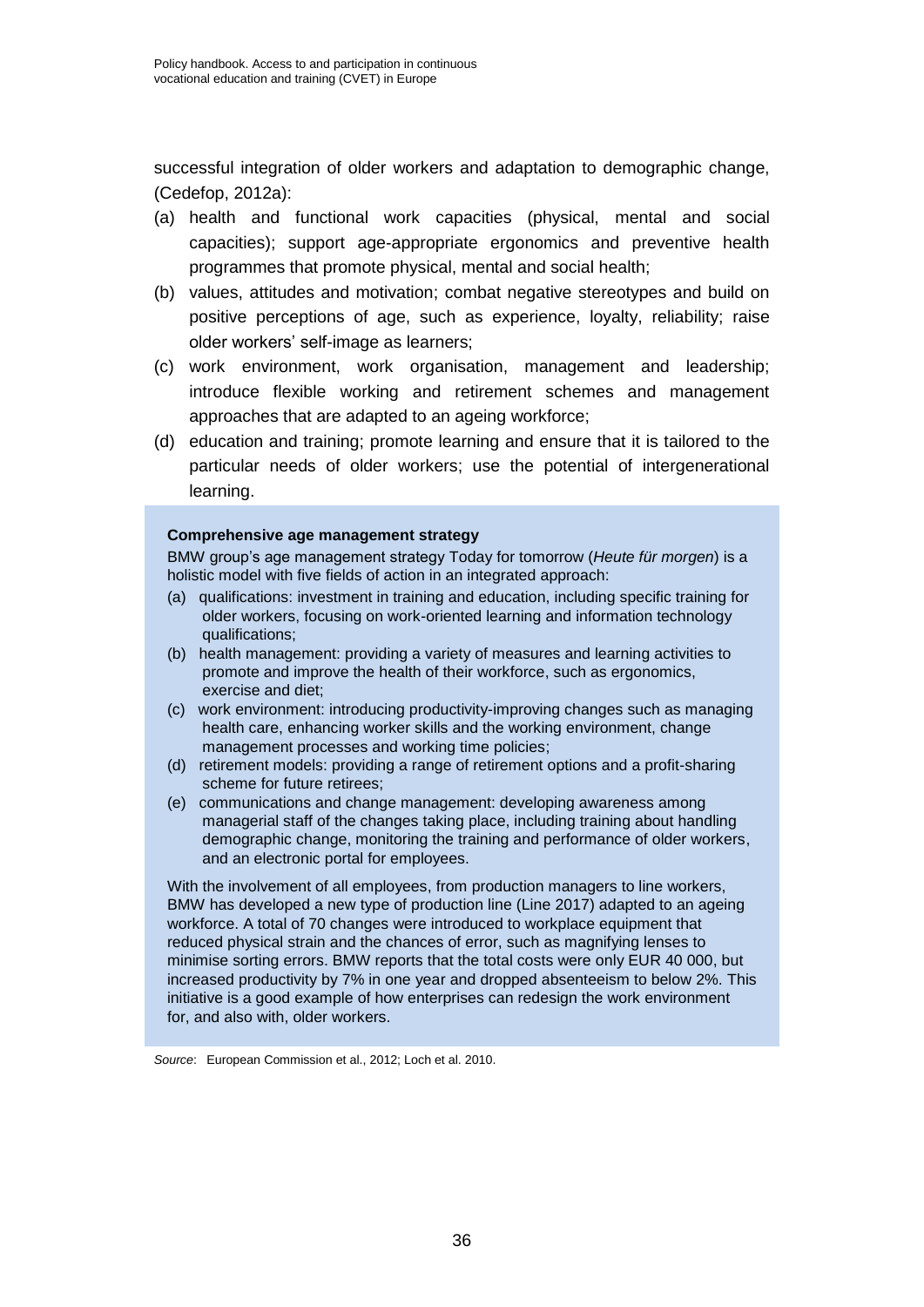There still seems to be a so-called 'ageing paradox': although employers view population ageing as an important trend that may have negative consequences for their business, they are not sufficiently adapting their HRM strategies accordingly (Dehmel and van Loo, 2012). Larger employers are more likely to have comprehensive age management strategies than SMEs (European Commission et al., 2012) so focus should be on supporting the development of adequate approaches in SMES. This is a joint responsibility of employers, trade unions and public authorities, at national, regional, local and sectoral level.

## **Empowering vulnerable adults to tackle labour market challenges: examples of successful initiatives**

*Empowering vulnerable adults to tackle labour market challenges* (Cedefop, 2013c) presents 29 successful initiatives that focus on providing vulnerable adults (migrants and ethnic minorities, low-qualified and older workers) with support for successful integration into the labour market: information and lifelong guidance, access to vocational programmes, opportunities to learn and stay longer in employment, and opportunities to upgrade, assess and recognise their skills and competences. All initiatives have been selected by participants in study visits for education and vocational training specialists and decision-makers, a programme coordinated by Cedefop on behalf of, and in cooperation with, the European Commission, from 2007- 13. Each description presents the context where the practice is implemented, its objectives, expected outcomes and target groups, main actors involved, activities undertaken, duration, impact, potential for transferability to other contexts and contact information. This can help decision-makers and practitioners to find partners for cooperation projects and networks at national and European levels.

## **Key actions**

#### **Enterprises:**

- (a) develop comprehensive, forward-looking HRM strategies that explicitly cover all groups, including the disadvantaged, and integrate CVET firmly into these strategies; revise them regularly;
- (b) tailor CVET to the needs of different target groups, for example, by using assessment of learners' needs, flexible training approaches and guidance services;
- (c) use the full potential of different forms of CVET, for example, work-based learning.

#### **Policy-makers:**

- (a) support enterprises, particularly SMEs, through different measures, such as concrete practice examples and suggestions or targeted funding;
- (b) successful integration of vulnerable groups requires joint action. Promote cooperation among national governments, regional and local authorities, NGOs, social partners and enterprises.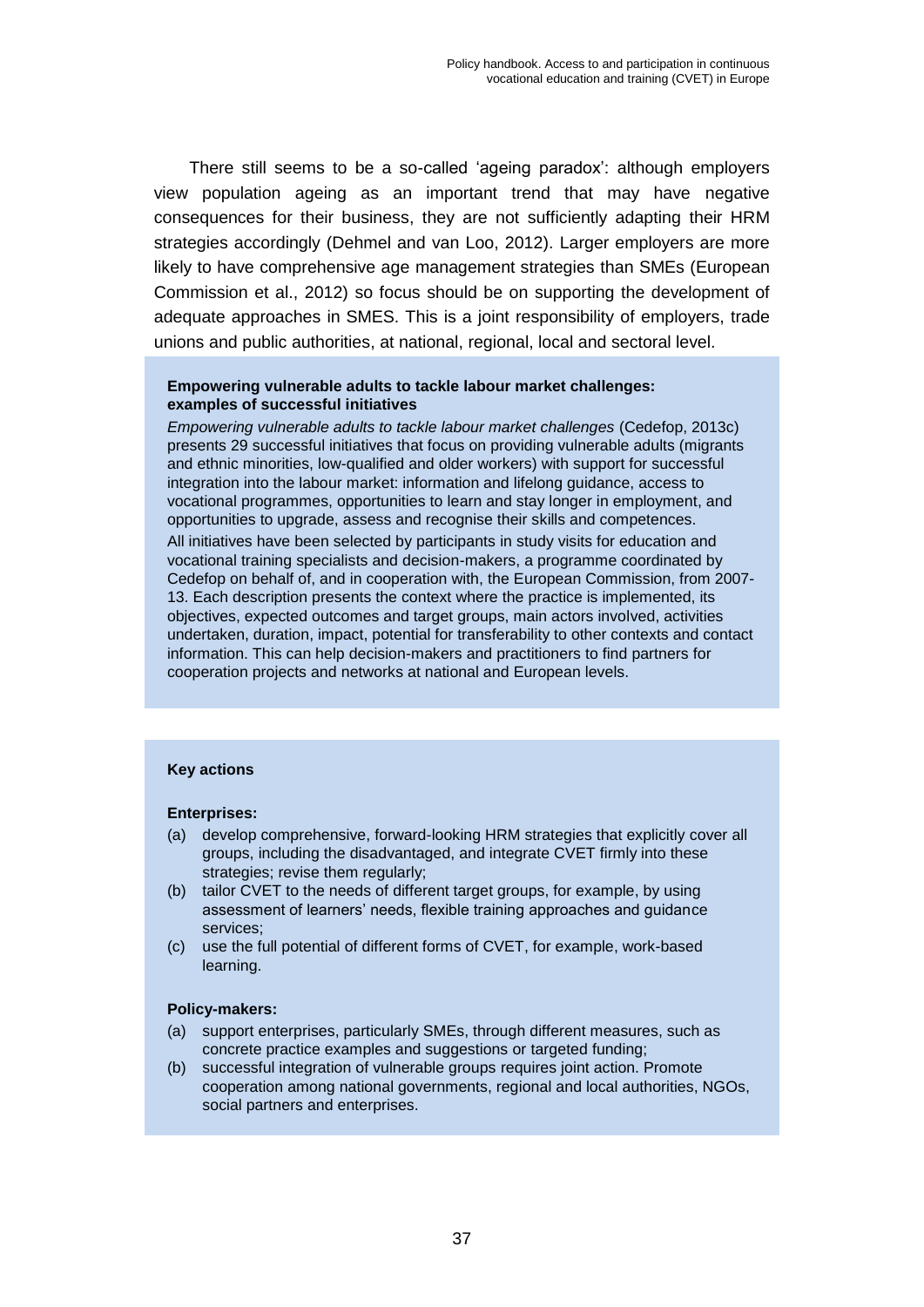## 4.2. CVET quality and relevance

Quality assurance and improvement, as well as relevance, are critical to CVET success. High quality CVET that is relevant to the requirements of employers and employees can increase participation and willingness to invest in learning. Access to high quality CVET that meets enterprises' requirements can stimulate them to invest more in training.

A European quality assurance reference framework for VET was established in 2009 to improve VET quality  $(^{17})$ . It provides a common, overarching framework and tools to improve, monitor and evaluate quality assurance policies and practices. The quality cycle for quality assurance and improvement in VET is structured around four repeated steps for continuous improvement. Quality criteria and indicative descriptors at system and at provider level are set out for each phase. It is useful for enterprises who want to ensure and improve quality in their CVET.

The quality cycle was developed by the EQAVET network  $(^{18})$  a platform that brings together the EU Member States, the social partners and the European Commission. Key activities in their 2013-15 work programme are sectoral workshops, with a focus on work-based learning and CVET (European Commission and EQAVET, 2013).

As an integral part of EQAVET, quality assurance national reference points in EU Member States provide support in developing and implementing national approaches to quality assurance, disseminate information on EU developments, and raise awareness of quality assurance. They also offer advice to stakeholders.

l

 $(17)$  Recommendation of the European Parliament and of the Council of 18 June 2009 on the establishment of a European quality assurance reference framework for VET (2009/c 155/01).

<sup>(&</sup>lt;sup>18</sup>) http:/[/www.eqavet.eu](http://www.eqavet.eu/) [accessed 10.9.2014].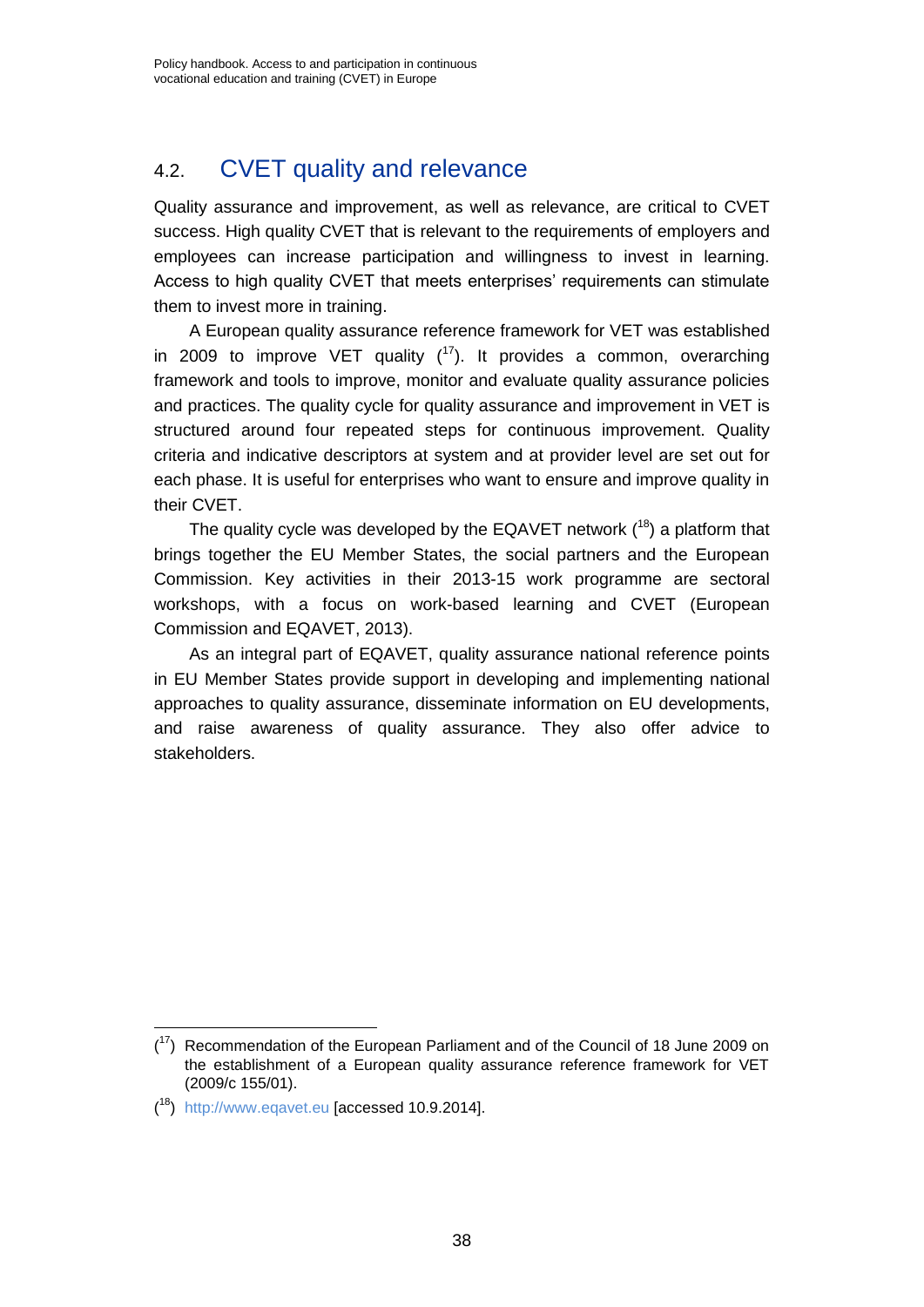

Figure 10 **European quality assurance in VET (EQAVET) quality cycle**

*Source*: European Commission and EQAVET, 2013.

The progress report confirms that EQAVET has contributed to advancing quality in VET in European countries, notably through the development of practical tools (European Commission, 2014). Today, most Member States have quality standards for VET providers; they are mainly used as a condition for funding, accreditation and/or are required as part of legislation (ibid.). However, further efforts for CVET, such as quality assurance approaches for CVET providers and measures that are 'geared to the diverse reality of continuing VET and to the specific features of work-based learning' (European Commission, 2014, p. 9) are needed. Quality assurance measures include:

- (a) internal quality assurance approaches (Cedefop, 2014b);
- (b) external quality assurance mechanisms, where the existence and use of appropriate procedures is verified by external bodies.

Ideally, both complement each other: internal quality management needs to correspond to the requirements of national and/or other relevant accreditation schemes, for example, sectoral ones. Accreditation of VET providers or CVET programmes is a driving force for improving quality in VET (Cedefop, 2011h).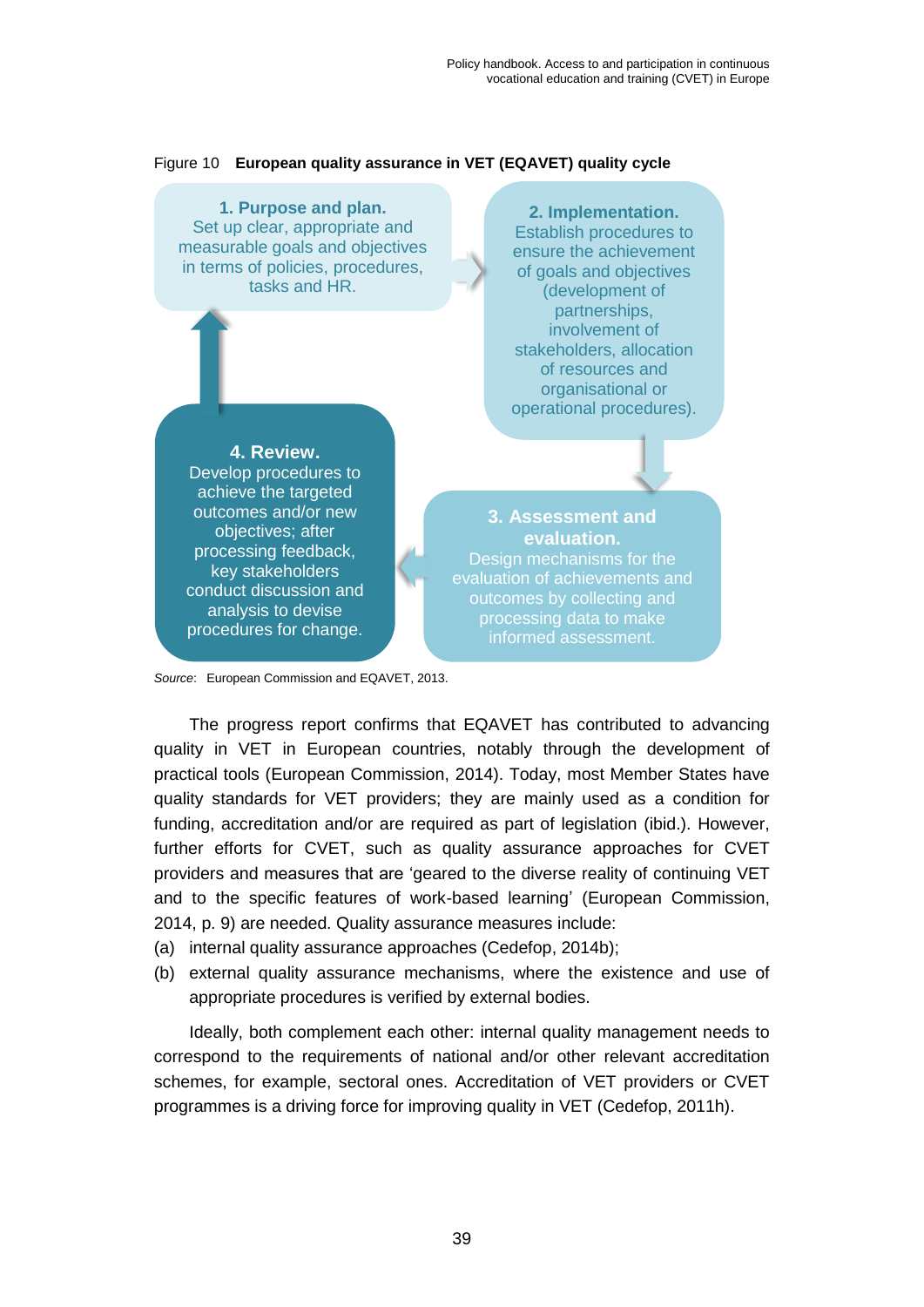#### **Sectoral example of quality assurance framework**

The quality framework established by the European Banking Training Association (EBTN)  $(^{19}$ ) is characterised by strong focus on delivery of certificates on assessment of learning outcomes, agreed between the European bank training network and its member organisations, and application of a standard examination model. The framework asks for a system of quality assurance that includes regular evaluation, review and updating of assessment procedures. The accreditation system was introduced with the aim of increasing visibility and comparability among organisations from different countries and supporting the employability and mobility of employees in the European financial services sector.

*Source*: Cedefop, 2011h.

For enterprises, the quality of CVET provision is of critical importance to ensure maximum returns on HR development investments. A quality approach to all the components (planning, implementation, evaluation, review) of CVET as integral part of a wider HR development strategy is indispensable. Cedefop studies that analyse *Quality in VET in European SMEs* (Cedefop, 2009e; 2010c) recommend stronger support mechanisms for SMEs to upgrade quality in training services.

#### **Sources for the development of quality approaches for CVET**

There are various other useful sources of inspiration and guidance for stakeholders that complement the material provided within the framework of EQAVET  $(^{20})$ . The European Commission's thematic working group on Quality in adult learning (2012- 13) has developed recommendations for policy-makers and a toolbox of practical tools, such as a framework for the accreditation of providers and a staff quality checklist, along with a staff profiling grid (European Commission, 2013g). The European Commission's study *Quality in the adult learning sector* (European Commission, 2013h) also provides relevant information. The quality assurance in lifelong learning network highlights good practice and puts forward recommendations to support cooperation  $(^{21})$ . Further, there is much Cedefop work on quality in VET with encompassing analyses, recommendations and practice examples (Cedefop, 2009a; 2010c; 2011j; 2011h; forthcoming d).

Among the various factors that contribute to quality in CVET, key drivers are trainers (Cedefop, 2011g). Solid initial training and continuous professional development, as well as improvements of their status and recognition, are crucial, especially considering the increasing complexity of their work (Cedefop, 2011g; 2013b). Research shows that trainers do often not engage in training due

l

<sup>(&</sup>lt;sup>19</sup>) <http://www.ebtn-association.eu/> [accessed 10.9.2014].

 $(20)$  http:/[/www.eqavet.eu](http://www.eqavet.eu/) [accessed 10.9.2014].

 $(2<sup>1</sup>)$  <http://www.qalll.eu/> [accessed 10.9.2014].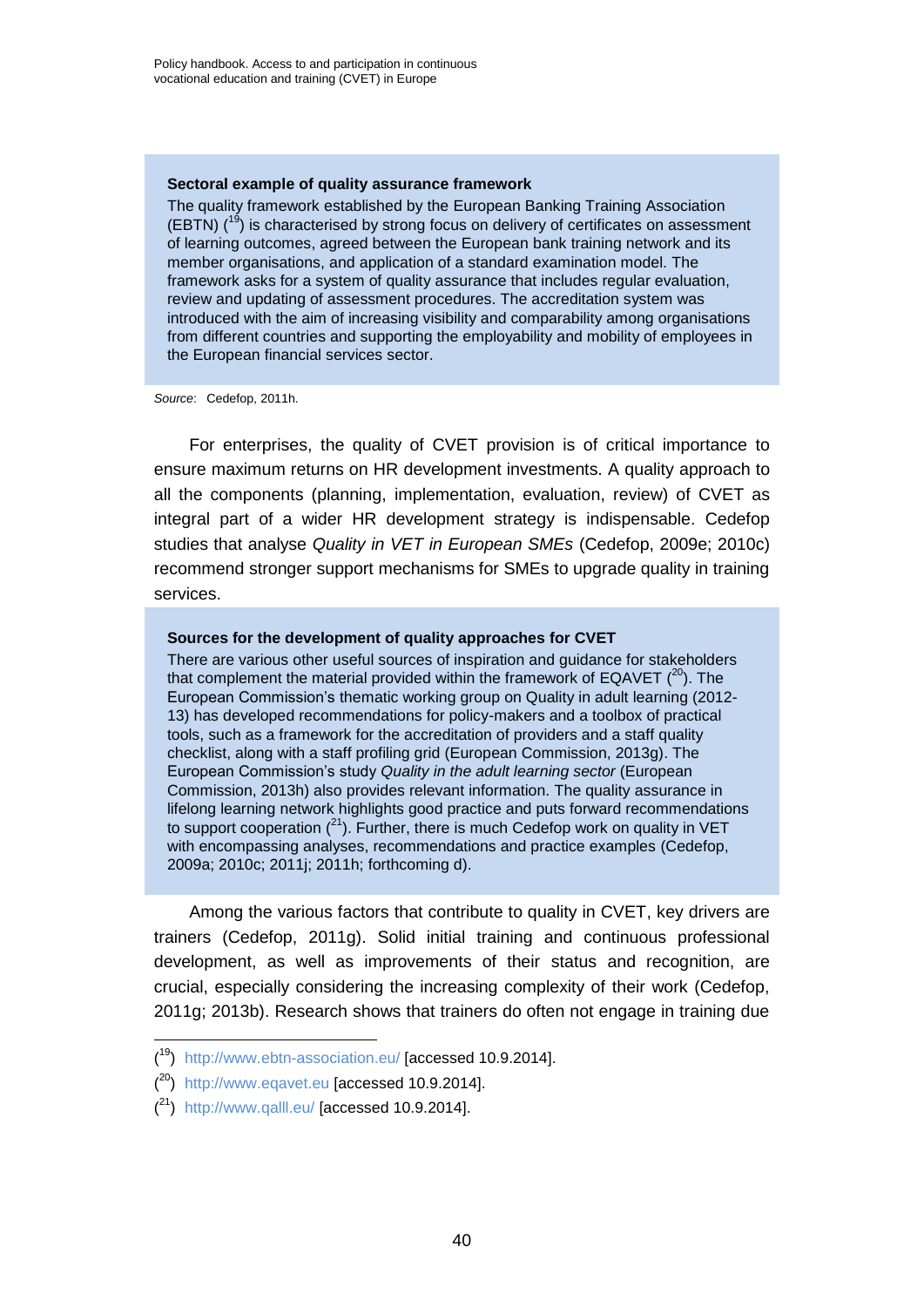to many reasons, such as lack of incentives (for example, improved career prospects), limited training opportunities and insufficient recognition and support by employers (Cedefop, 2011g; European Commission, 2008).

'The training and professional development of trainers require further strategic action, as well as imaginative and flexible approaches, since trainers are the champions of quality in continuing training' (Cedefop, 2011g, p. 95).

Having professional standards and competence frameworks for trainers, at national and/or sectoral level, can contribute to enhancing qualification and status of trainers. The introduction of quality assurance mechanisms can also improve the situation of trainers, as in quality standards for CVET providers that include qualification and professional development requirements for trainers.

**Key driver to quality: professional development of CVET teachers and trainers** Since 2010, most trainers in Ireland have been required to undergo continuing professional development. In Slovakia, ESF projects supported the development of modularised training programmes for CVET trainers. Training teachers and trainers to work with adults has been a priority in Montenegro. The country's adult education law prescribes such training and the VET centre has organised it.

*Source*: Cedefop, forthcoming a.

On a system level, qualifications frameworks and quality assurance mechanisms should be linked and work together systematically (Cedefop, 2013e).

## **Links between quality assurance and qualifications frameworks**

The 2008 EQF recommendation lays out in Annex III the principles of quality assurance that must underpin implementation of the framework. This has been taken forward in the 10 criteria governing referencing of NQFs to the EQF. Criteria five and six explicitly refer to the need to document existing quality assurance arrangements, underlining the importance of these for ensuring confidence when comparing NQFs. The 2009 recommendation on EQAVET further states that the framework should 'support the implementation of EQF, in particular the quality of the certification of learning outcomes' (Cedefop 2013e, p. 1).

Closely related to quality is the issue of CVET relevance. Continuous and systematic renewal is of critical importance because CVET needs to reflect the requirements of enterprises and employees. Relevance of the CVET offer – both in terms of forms of learning used as well as in terms of content – can increase participation. Further, access to CVET that meets enterprises' requirements can stimulate more investment in training.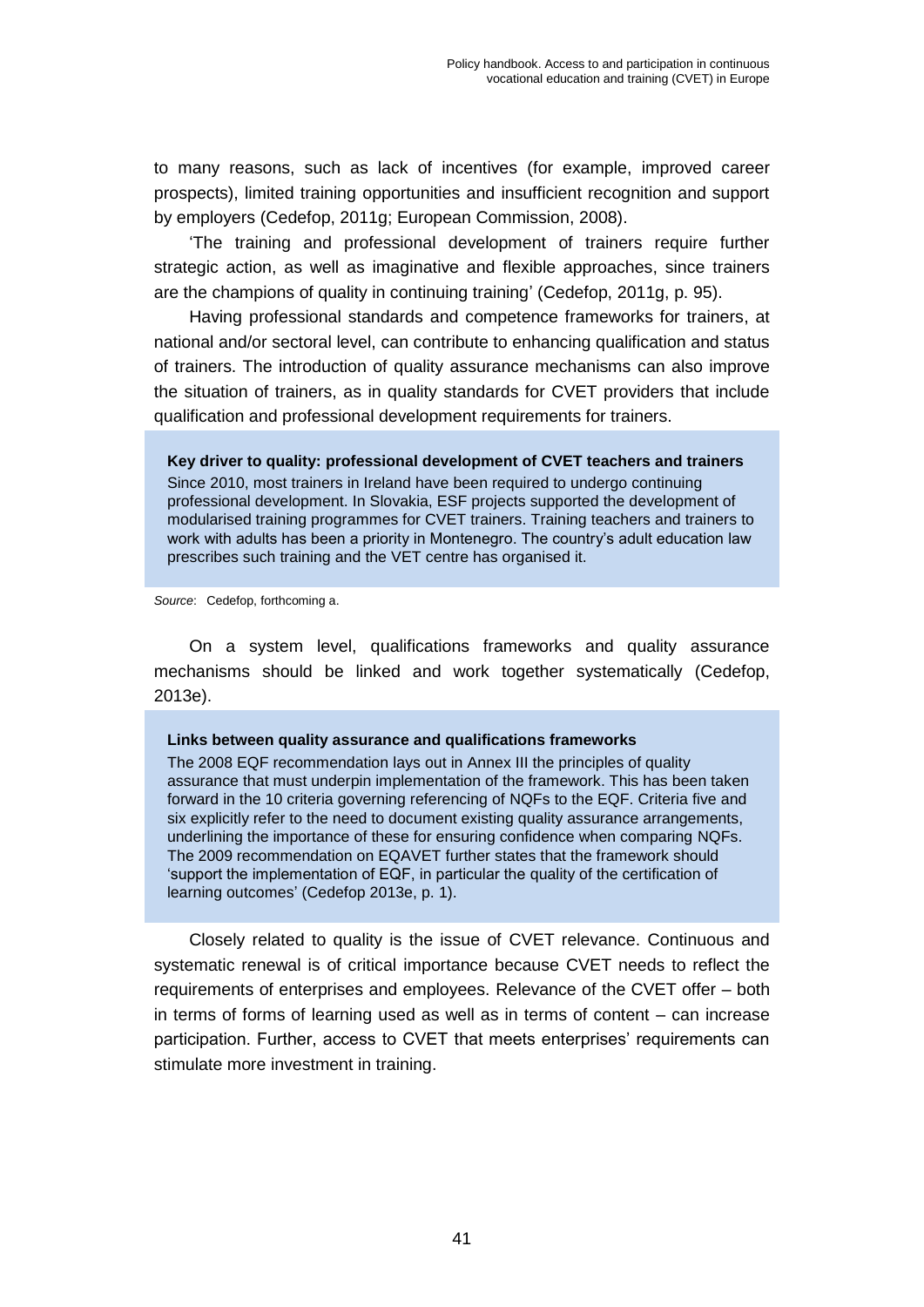As shown in a study on IVET, labour market research and skills forecasting play a crucial role in supporting improvements, and efficient feedback mechanisms need to be in place to ensure that their findings are taken into account (Cedefop, 2013d). This is at least equally as important for CVET and mechanisms that build on the following characteristics seem beneficial:

- (a) the use of existing up-to-date sources of information and expertise, as well as the generation of own knowledge, for example, through comprehensive HRM strategies in enterprises (see Section 3.1);
- (b) cooperation between different stakeholders, for example, through networks such as the Irish skillsnet (see Section 4.5) or the contribution of social partners to the identification of skill shortages and training needs through sectoral training funds that support forecasting activities (see Section 4.6);
- (c) responsiveness and continuous dialogue between CVET providers and enterprises, as well as other stakeholders, to ensure that informed decisions and actions are taken in due course.

## **Skill supply and demand forecasts**

l

Cedefop's skill supply and demand forecasts provide comprehensive information on future labour market trends in Europe. They support labour market actors (employers, policy-makers, social partners) in making informed decisions  $(^{22})$ .

## 4.3. Validation in HR development strategies

Much learning is taking place outside formal education and training, for example, through informal learning at the workplace, or during leisure time activities. Older workers have often acquired valuable knowledge, skills and competences during their working lives; low-qualified adults might have accumulated skills in nonformal and informal contexts, even if they have not achieved any formal qualification. Making visible, valuing and using knowledge, skills and competences – no matter where and how they were acquired – is crucial, and validation is the key instrument.

<sup>(</sup> <sup>22</sup>) [http://www.cedefop.europa.eu/EN/about-cedefop/projects/forecasting-skill-demand](http://www.cedefop.europa.eu/EN/about-cedefop/projects/forecasting-skill-demand-and-supply/skills-forecasts.aspx)[and-supply/skills-forecasts.aspx](http://www.cedefop.europa.eu/EN/about-cedefop/projects/forecasting-skill-demand-and-supply/skills-forecasts.aspx) [accessed 10.9.2014].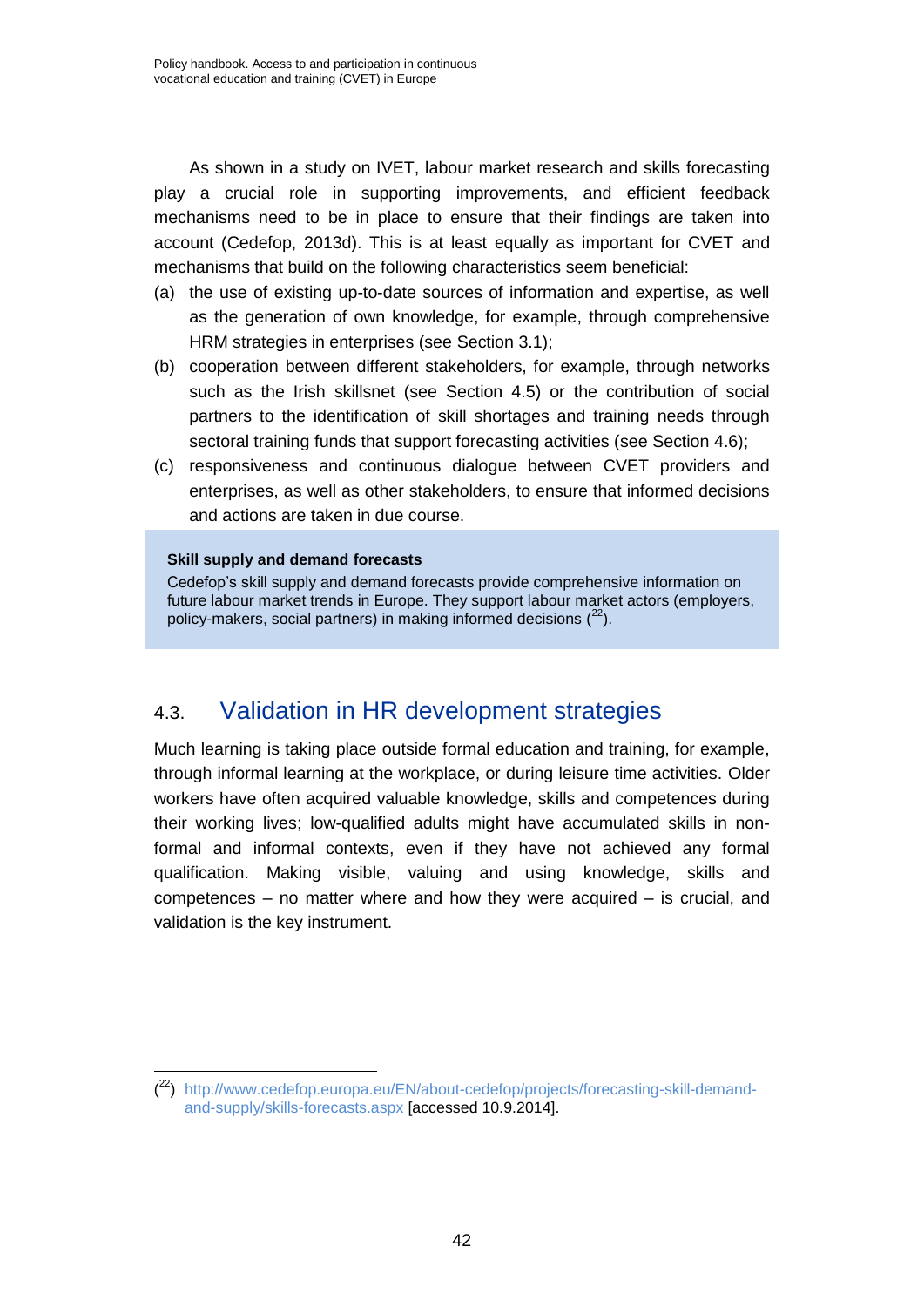## **Key actions**

### **Enterprises:**

- (a) ensure that systematic and effective quality approaches to all phases of CVET (planning, implementation, evaluation, review) are in place. The quality circle and other material by EQAVET provide useful sources;
- (b) ensure that CVET is relevant to you and your employees' current and future needs, and cooperate with other stakeholders in this respect.

### **Policy-makers:**

- (a) trainers are key drivers of quality. Ensure adequate initial training and continuous professional development of trainers and improve their status and recognition:
- (b) establish a quality assurance approach for CVET providers;
- (c) support enterprises, especially SMEs, in developing and implementing quality assurance mechanisms for CVET, for example, by promoting the instruments developed by EQAVET or by encouraging sectoral approaches;
- (d) ensure links between quality assurance mechanisms and qualification frameworks;
- (e) implement and support mechanisms that promote relevance of CVET, such as labour market research and forecasting activities and effective feedback mechanisms which ensure that findings are taken into account.

Validation is the process of identifying, assessing and recognising knowledge, skills and competences acquired in formal, non-formal and informal settings. In enterprises, it is usually referred to as competence assessment (Cedefop, 2014b). Over recent years, validation has become a cornerstone in lifelong learning policies because of its potential to broaden access to, and increase participation in, lifelong learning. The 2012 Council recommendation on validation reflects its increasing importance (Council of the EU, 2012). Validation plays an important role in:

- (a) strengthening individual employability and mobility;
- (b) improving the functionality of the labour market;
- (c) increasing participation in learning, especially for disadvantaged groups (ibid.).

The learning of vulnerable groups often happens outside formal education and training. Reasons for this vary and include prior negative experience (Cedefop, 2013a) or lacking opportunities. Validation opens up access and stimulates participation in lifelong learning in various ways. It is an alternative method of gaining access to formal qualifications, even for those who may not, for various reasons, be able or wish to engage in education and training in formal settings (European Commission et al., 2010). Getting a formal qualification might then open up other education pathways and encourage further learning.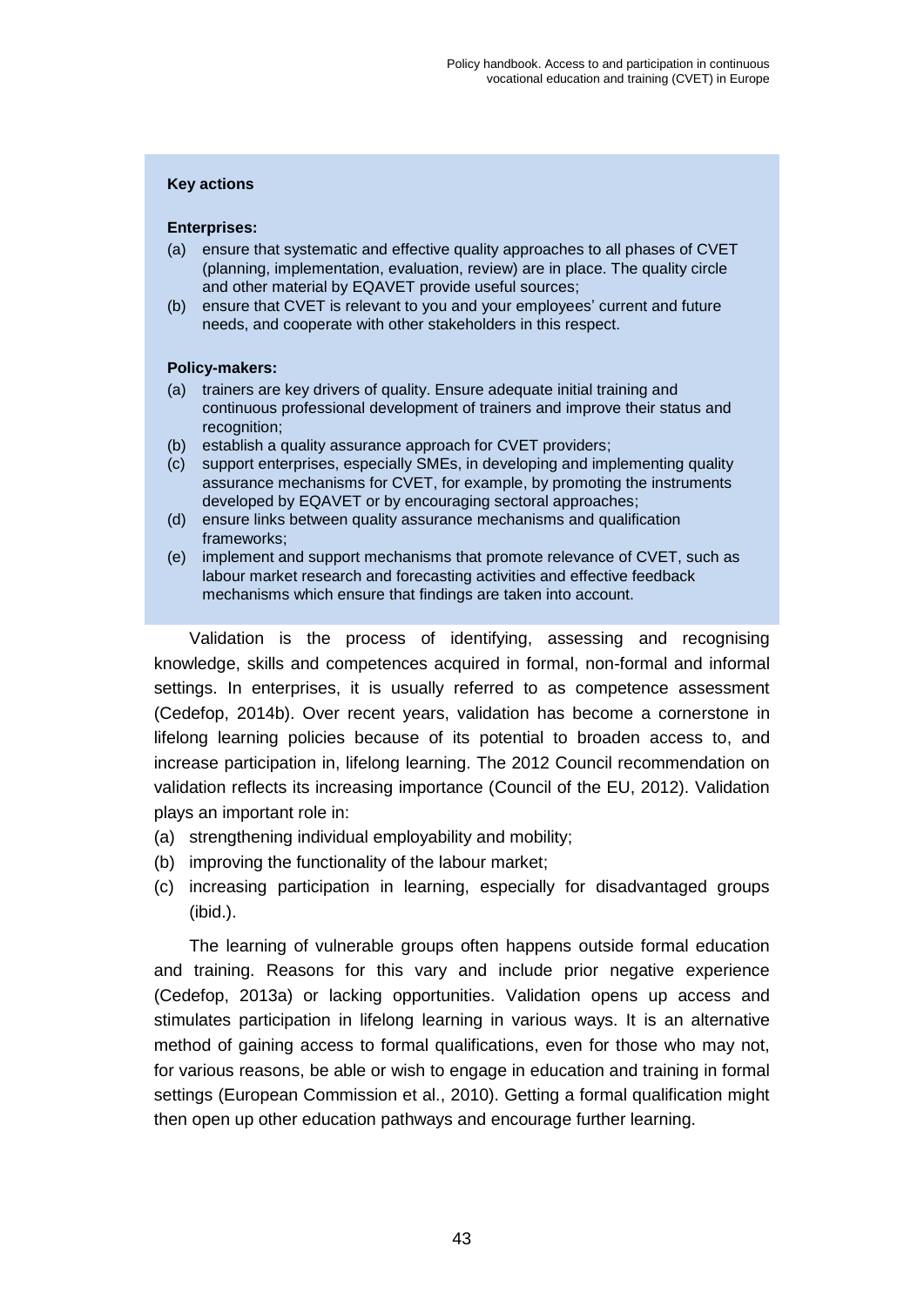To make use of the full potential of validation, it is important to stress that 'validation cannot be the exclusive responsibility of education and training authorities. It involves a broad group of stakeholders, including employers, trade unions, chambers of commerce and industry, education and training institutions as well as civil society organisations' (Cedefop, 2014b, p. 5).

All stakeholders need to work together, with a coherent approach to validation. A recent Cedefop study that examined the use of validation in more than 400 European enterprises showed that it is largely firm-specific; the study also identified a lack of connection between validation (assessment) practices in enterprises and public validation practices, which leads to the problem that employees can rarely use the assessment results outside the particular company. As they remain invisible for other labour market actors, transferability and comparability across companies is hampered, neither building on nor contributing to the full potential that validation has to offer (Cedefop, 2014b).

#### **Validation: comprehensiveness and take-up**

In France, Ireland, Norway, Slovenia and Sweden, adults have the legal right to have their non-formally and informally acquired knowledge, skills and competence validated. But take-up can be limited if this regulation is not binding, procedures differ, or people are simply not aware of existing opportunities. Employees should get the chance to use their validated skills for further education and training and new jobs outside their current working environment.

*Source*: Cedefop, forthcoming a.

Validation practices should be an integral part of HR development strategies in enterprises. They offer many benefits and enterprises can use validation for (Cedefop, 2014b; 2009e):

- (a) recruitment of new employees: to complement the information provided through qualifications, certificates and other documents, and to check if a candidate really fits the particular post; selecting inappropriate recruits can be very costly;
- (b) personnel development: to determine learning needs and to tailor CVET around this information; resources might be saved if the time to complete a qualification can be reduced; further, validation can increase employees' self-assurance, their motivation in learning and be a useful tool in guidance provision;
- (c) career progress and promotion decisions: to identify and develop successors or for management positions;
- (d) organisational change: to have comprehensive information on available human capital; this is important in case of company restructuring, if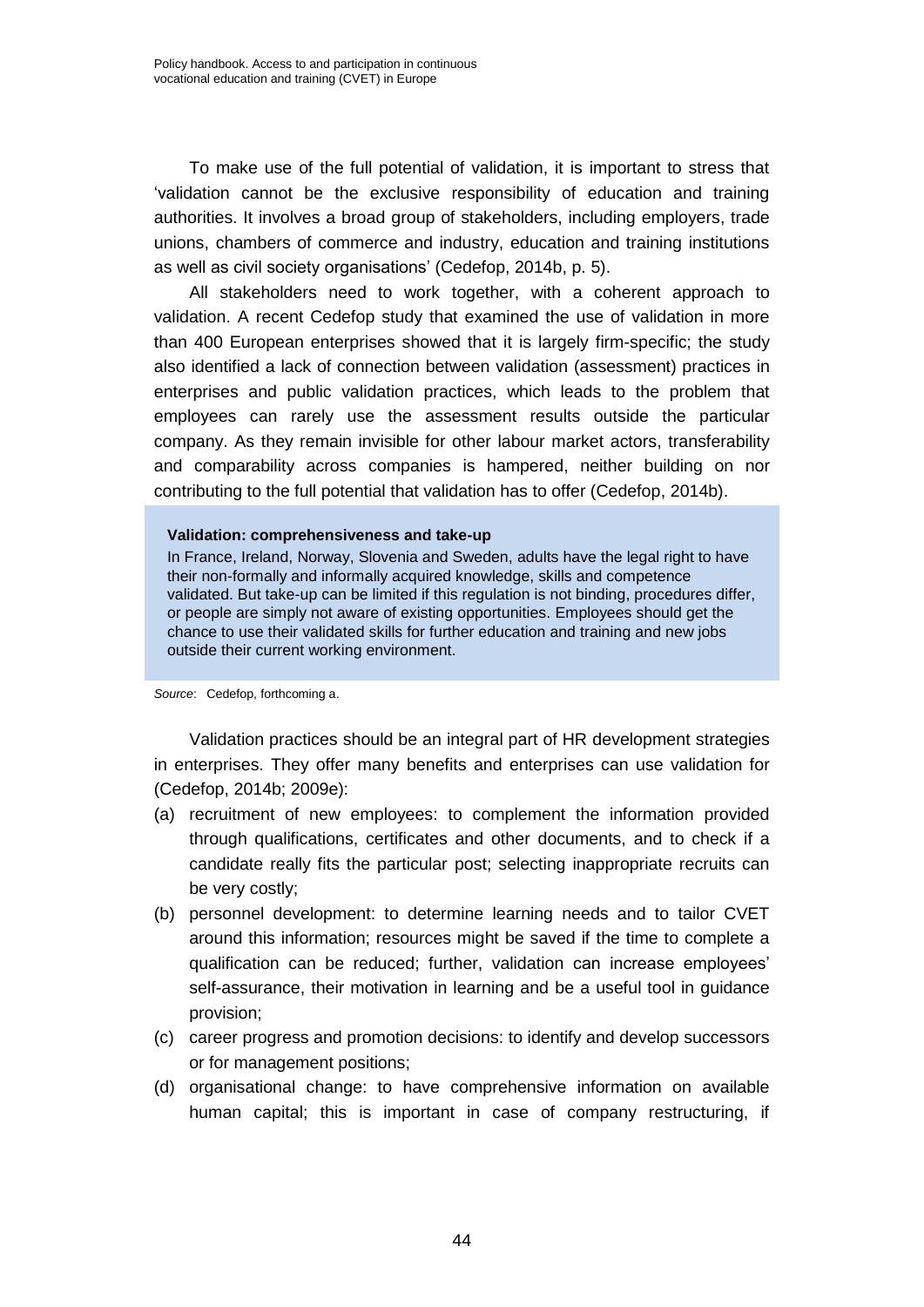employees must be reallocated to other activities; validation is also an important tool for supporting redundant workers;

(e) other reasons, such as reintegrating employees after long-term absences, mapping human capital in the company's knowledge management systems or as part of quality assurance/management systems. Validation has also some other positive 'side' effects. An employee's reflection on his/her own practice can stimulate new developments in terms of work organisation (Cedefop, 2009b).

The degree of systematisation and formalisation of validation approaches in enterprises differs and depends on sector and enterprise size. Large enterprises and those that have a sizeable share of 'knowledge workers' use more comprehensive and formalised approaches. The range of methods and instruments for validation is broad and includes:

- (a) CV screening;
- (b) interviews;
- (c) observation;
- (d) work samples;
- (e) simulations;
- (f) psychometric tests.

Among the success factors for validation in enterprises are (Cedefop, 2014b):

- (a) ensuring adequate competence and experience of assessors, including proper training;
- (b) having a person evaluated by more than one assessor;
- (c) careful identification and definition of job requirements as a basis for specifying assessment criteria;
- (d) defining assessment criteria and scales as precisely as possible; they should be related to, and specified by, concrete behaviour;
- (e) using a mix of assessment methods and instruments to increase reliability;
- (f) high standardisation and systematisation of the overall process;
- (g) embedding validation as an integral part of business HR development strategy;
- (h) encouraging employee acceptance of validation, for example, through good prior communication and information, creating an atmosphere of openness and trust, and involving employees or their representatives.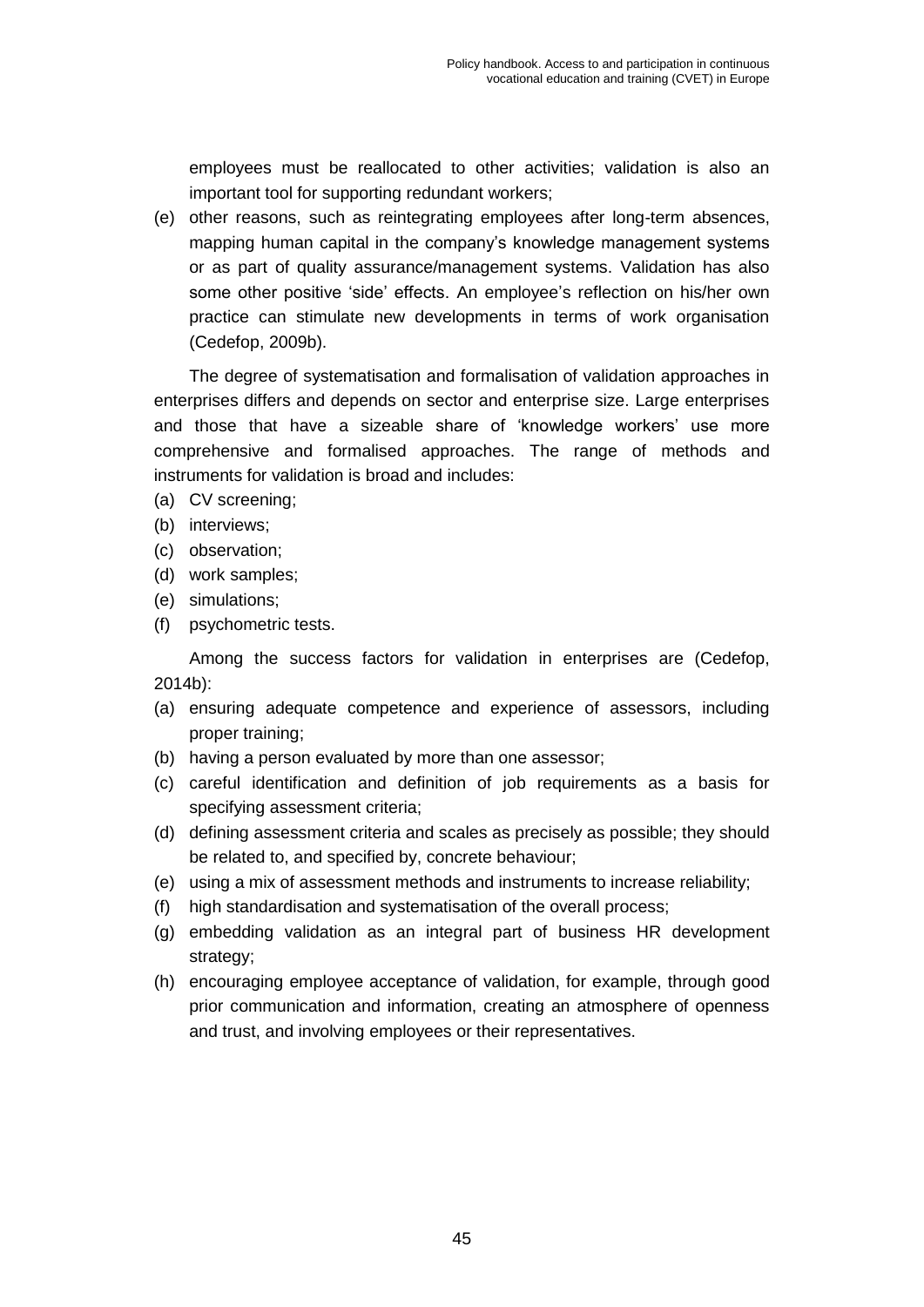#### **Practical tools for developing validation approaches**

Two practical tools help in developing validation practices. The European inventory on validation of non-formal and informal learning provides regularly updated information on current practices in Europe, a catalogue of good practice examples, and thematic studies (such as validation methodologies)  $(^{23})$ . The European guidelines for validating non-formal and informal learning (Cedefop, 2009e) give expert advice for stakeholders involved with validation at national, regional and local level. Cedefop work on validation also provides analyses, recommendations and concrete examples for validation in enterprises (Cedefop, 2014b).

Due to their limited resources, SMEs face diverse challenges and would profit from more collaborative, inter-firm initiatives. An example is developing joint assessment standards among organisations within an association or a group, such as an umbrella organisation of hospitals and care centres. Another type is (sectoral) initiatives of employer associations and trade unions, partly governed by collective agreements, such as in the metalworking industry in France (Cedefop, 2014b). Overall, however, few companies participate in such initiatives, although they offer many benefits, such as increasing transferability of validation results through common standards and approaches, and making more sophisticated validation approaches affordable to SMEs (Cedefop, 2014b).

#### **Examples of collaborative, inter-firm validation approaches**

Organised within the business association Wirtschaftskammer Österreich, the Austrian banking industry developed a validation and certification scheme for specialists in security papers administration. It aims at safeguarding the transparency and quality of employee competences. Certification is carried out by an independent, accredited body using standards defined and adopted by the industry. Receiving the certificate requires two years of relevant job experience, an employer's recommendation, and written and oral examinations. Validity of the certificate is limited in time and requires recertification.

Koivupirtin säätiö, a foundation working in the social care sector in Finland and providing housing services for the elderly, is participating in the Palkeet project with several similar organisations. A joint skill charting, with three different sections, has been developed to assess:

- (a) different daily routines;
- (b) procedure skills;
- (c) employee knowledge of different diseases.

There are 84 items listed in the Palkeet skill-charting; numeric grades from one to five are used. Competence assessment at Koivupirtin säätiö is not only based on the 'skill charting, but complemented by other measures such as client feedback and performance reviews.

*Source*: Cedefop, 2014b.

l

<sup>(</sup> <sup>23</sup>) [http://www.cedefop.europa.eu/EN/about-cedefop/projects/validation-of-non-formal](http://www.cedefop.europa.eu/EN/about-cedefop/projects/validation-of-non-formal-and-informal-learning/european-inventory.aspx)[and-informal-learning/european-inventory.aspx](http://www.cedefop.europa.eu/EN/about-cedefop/projects/validation-of-non-formal-and-informal-learning/european-inventory.aspx) [accessed 11.9.2014].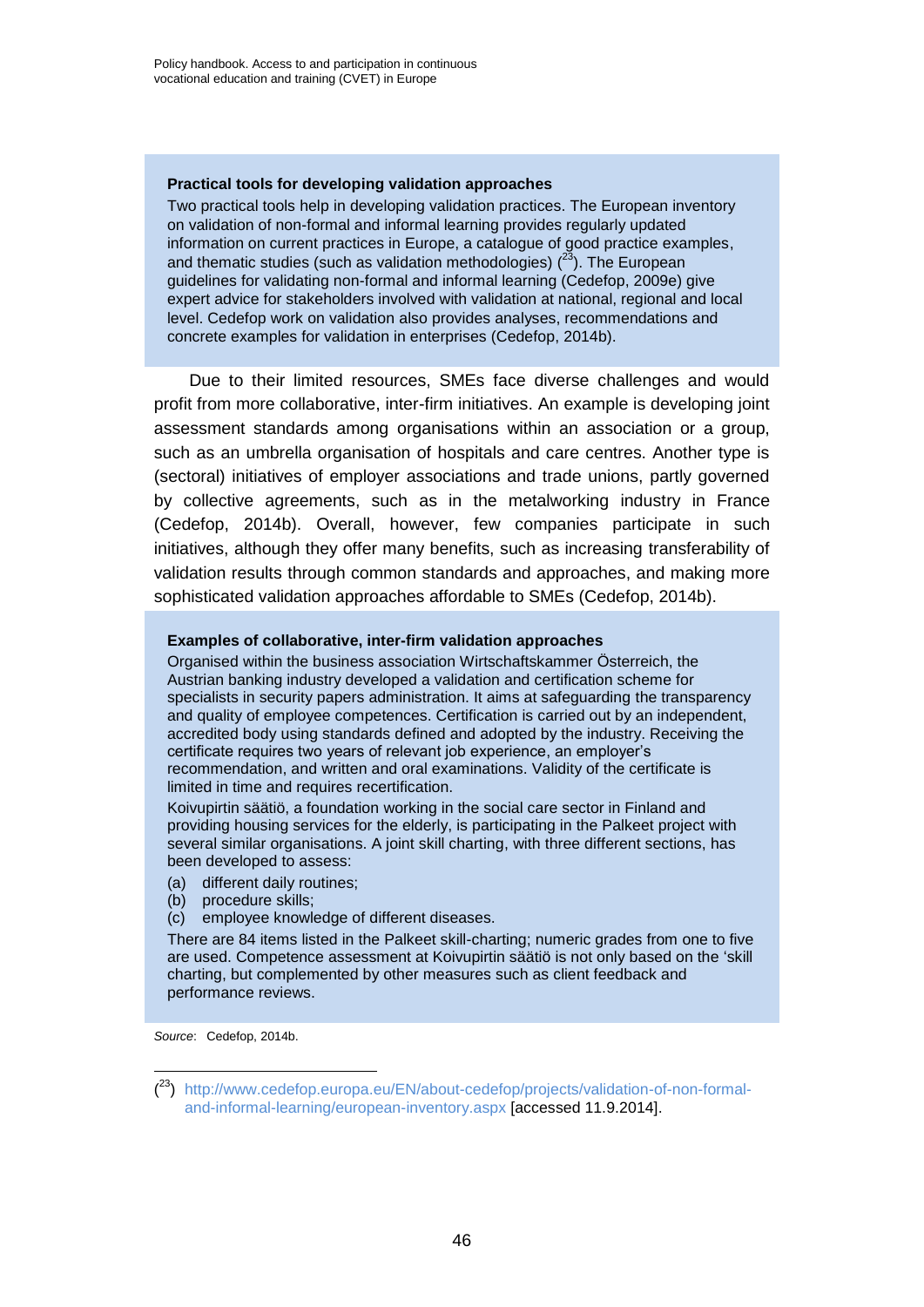## **Key actions**

### **Enterprises:**

- (a) embed validation as an integral part in your HR development strategy and use its full potential, for example, for recruitment, organisational change and personnel development;
- (b) review your validation practices and make sure that you use key success factors for validation, such as adequately trained assessors and a combination of different assessment methods;
- (c) join forces with other enterprises to develop common standards and approaches, and to benefit from transferability of validation results as well as from the possibility to develop more sophisticated practices.

## **Policy-makers:**

- (a) promote the development of collaborative, inter-firm initiatives that use common validation standards and approaches, for example, through awareness-raising and the provision of advice, guidance and financial support;
- (b) support initiatives that allow adults to use the knowledge, skills and competences validated in enterprises for further education and training and labour market mobility.

## 4.4. Financial schemes and shared investment

Costs remain one of the main obstacles to training, both for individuals and companies (European Commission, 2012; Institute for Education and Socioeconomic Research and Consulting (Forschungsinstitut für Bildungs- und Sozialökonomie) (FIBS) and German Institute for Adult Education (Deutsches Institut für Erwachsenenbildung) (DIE), 2013). Financial incentives and funding mechanisms can help increase CVET access, participation and provision.

'Ensuring a viable and transparent system for the funding of adult learning, based on shared responsibility with a high level of public commitment to the sector and support for those who cannot pay, balanced distribution of funds across the lifelong-learning continuum, appropriate contribution to funding from all stakeholders and the exploration of innovative means for more effective and efficient financing' is therefore a priority in the renewed European agenda for adult learning (Council of the EU, 2011). It also calls for making better use of existing financing instruments. The Bruges communique sets the objective of establishing appropriate frameworks with the right mix of incentives, rights and obligations to support enterprise investment in training (Council of the EU and European Commission, 2010). Shared responsibility between public authorities,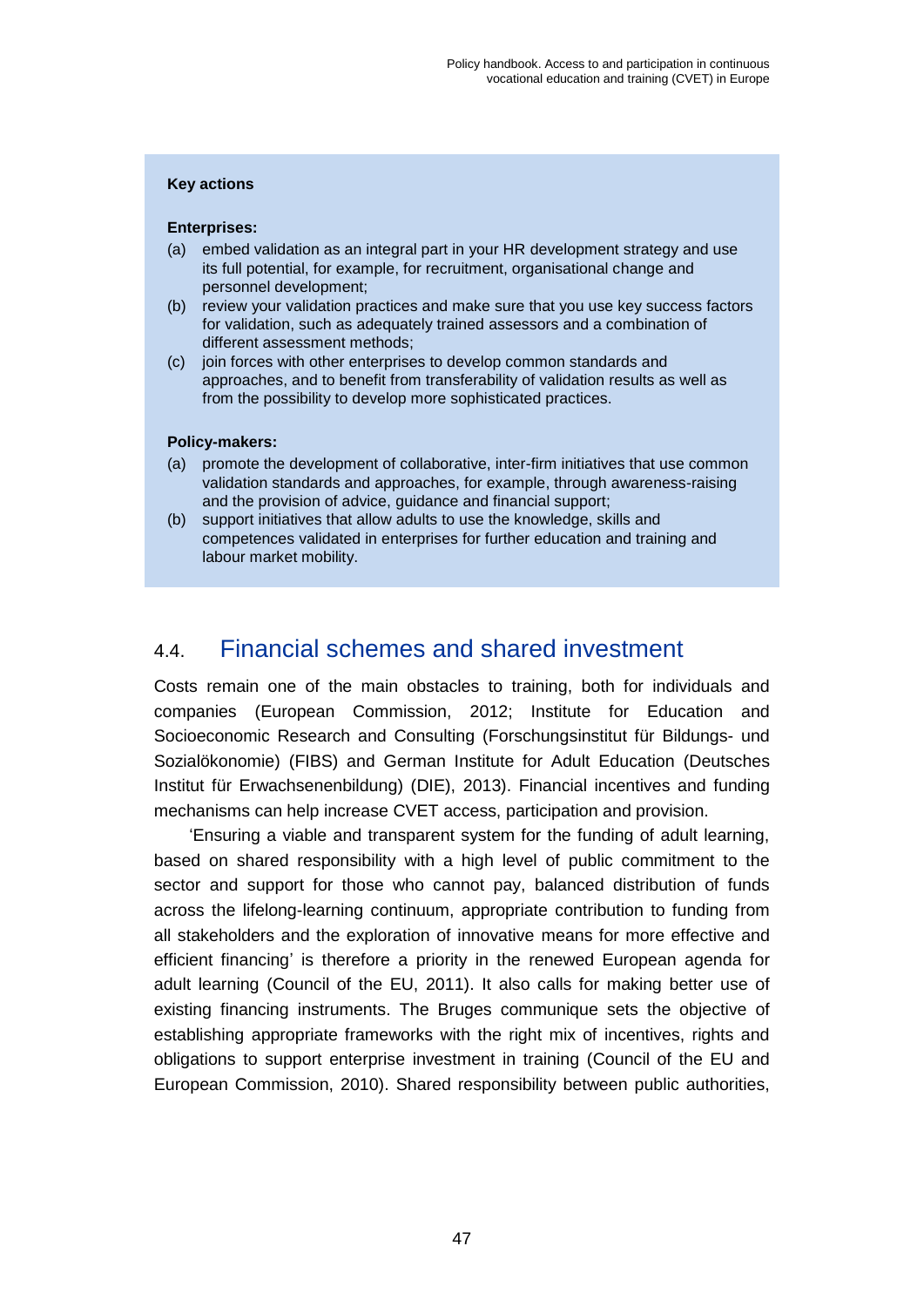enterprises and individuals is important when investing in learning (ibid; European Commission, 2012).

## **Toolkit for funding policies and instruments**

To improve the efficiency, effectiveness and coherence of funding for adult learning, the European Commission set up a thematic working group on financing adult learning (2012-13). The group developed suggestions for policy-makers and a toolkit of different instruments that can be used to review and develop funding policies (European Commission, 2013b). It also provides practice examples. Other useful sources of information are the European Commission's recent study on *Financing the adult learning sector* (FIBS/DIE, 2013) and Cedefop work on financing VET (Cedefop, 2008b; 2009b; 2009c; 2009d; 2012c; 2012e).

Cost-sharing approaches (contribution by at least two parties) exist in many different forms in the Member States. Some approaches target individuals and some target enterprises (European Commission, 2012).

## **4.4.1. Financial incentives for individuals to stimulate participation**

- (a) Loan schemes: these can be public or private and allow individuals to borrow financial resources – often subsidised by the government – to cover (part of) their CVET-related costs. Repayment is either in fixed instalments (mortgage-type or conventional loans), or dependent on the borrower's income (income-contingent loans) (Cedefop, 2012c). Cedefop's review of loan schemes in 33 European countries shows that most aim at higher education, not CVET, and reveals some principles for design and implementation of schemes: extended eligibility, flexible repayment with built-in income safeguard, and synergies with other financing instruments, such as grants to support disadvantaged groups (Cedefop, 2012c).
- (b) Tax-based schemes: participation in CVET can be encouraged through various tax incentives, for example, tax allowances or tax credits (Cedefop, 2009b; 2009c). As they favour the employed with high incomes, additional measures such as tax-based schemes targeted to particular groups or income-related grants should be used to complement financing through taxation (ibid.). Tax incentives seem an effective means to stimulate participation but, on their own, they are insufficient and should be considered as a supplementary and not as a main tool (ibid.).
- (c) Individual learning accounts, vouchers and training allowances: these are the most widely used instruments in Europe (European Commission, 2012). They give individuals purchasing power (in the form of vouchers or money) for learning and result in demand-led financing that affects the supply (Cedefop, 2009d; 2011g). Giving freedom of choice to learners could increase their motivation. It could also lead to stronger competition on the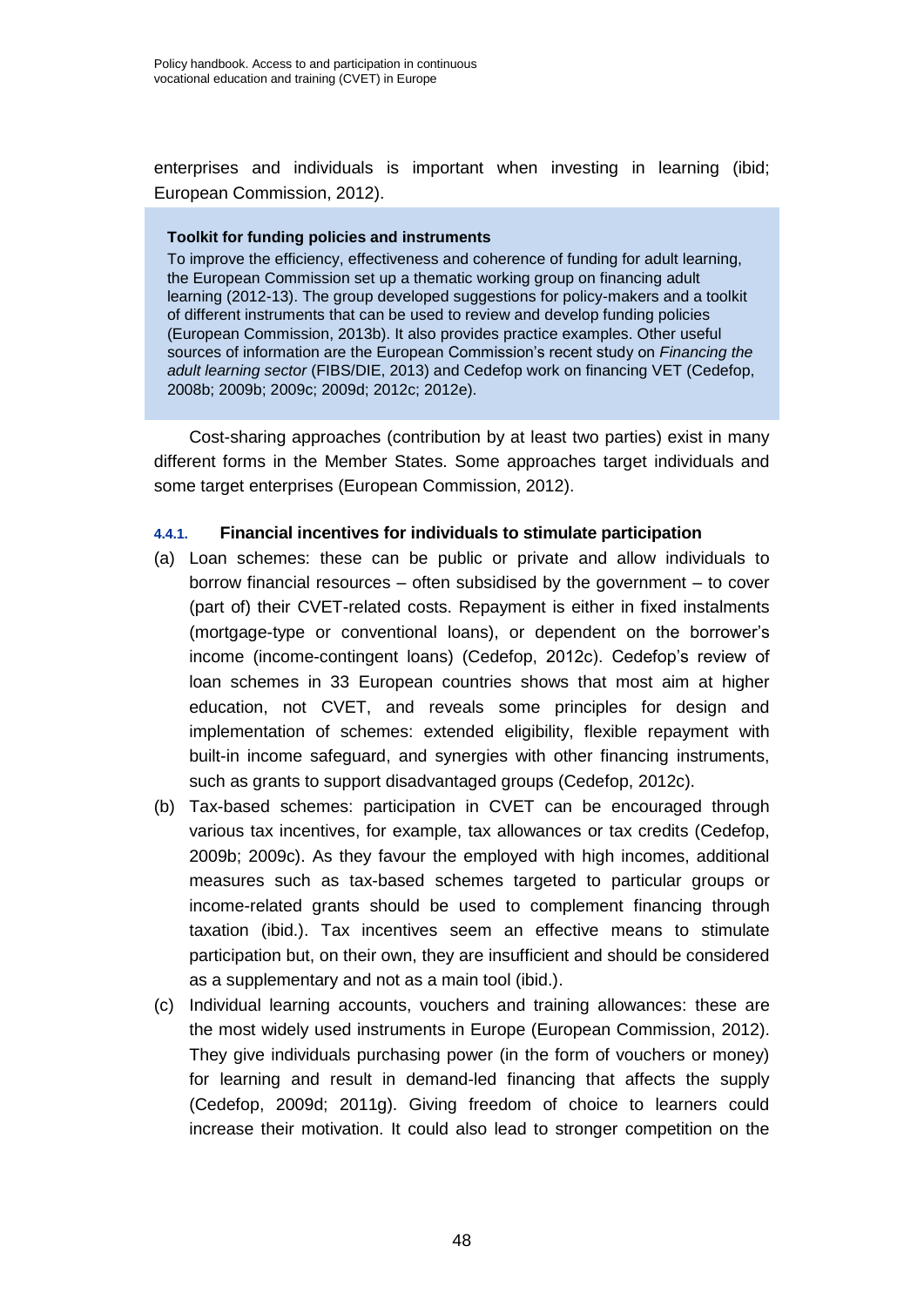training market and increase the quality, relevance and diversity of training provision. Mechanisms such as the accreditation of programmes eligible for submission of vouchers can be used to ensure that supply meets the required standards. Further, comprehensive and easily accessible information systems, enabling information flow between supply and demand side, are necessary (European Commission, 2012; Hundt, 2001). As disadvantaged groups seem to have difficulties in making use of subsidies and in taking considered decisions based on available information (FIBS/DIE, 2013), support mechanisms such as guidance services need to be in place.

(d) Training leave: time constraints – due to family responsibilities or work schedules – are one of the main reasons for not participating in learning (AES). Granting paid or unpaid leave for learning purposes, based on statutory rights and/or through collective agreements, is a major support instrument used in almost all European countries, often combined with other financial incentives (Cedefop, 2012d). SMEs experience difficulties in using training leave due to work organisation and limited HR (ibid.).

## **4.4.2. Employer incentives to stimulate CVET provision and participation**

- (a) Compulsory arrangements: levy schemes. Financial commitment by employers to CVET can be ensured through compulsory levy schemes, of a certain percentage (fixed by governments or collective agreements) of company's payroll (European Commission, 2012). They can be at sectoral level in the form of sectoral training funds (Cedefop, 2008b), or at national or regional level. Some countries, including France, have 'train-or-pay' schemes in which companies can reduce or exempt their levy obligation if they finance employee training (Cedefop, 2008a).
- (b) Non-compulsory arrangements: subsidies, tax incentives and payback clauses. Subsidies can be used to share the employers' direct and indirect costs of training; they are often targeted, perhaps to SMEs or disadvantaged learners. Employer investment in CVET can also be encouraged through various incentives such as tax allowances, exemptions or credits (Cedefop, 2009b; 2009c). Payback clauses are used in most European countries and address the companies' fear of failed investment in HR development if an employee leaves (shortly) after training (Cedefop, 2012e). This can be regulated at national, social partner or company level and involves the repayment of training costs if the employee decides to end the employment relationship.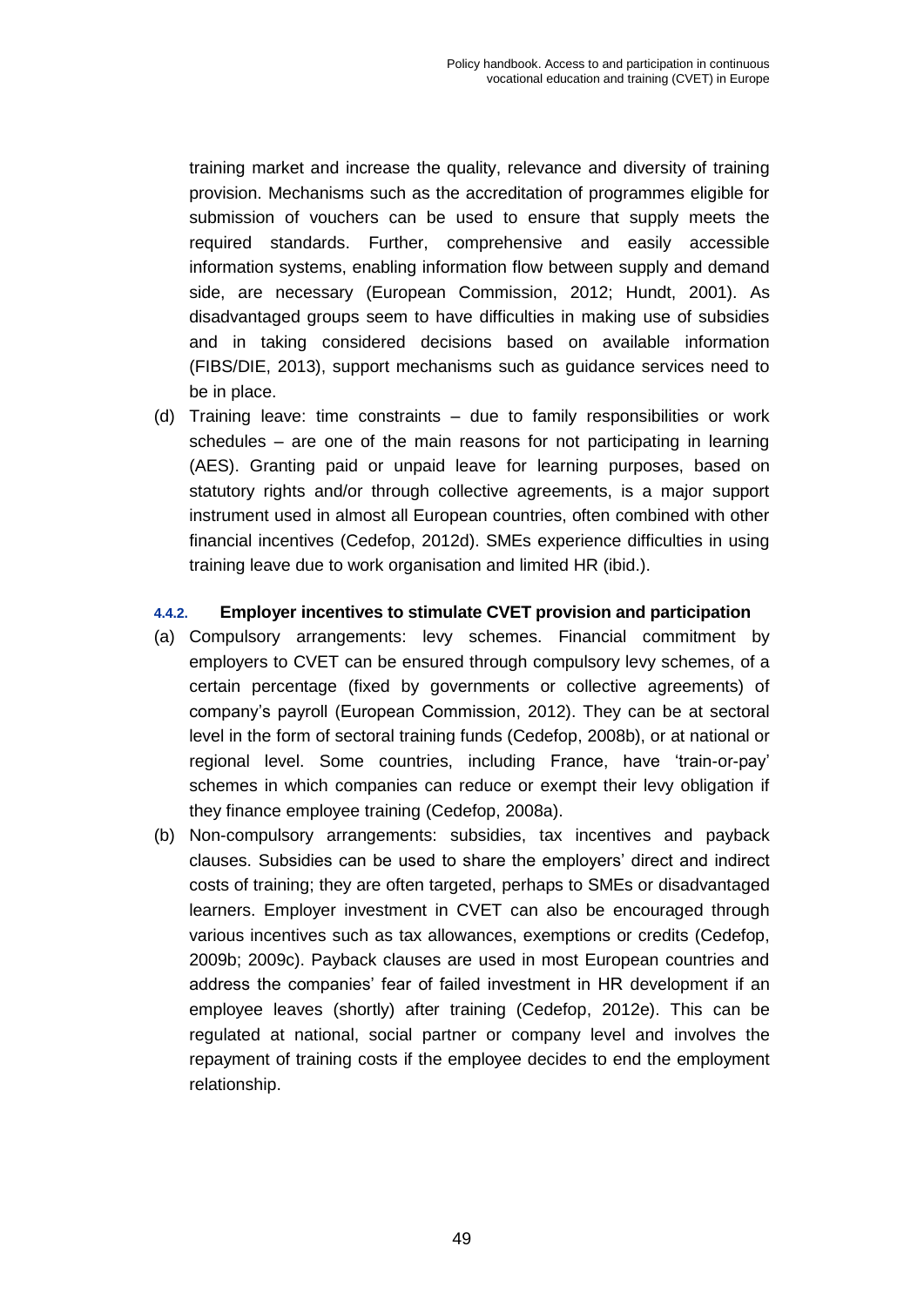### **Cedefop database on cost-sharing schemes**

The new, regularly updated Cedefop database on financing adult learning [\(http://www.cedefop.europa.eu/FinancingAdultLearning/](http://www.cedefop.europa.eu/FinancingAdultLearning/) [accessed 11.9.2014]) provides information on design and performance of cost-sharing schemes in 27 EU Member States for adults (age 25 and above) to increase participation and private investment in formal and non-formal education and training, including higher education. The schemes covered are: training funds, tax incentives, grants, vouchers/individual learning accounts, loans, training leave and payback clauses. In all schemes, at least two parties contribute to the costs: governments – including EU funding – companies/employers and individuals/employees.

Despite their many potential advantages, financial schemes have possible drawbacks that vary among the instruments and should be taken into account when designing and implementing measures (for an overview, see European Commission, 2013b). Among these are heavy administrative burdens and deadweight losses. The latter occur if financial incentives do not result in increased participation or provision, where high-skilled individuals – in the case of tax incentives – or large enterprises – in the case of levy schemes – would have paid for training themselves if no financial support was available. It is important to avoid reinforcing inequalities of participation in training by specific categories of adults or types of enterprises (Cedefop, 2011g); effective monitoring and evaluation can help.

Since funding is only one of many factors that determine CVET access, provision and participation, financial schemes need to be combined with a range of other instruments (Cedefop, 2011g). Those illustrated in this handbook include initiatives that encourage partnerships and involvement of all stakeholders, and services that provide guidance for learners and advice to enterprises. This is especially important when it comes to groups such as SMEs or disadvantaged adults.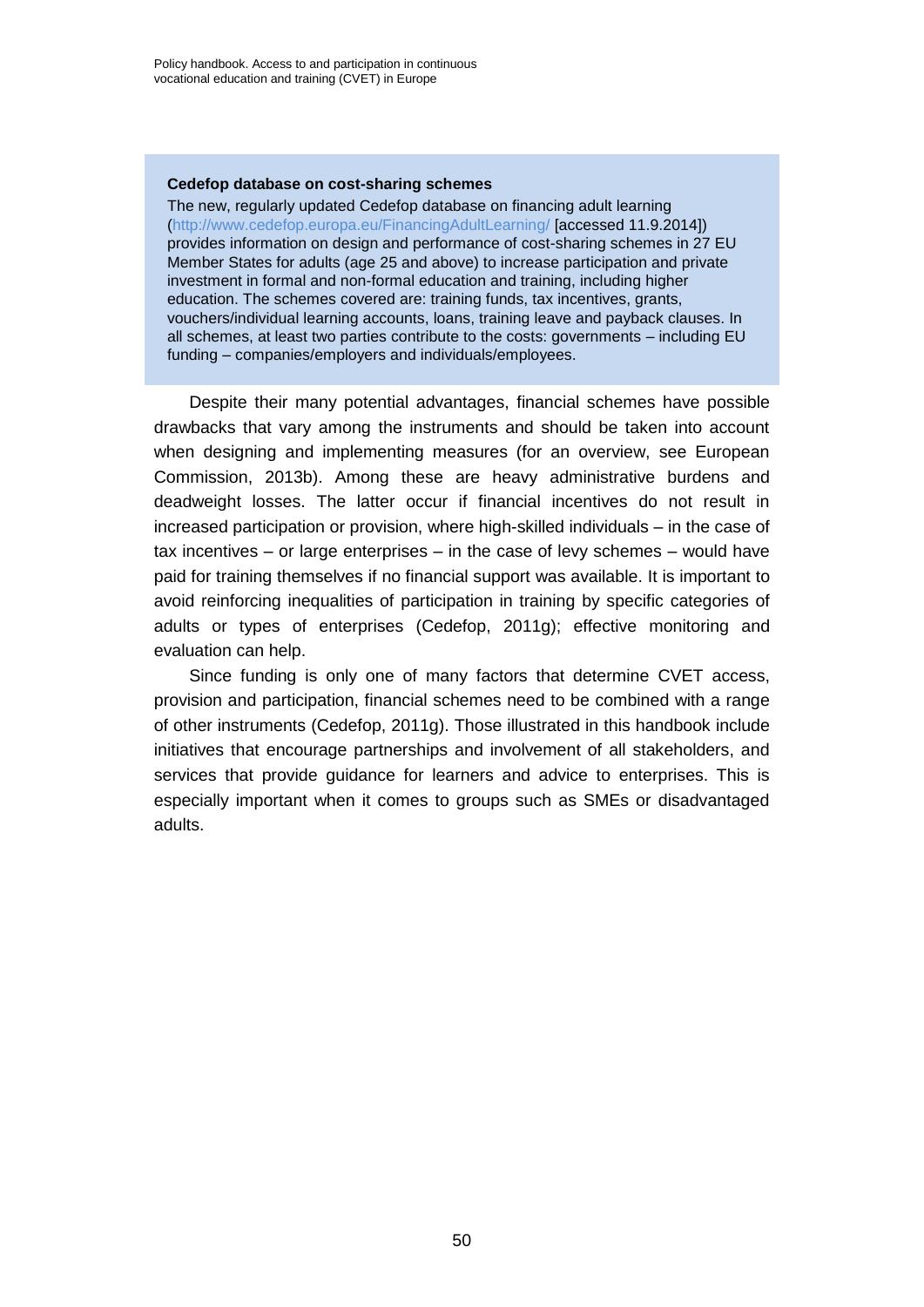## **Key actions**

## **Enterprises:**

- (a) make efficient use of the financial incentives and funding schemes available for enterprises to support learning and encourage employees to invest in their learning, using funding opportunities provided to them;
- (b) use partnerships and network approaches to learning, for example, at sectoral level, to share costs for training and benefit from economies of scale;
- (c) review investment in training regularly and see that available resources are used as efficiently as possible.

## **Policy-makers:**

- (a) make sure that the system for funding CVET is transparent and easy to use for individuals and companies. Provide targeted advisory services to particular groups such as SMEs or disadvantaged adults;
- (b) ensure coherence and efficiency of the funding system and implement effective monitoring and evaluation arrangements;
- (c) use a combination of incentives, rights and obligations to stimulate enterprise investment in CVET;
- (d) explore innovative means of funding CVET through cost-sharing approaches;
- (e) encourage enterprises, individuals and other stakeholders to invest in CVET, for example, through awareness-raising campaigns about the benefits of investing in learning.

## 4.5. HR development and CVET provision in SMEs

Representing more than 99% of all enterprises in the EU, SMEs are the backbone of the European economy (European Commission, 2013c)  $(^{24})$ . SMEs tend to be less formal and unstructured in their approaches to CVET or – broader HR development – than larger enterprises, with on-the-job competence development as a natural part of day-to-day work and a predominance of nonformal learning. Especially in micro and small enterprises, practice usually critically depends on the initiative of one or two persons, typically the companyowner or manager (Cedefop, 2008b; 2011h). SMEs face several constraints when it comes to HR development and CVET (European Commission, 2009a):

(a) organisational barriers;

l

- (b) lack of financial resources;
- (c) mismatch between actual training needs and supply.

 $(24)$  SMEs are defined as enterprises with fewer than 250 employees.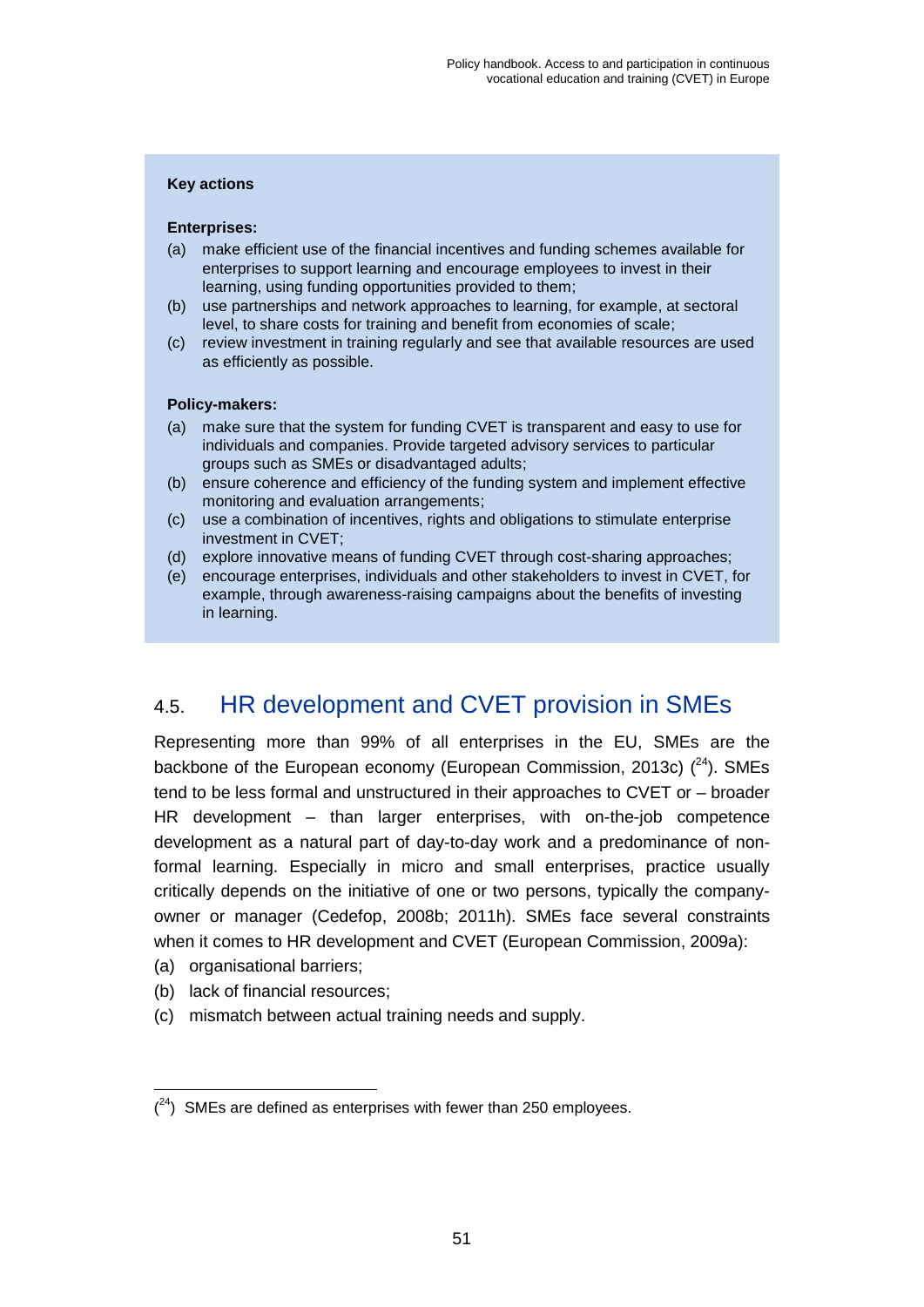Practical questions they face include (ibid.):

- (a) how to identify training suited to the particular needs of the enterprise;
- (b) how to organise training and working tasks in a way that allows employees to participate in training without disrupting normal business;
- (c) given limited HR, how to deal with programme administrative requirements and incentives that promote CVET.

To overcome these obstacles, SMEs need the following in place:

(a) support measures, including information and guidance: adequate support measures for SMEs are important. They should include a combination of different policy measures (such as programmes that encourage partnerships between enterprises and other actors, see below), funding opportunities and systematic information and guidance (European Commission, 2009a). They have to be adapted to the particular needs of SMEs and should be flexible, easily accessible and simple. For example, training vouchers appear to be advantageous for funding SMES because of 'their simplicity, their positive impact in raising awareness of training needs, and their efficiency in meeting supply and demand, while respecting freedom of choice' (Cedefop, 2011g, p. 70; 2009b; European Commission, 2009a). Comprehensive information and guidance services are also needed. A European Commission study on training in SMEs comes to the conclusion that 'plenty of opportunities exist for SMEs, but the right information is often missing. SMEs might not always be aware of these opportunities, considering them inaccessible or not intended for them' (European Commission, 2009a, p. 80). This highlights the need for supporting SMEs in accessing information, taking decisions, applying for measures and implementing them;

## **Guides for training in SMEs**

The European Commission's *Guide for training in SMEs* (European Commission, 2009a) provides key actors involved in SME training (company owners, social partners, training providers) with information on how training and skills development can be developed. It is built around three topics:

- (a) improving framework conditions of training and skills development;
- (b) developing suitable training methods and techniques;
- (c) addressing current and structural challenges of competence development.

The guide is accompanied by an annex with 50 examples of good practice (European Commission, 2009b), and also gives useful information on European initiatives and support measures. Further information and practice examples can be found in various Cedefop work (Cedefop, 2008b; 2009e; 2011h).

(b) suitable learning approaches: learning provision needs to be adapted to the specific needs and constraints of SMEs (European Commission, 2009a). Flexible forms of learning, such as using coaches in the workplace to teach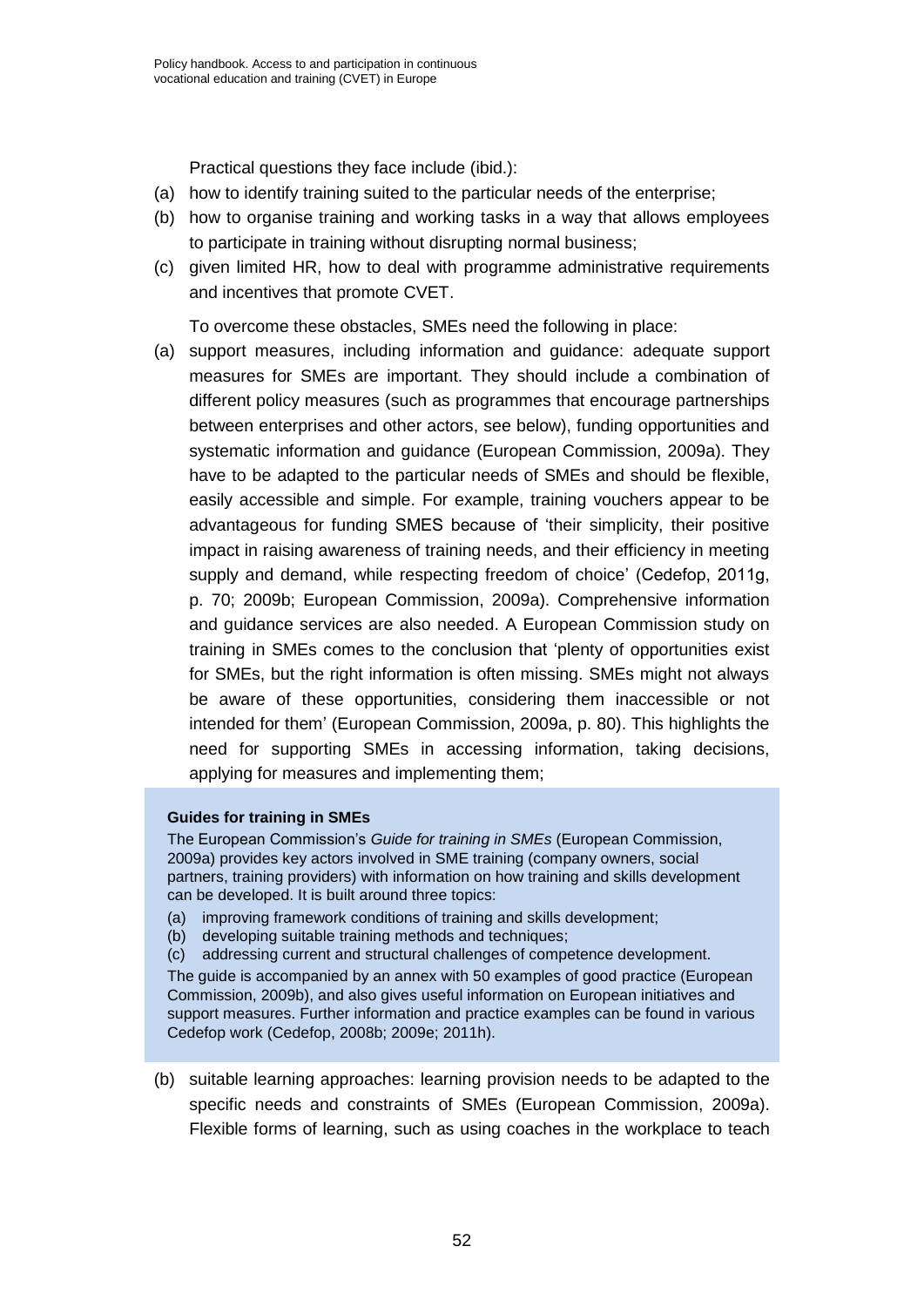new tasks, self-regulated learning or distance learning through modern technologies can be beneficial in various ways: these include potential supply-related reasons (absence of relevant training centres close by), and organisational ones (difficulty in sending a worker out, as this might cause disruption of work) (ibid.). The *Guide for training in SMEs* (European Commission, 2009a; 2009b) shows a rich diversity of innovative practices and can inspire action. Learning opportunities of a more non-formal and informal nature seem particularly suitable for SMEs, and the creation of learning-conducive work environments (see Section 4.7) should be supported. Due to the prevalence of informal learning in SMEs, validation of learning outcomes acquired on the job plays a significant role in encouraging learning and opening further education and training opportunities for employees in SMEs (Cedefop, 2011g);

## **Open educational resources (OER) in CVET**

New technologies provide innovative ways of teaching and learning. Among them are OER, 'learning resources that are usable, adaptable to specific learning needs, and shareable freely' (European Commission, 2013d, p. 3), such as massive open online courses (MOOCs). MOOCs are online course aimed at unlimited participation and open access via the web. They provide access not only to course materials such as videos, readings and problem sets but also interactive forums allowing learners, educators, and institutions to create, share and discuss content. MOOCs started off in higher education, but have now also entered the business world and provide enterprises with new CVET opportunities (Gurden, 2014):

- (a) (groups of) enterprises or sectoral bodies, can develop their own MOOCs;
- (b) enterprises/employees can use already existing MOOCs that fit their needs.
- (c) partnerships: SMEs have less capacity than large enterprises to operate comprehensive HR development strategies, but partnership approaches are a powerful way of overcoming constraints and so should be encouraged (Cedefop, 2009a; 2011g; European Commission, 2009a). Partnerships between enterprises and other actors (social partners, technology centres, public authorities and VET providers) allow economies of scale through common needs analysis and joint training provision. They also offer other opportunities that go beyond pure HR development issues, such as platforms for creating new business contacts and networking, for establishing joint work and common strategies to respond to sectoral changes, and for innovation transfer. Such partnerships are also crucial for the development of learning regions (Cedefop, 2003; 2007).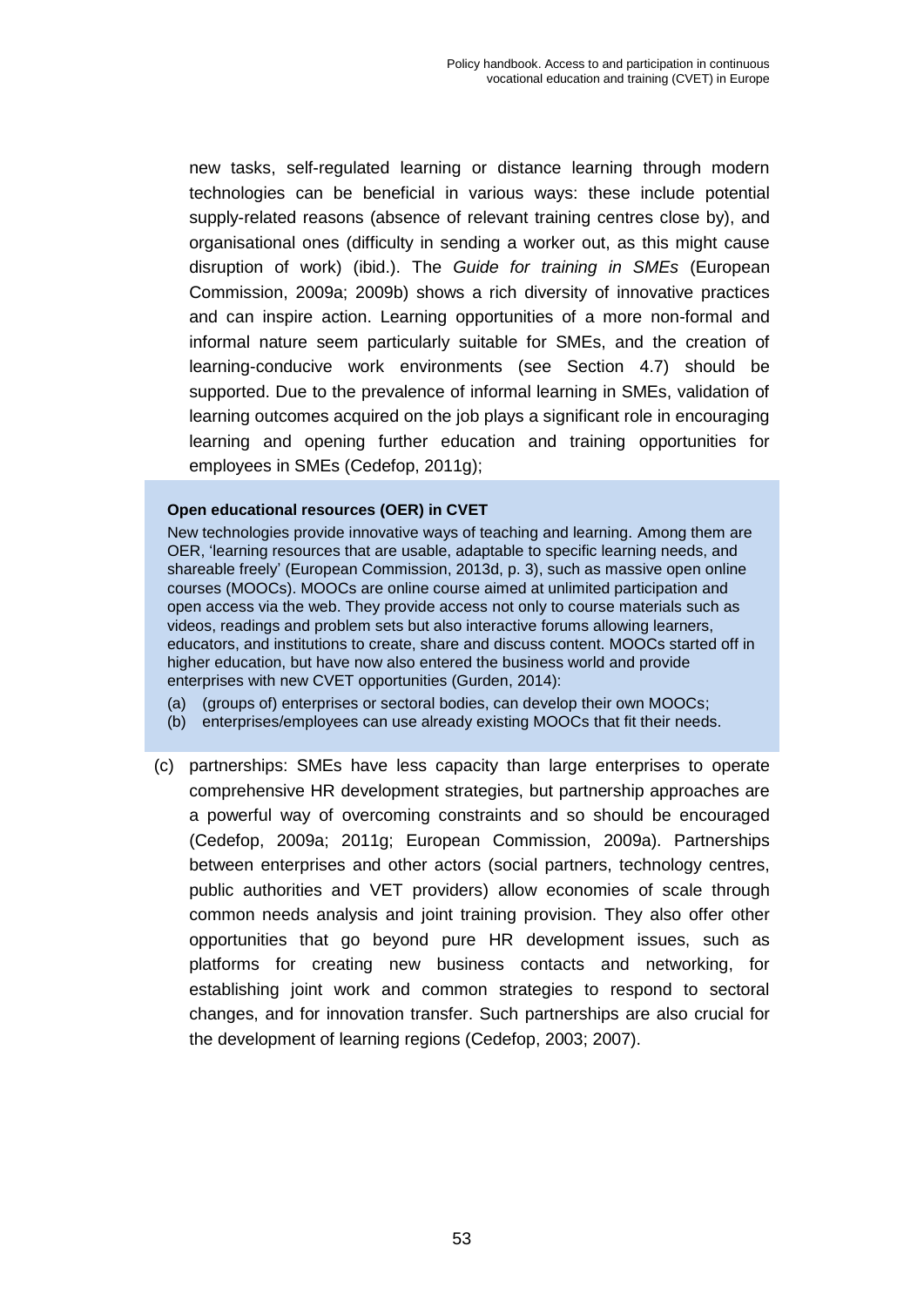### **Network approaches to learning**

In Ireland, there has been significant policy emphasis on a network approach to training involving SMEs, leading to several initiatives such as the Irish skillnets programme  $(^{25})$ . Skillnets has operated since 1999, is mandated by the department of education and skills and funded through the national training fund. It supports the development of enterprise-led learning networks which promote capacity building and engagement in learning. There are several reasons for the success of these networks: they match specific SME training needs, offer solutions for organisational barriers, and assist in anticipating change. Skillnets also focus on disadvantaged groups such as the unemployed, who receive support in finding employment, for example, through integrated training with employees and work placements in areas of employment potential.

*Source*: Cedefop 2009e; European Commission, 2009b; Skillnets, 2012.

### **Key actions**

### **Enterprises:**

- (a) use flexible and diverse forms of learning as well as innovative practices to adapt learning to the specific needs and constraints of the enterprise, including distance learning and coaching in the workplace;
- (b) develop partnerships between enterprises and other actors to benefit from economies of scale in CVET/HR development, through common need analysis and joint training provision;
- (c) take advantage of opportunities provided specifically to SMEs.

#### **Policy-makers:**

l

- (a) implement easy-accessible, flexible and comprehensive support systems for SMEs which include information and guidance services for CVET-related issues, such as funding opportunities:
- (b) support the development of partnerships and innovative learning approaches for SMEs, for example, through publicly-funded programmes.

## 4.6. The crucial role of social partners

National and European social partners play a crucial role in promoting CVET, opening up access for all and increasing participation rates (Cedefop, 2011g; OECD, 2003). Their commitment is very important, as is their cooperation

<sup>(&</sup>lt;sup>25</sup>) [http://www.skillnets.ie](http://www.skillnets.ie/) [accessed 11.9.2014].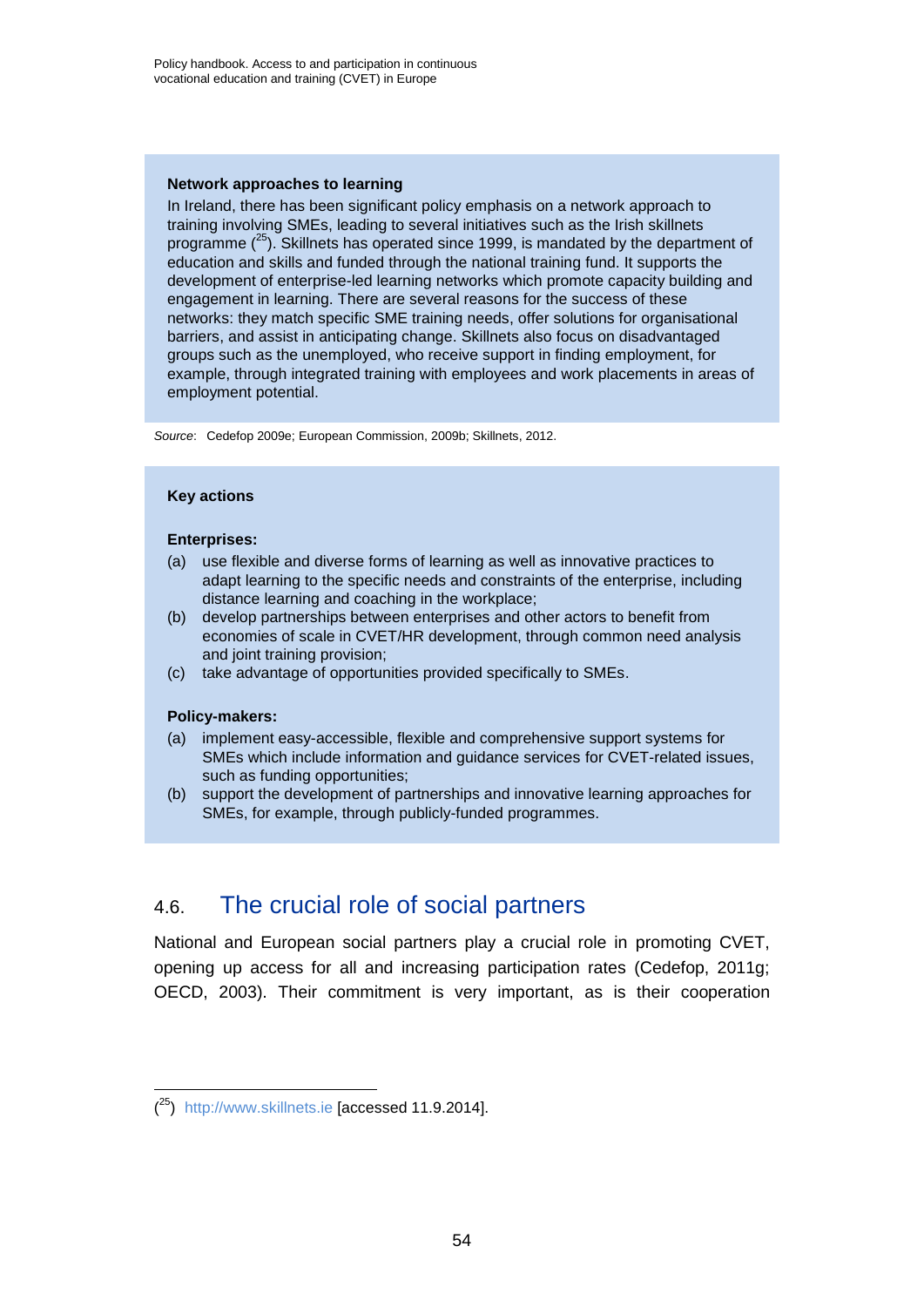through social dialogue or joint initiatives. The joint strategy of the European social partner organisations  $(^{26})$  focuses on four priorities (ETUC et al., 2002):

- (a) anticipation and identification of competence and qualification needs;
- (b) recognition and validation of competences and qualifications;
- (c) information, support and guidance;
- (d) mobilising resources.

They are followed up though joint work programmes (ETUC et al., 2011), with these four priorities mirroring the broad field of social partners' activities in CVET.

National social partner involvement in CVET varies across Europe, but the general tendency is towards more involvement (Eurofound and Cedefop, 2009). Promoting social partner involvement in providing and encouraging access to training is an increasingly important public policy strategy (Cedefop, 2008b). As social partner active contribution is important to all the themes of this handbook, reference to their roles and practice examples that show their involvement can be found throughout. Key activities in widening access to, participation in, and provision of CVET are:

- (a) contribution to quality, transparency and efficiency of CVET systems and their further development: social partners play an important role in steering and developing CVET at national, regional, sectoral and local levels, participating in committees or boards of institutions that govern CVET (Cedefop, 2008b). Their contributions are also crucial for implementing policies and ensuring transparency, efficiency and high quality. Social partners are also involved in skills recognition and certification processes, and in quality assurance mechanisms such as the accreditation of training providers;
- (b) identification of and alignment to skill shortages and training needs: social partners' joint contribution in the identification of skill shortages and training needs, at company level (needs of employees and employers), as well as at sectoral and national, regional and local level, is crucial to inclusive and smart growth in Europe. Social partners also play a major role in adapting to changing needs, drawing on various mechanisms. Through sectoral training funds (Cedefop, 2008a), they can fund and steer skill shortage forecasting

l  $(26)$  European Trade Union Confederation (ETUC), BusinessEurope, the European Association of Craft, Small and Medium-sized Enterprises and the European Centre of Enterprises with Public Participation and of Enterprises of General Economic Interest.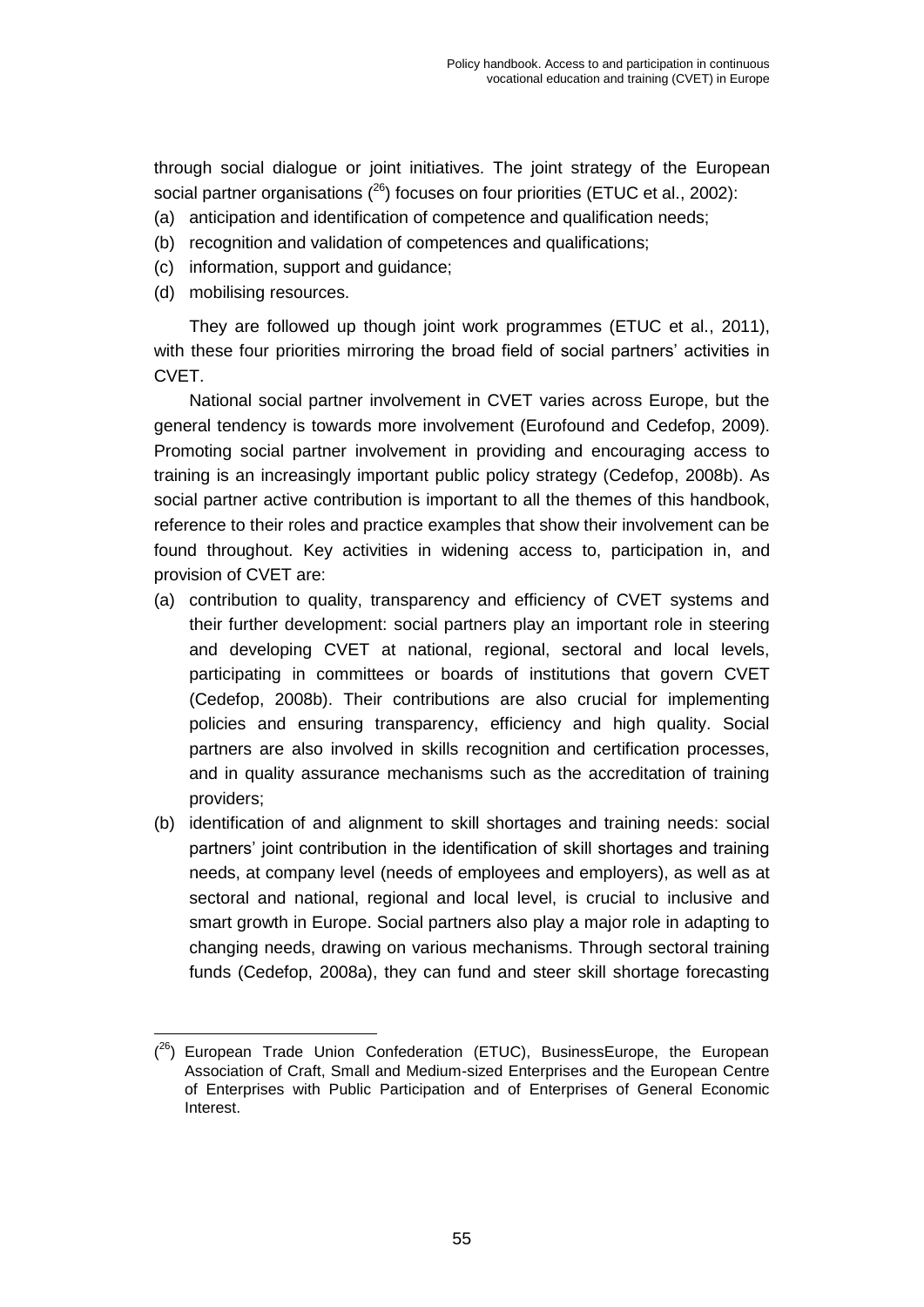activities while aligning learning provision to specific sector needs or targeting particular groups such as the low-qualified or older workers;

(c) mobilisation of resources through collective bargaining: collective bargaining practice on CVET issues differs among EU countries, but has an important role in promoting learning (Eurofound and Cedefop, 2009), as it can set framework conditions and mobilise resources. Collective bargaining agreements can include training rights for employees, so widening participation by disadvantaged groups that often tend to be excluded. They can also specify contributions to sectoral training funds. In Belgium, France, the Netherlands, and Poland, social partners jointly establish and govern bipartite or tripartite sectoral training funds (often assisted by public authorities) based on voluntary or compulsory training levies or taxes and used to finance learning (Cedefop, 2008a);

## **Collective bargaining**

The cornerstone of Belgian collective bargaining on CVET is the inter-professional agreement signed every two years by the social partners. It sets the framework for pay increases and regulates important issues such as paid education leave, time credits or outplacement. It also sets policy objectives for the financial contribution from employers to the sectoral bilateral funds, participation in training programmes, and target groups deserving special attention. Sectoral bargaining further articulates these issues according to the specificities of the various sectors to achieve intersectoral goals. However, the CVET provisions of the collective agreement are formulated as objectives rather than as an obligation.

*Source*: Eurofound and Cedefop, 2009.

(d) direct support and provision of learning: social partners play a key role in learning, such as motivating employees and employers, providing information and guidance, raising awareness of available sources of funding and implementing outreach strategies for disadvantaged groups facing particular barriers. In. Austria, Denmark, Finland, Norway, Sweden, and the United Kingdom, trade union representatives act as 'learning ambassadors', encouraging employees to take on learning and providing continuous support, while also advising companies on their training needs and helping them to create learning cultures (Cedefop, 2008b; 2011g). Social partners also act as learning providers, through measures such as union learning programmes or sectoral initiatives. A network approach to training is particularly important for SMEs (Cedefop, 2009e; European Commission, 2009). An example of an enterprise-led partnership is the Irish skillnets programme (see Section 4.5).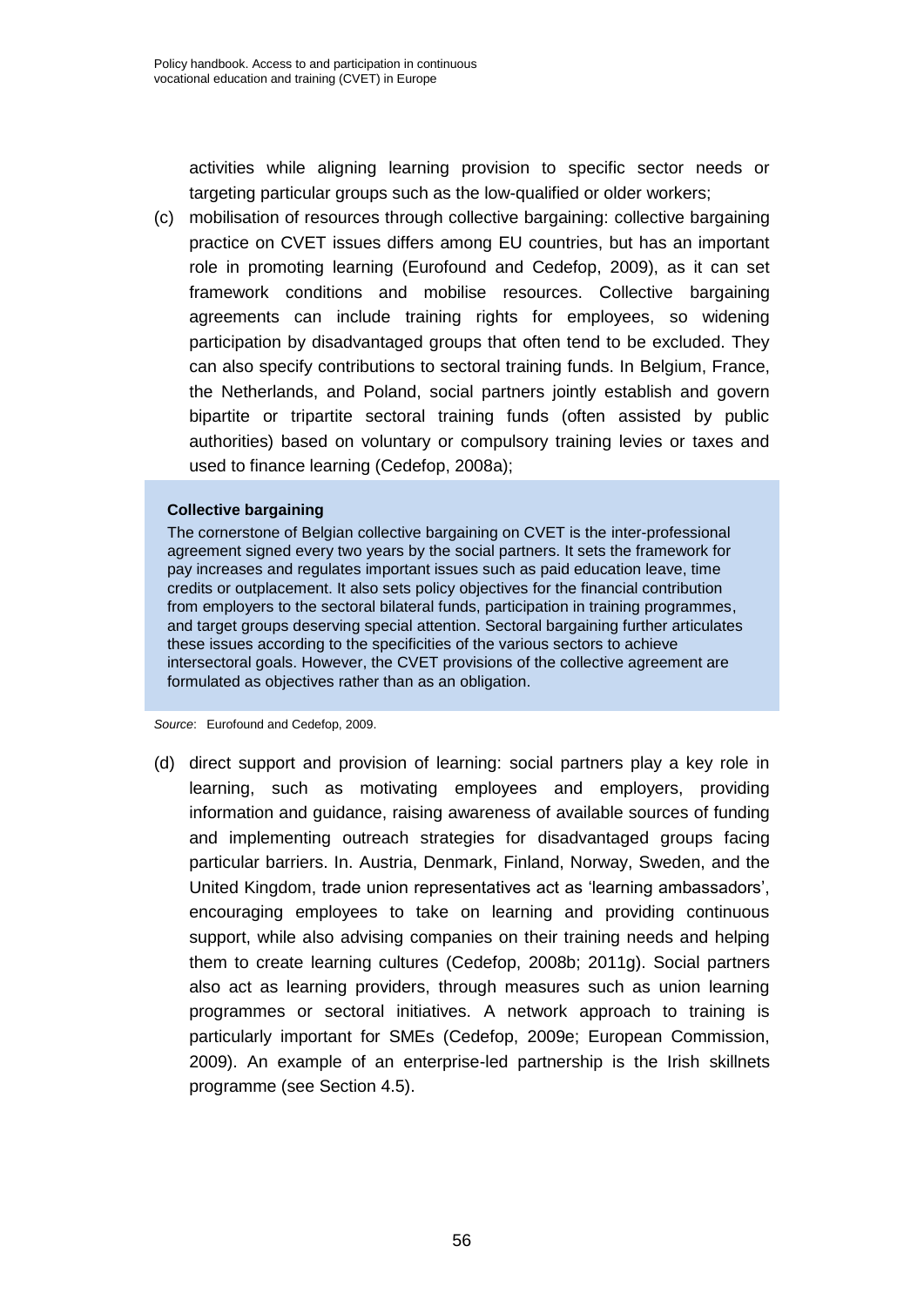## **Union learning representatives (ULRs) as learning ambassadors ( 27)**

In the UK, ULRs have been instrumental in promoting learning in enterprises. The UK Employment Act 2002 provides a statutory right to paid time off work for appropriately trained ULRs to carry out a range of duties such as analysing learning or training needs, arranging and supporting learning and training, consulting employers about carrying out such activities and undergoing training relevant to their functions. ULRs must be members of an independent trade union, recognised by their employer, and elected by their union in the workplace. Since ULRs are recruited directly from employee representatives, they are well-placed to identify the particular needs of workers and companies and also to engage those learners (disadvantaged groups) that might otherwise be hard to reach. One ULR key contribution is widening participation in CVET. Union learning projects and the activities of the ULRs are funded by the union learning fund established in 1998 to support learning  $(^{28})$ . ULRs are provided with training courses, support mechanisms and resources.

## **Key actions**

## **Enterprises:**

Support and use the initiatives that social partners provide, for example, union learning programmes.

## **Policy-makers:**

l

- (a) promote social partners' involvement in CVET through various measures, such as giving them a role in steering and developing CVET at national, regional, sectoral and local levels by making them part of committees that govern CVET;
- (b) support social partners' initiatives, for example, setting up of sectoral training funds or their activities as learning providers.

## 4.7. Supporting innovation through learning

Innovation is a key success factor in the face of increasing global competition and fast-changing economic environments. Enterprises that possess innovative capacity can respond quickly to new developments, can drive change themselves and can actively contribute to smart growth. The EU underperforms in this respect compared to other world economies such as Japan and the USA (European Commission, 2013e). Despite growing awareness that innovation and

<sup>(&</sup>lt;sup>27</sup>) [http://www.unionlearn.org.uk/our-work-and-projects/widening-participation/union](http://www.unionlearn.org.uk/our-work-and-projects/widening-participation/union-learning-reps-ulrs)[learning-reps-ulrs](http://www.unionlearn.org.uk/our-work-and-projects/widening-participation/union-learning-reps-ulrs) [accessed 11.9.2014].

<sup>(&</sup>lt;sup>28</sup>) <http://www.unionlearningfund.org.uk/index.cfm> [accessed 11.9.2014].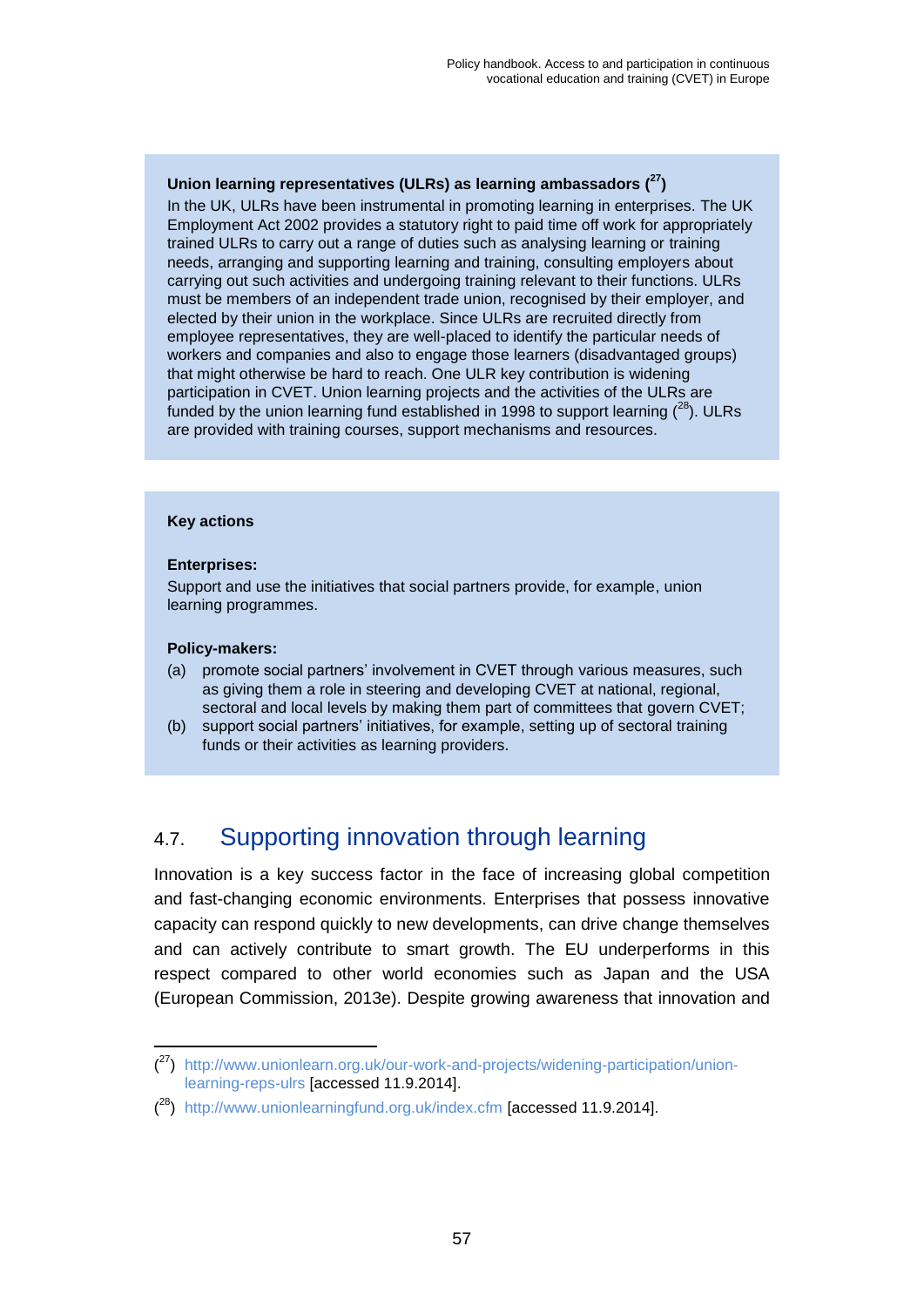learning benefit each other, the potential of CVET to promote innovation is not being fully exploited in Europe; a stronger focus on CVET as well as better links between innovation and CVET strategies and policies are needed (Cedefop, 2012f; Dehmel, 2014).

## Figure 11 **Innovation and learning**

## **Synergies between innovation and learning**



## **Linking innovation and learning policies in enterprises**

*Source*: Dehmel, forthcoming.

What can enterprises and policy-makers do to promote learning – and also innovative capacity – in enterprises? Research shows that two CVET factors have a positive impact on innovation performance, at least at country level:

- (a) learning-conducive work environments (leading to workplace learning);
- (b) more formal and organised modes of CVET (such as CVET courses).

Learning at the workplace, through learning-conducive work environments, plays a major role (Cedefop, 2012f; OECD, 2010). The EWCS conducted by Eurofound every five years covers learning-relevant issues of work organisation (such as task complexity) and reveals the extent to which employees in Europe are working in environments that encourage learning while working (Eurofound, 2012). Enterprises can support learning while working through a variety of measures (Cedefop, 2011g; 2012f; Dehmel, forthcoming):

(a) task variety and complexity: involving employees in a variety of tasks that give them novel or challenging work situations. Engagement in the full work process (phases of planning and organising as well as implementing and assessing one's own work and correction) are beneficial. With complex work tasks, the need for reflection and thinking processes grows, (implicitly) motivating employees to acquire the necessary knowledge, skills and competences;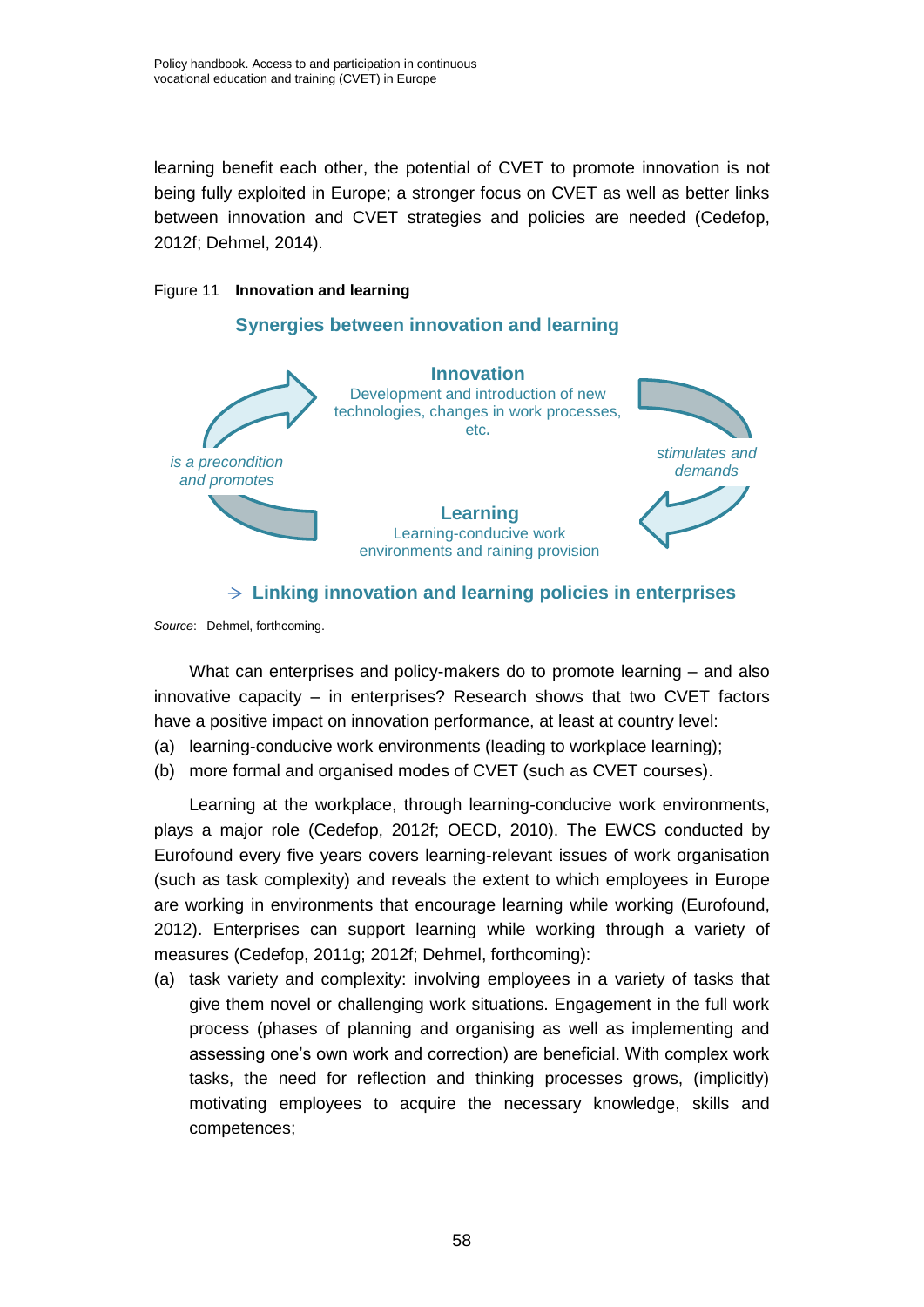- (b) autonomy in employees' scope for action and decision, such as the freedom to exercise control over work processes. High autonomy includes the ability to choose or change the method of work, the order of tasks and the speed or rate of work;
- (c) team work: working together with others, employees may observe and learn new practices from others. At the same time, they are confronted with new perspectives, which encourage them to challenge and reflect on their own routines and practices;
- (d) learning climate and culture: organisations need to establish suitable hierarchies and administrative structures and encourage an organisational culture which is marked by principles of transparency, openness and cooperative leadership (Hundt, 2001). The more open a company is, and the more it is characterised by sharing power, the more eager the employee is to apply his/her skills to the work and to deal with challenging tasks; this, in turn, increases learning (Marsick and Watkins, 2003; Roßnagel, 2011). Problems such as work pressure and high workloads may have negative effects on learning;
- (e) mentoring, in a trusted one-to-one relationship between a professional, more advanced person (mentor) and a less experienced employee (mentee). The mentor supports the mentee for purposes of knowledge, skills and competences development and improving performance at individual, team or organisation level by providing advice, feedback and the voice of experience and by creating learning opportunities (Ellinger et al., 2011).

'For companies, growth of personnel is a goal to be pursued, to some extent, through off-the-job training, but, above all, through on-the-job training. Yet the desired outcomes are not to be attained simply through formal, non-formal and informal training. It is the outcome of the learning potential of each company, that is to say, the content of work, the career prospects offered to personnel, the values shared and the sense of belonging that is created, the benefits, and the culture of training (…)' (European Commission, 2013f, p.86).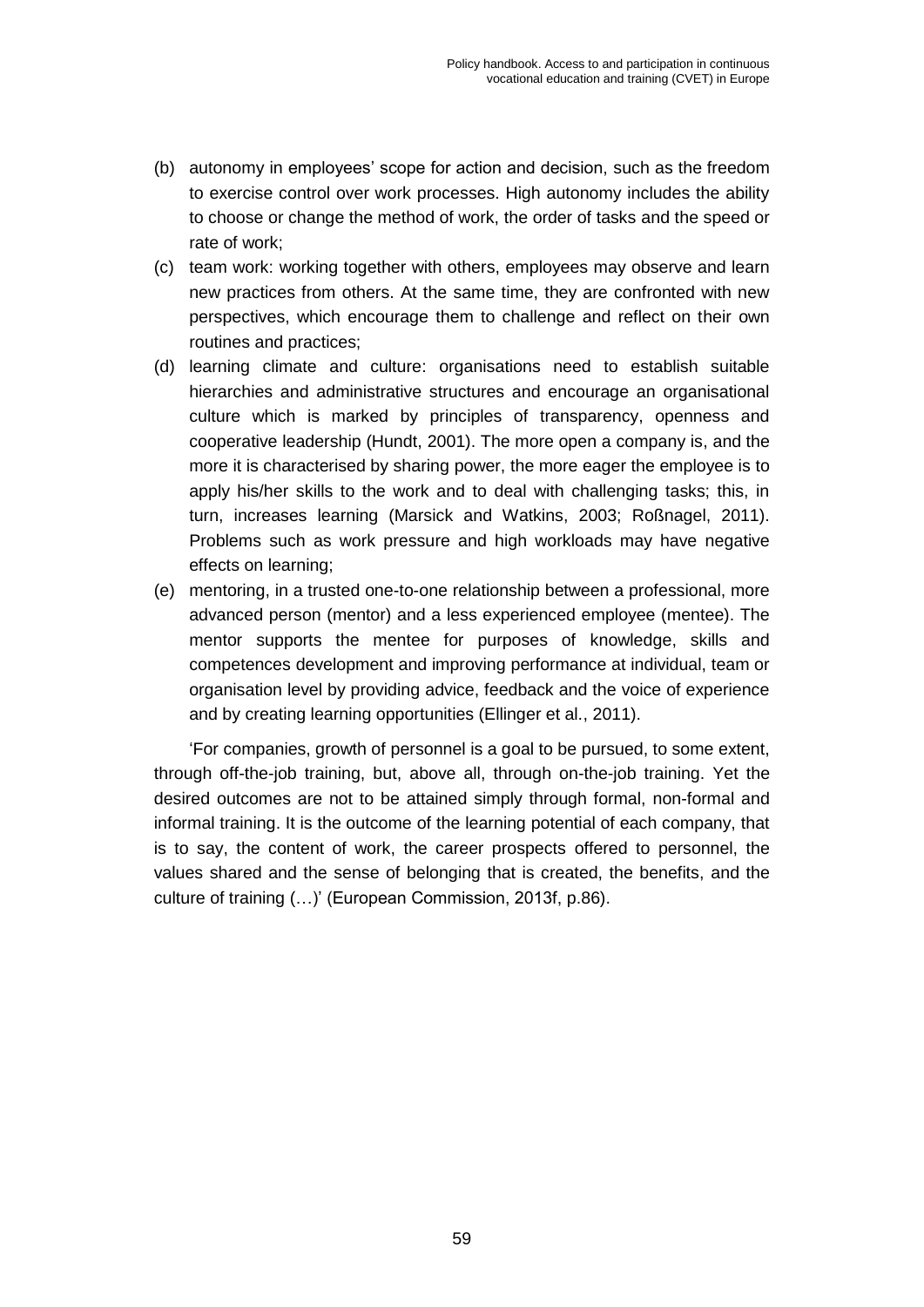## **Forms of work organisation and impact on innovation**

Four basic forms of work organisation can be identified, corresponding to different types of employee learning at the workplace. The first two are more learningintensive:

- (a) discretionary learning forms: high learning and problem-solving, high levels of discretion in work, high complexity and low repetition, autonomous teamwork, responsibility for quality control;
- (b) lean forms: learning and problem-solving but lower discretion, job rotation, team organisation, importance of quality management (norms and production targets);
- (c) Taylorist forms: relatively low learning and problem-solving, little discretion, work rate constraints, repetitiveness and monotony, hierarchical organisation of work;
- (d) traditional forms: simple management structures, some discretion but little learning and problem-solving;
- (e) evidence shows positive correlations between 'discretionary learning' forms of work organisation and innovation performance.

*Source*: Lorenz and Valeyre, 2005; OECD, 2010; Cedefop, 2012f.

Although research confirms positive relations between learning at the workplace and innovation, analysis of innovation policies and 1030 publiclyfunded innovation programmes in the EU-27 plus Norway shows few programmes that promote innovative ability by addressing organisational structures and processes at the workplace, aiming at more learning-conducive work environments and thus higher intensities of workplace learning (Cedefop, 2012f). Policy-makers should develop such programmes and include social partners and other stakeholders (Cedefop, 2012f). They should also be used to raise awareness of and focus attention on the importance of learning-intensive forms of work organisation and workplace learning for innovation, as such awareness seems lacking in many European countries. For this purpose, particular design features such as accompanying measures (such as conferences and seminars) should be considered.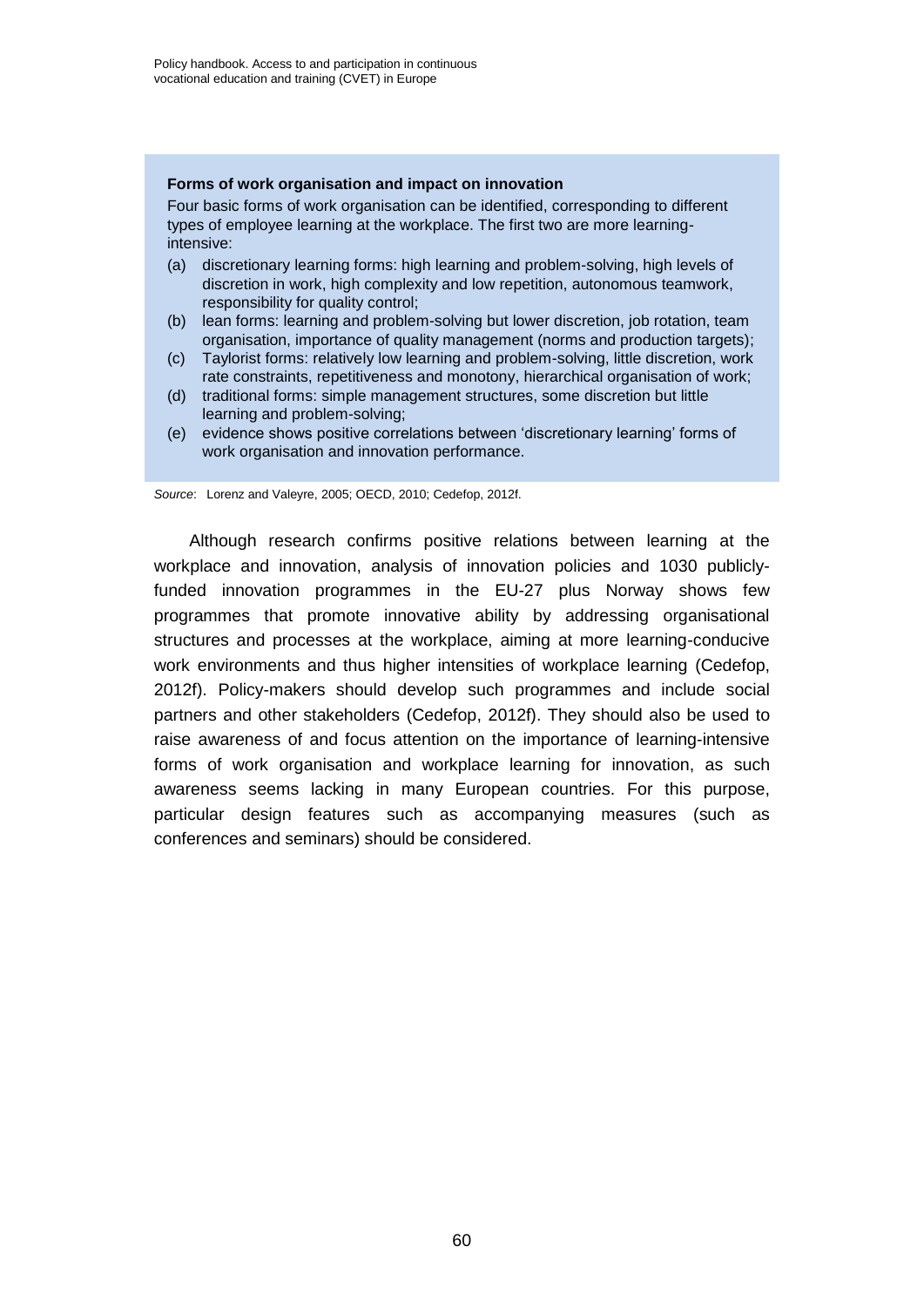## **Programmes and initiatives linking workplace organisation, learning and innovation**

Sweden has a rich history of programmes that deal with workplace and organisation design (focus on topics such as job redesign, group work, factory layouts and workplace democracy) and aim at increasing the innovative capacity of organisations. The management and work organisation renewal programme of the Swedish Governmental Agency for Innovation, is an example of such a programme (Cedefop, 2012f)  $(^{29})$ . It 'focuses on organisational conditions (work organisation, management models, learning environment) which will safeguard and develop ideas for innovation and development generated by the employees or other actors. The goal is new or improved working methods and organisational solutions that will strengthen the innovative capacity' (Larsson, 2010).

In April 2013, the European Commission launched the European workplace innovation network (EUWIN)  $(30)$ . EUWIN is open to organisations, social partners, policy-makers and researchers. It is a learning network that promotes EU-wide knowledge-sharing on workplace innovation.

#### **Key actions**

#### **Enterprises:**

- (a) exploit the potential of CVET to foster innovation;
- (b) create learning-conducive work environments: use modern forms of work organisation, ensure task variety and complexity, autonomy and teamwork, and establish a learning culture and climate.

## **Policy-makers:**

- (a) raise awareness of the importance of CVET and learning-conducive work environments for innovation, for example, through awareness-raising campaigns;
- (b) implement publicly-funded programmes that link workplace organisation, learning and innovation in enterprises;
- (c) ensure the involvement of key stakeholders, such as social partners.

l (<sup>29</sup>) [http://www.vinnova.se/en/Our-acitivities/Strategically-important-knowledge](http://www.vinnova.se/en/Our-acitivities/Strategically-important-knowledge-areas/Production-Materials-and-Natural-Resources/Management-and-Work-Organisation-Renewal/)[areas/Production-Materials-and-Natural-Resources/Management-and-Work-](http://www.vinnova.se/en/Our-acitivities/Strategically-important-knowledge-areas/Production-Materials-and-Natural-Resources/Management-and-Work-Organisation-Renewal/)[Organisation-Renewal/](http://www.vinnova.se/en/Our-acitivities/Strategically-important-knowledge-areas/Production-Materials-and-Natural-Resources/Management-and-Work-Organisation-Renewal/) [accessed 11.9.2014].

<sup>(</sup> <sup>30</sup>) [http://ec.europa.eu/enterprise/policies/innovation/policy/workplace](http://ec.europa.eu/enterprise/policies/innovation/policy/workplace-innovation/euwin/index_en.htm)[innovation/euwin/index\\_en.htm](http://ec.europa.eu/enterprise/policies/innovation/policy/workplace-innovation/euwin/index_en.htm) [accessed 11.9.2014].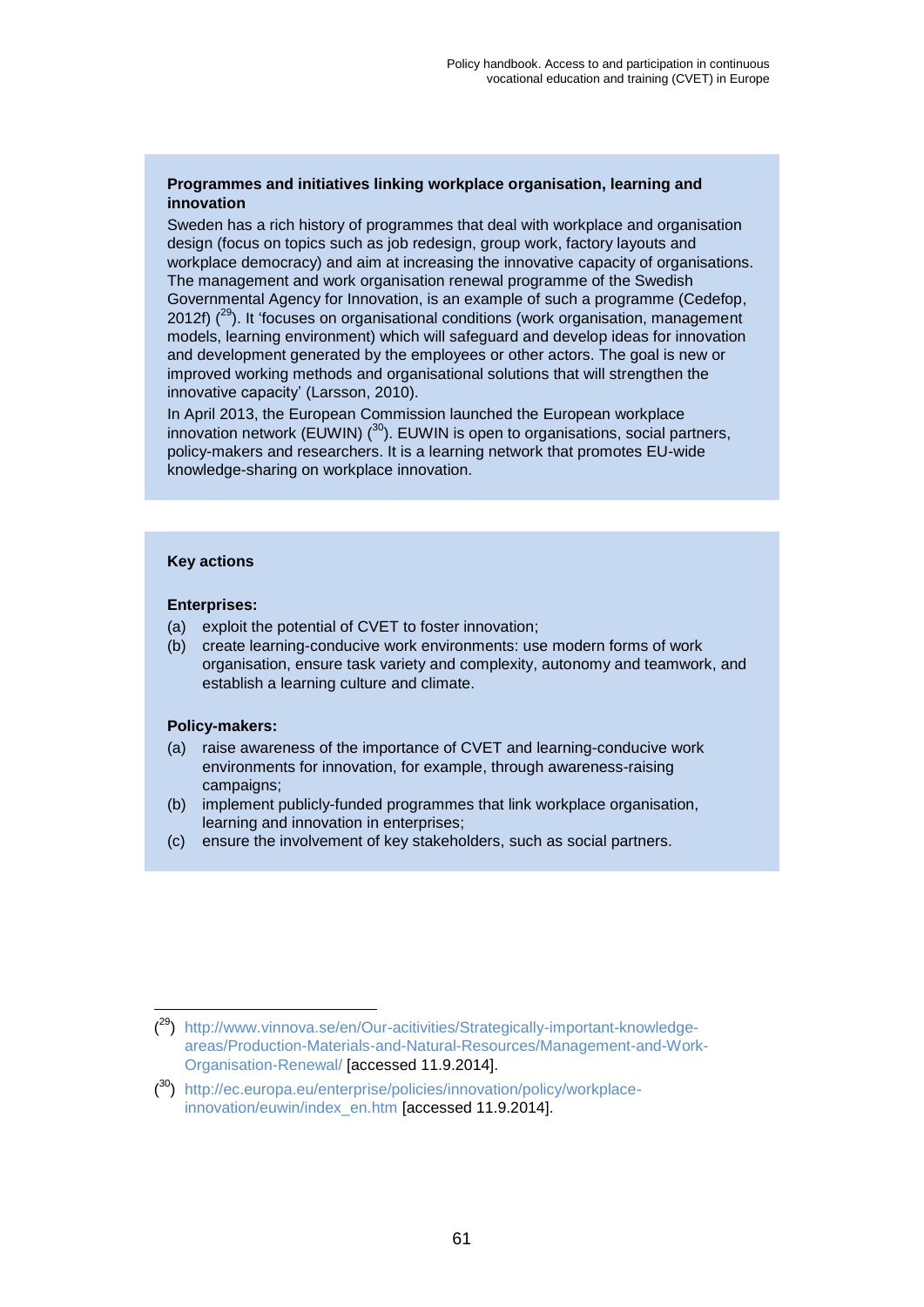## CHAPTER 5. **Conclusions**

CVET is important. The benefits it can offer individuals, enterprises and society as a whole are significant, but statistical data on CVET provision, access and participation across the EU-28 reveal that we are not yet using its full potential. Active commitment is required, with involvement of policy-makers at all levels, enterprises, social partners and VET providers and practitioners, along with joint effort and effective collaboration between these key stakeholders. This handbook focuses on the role of enterprises, provides useful information for them, and also shows how enterprises can be encouraged and supported by other stakeholders when it comes to providing high-quality CVET for all. It highlights key points and actions that are considered important, summarised below.

## 5.1. Enterprises

## **5.1.1. Comprehensive HRM strategies with high quality CVET for all**

Enterprises benefit from developing comprehensive, forward-looking HRM strategies, integrating CVET for all target groups. Different CVET measures such as learning-conducive working environments, flexible and tailored training provision, various forms of learning, validation practices and guidance services, need to be used and continuously improved, based on appropriate quality assurance instruments. Different CVET measures have to be systematically linked and form a comprehensive overall approach, together with wider HRM measures, and enterprise policies as a whole. Personnel development is more than just providing the right training: it is about creating an organisational culture that promotes learning:

- (a) using suitable leadership approaches;
- (b) implementing adequate hierarchical and administrative structures (transparency, openness);
- (c) offering career prospects and a variety of development opportunities for personnel;
- (d) developing shared values and a certain sense of belonging.

## **5.1.2. Collaboration**

Effective collaboration, both horizontal and vertical, is crucial for enterprises when it comes to CVET and HRM: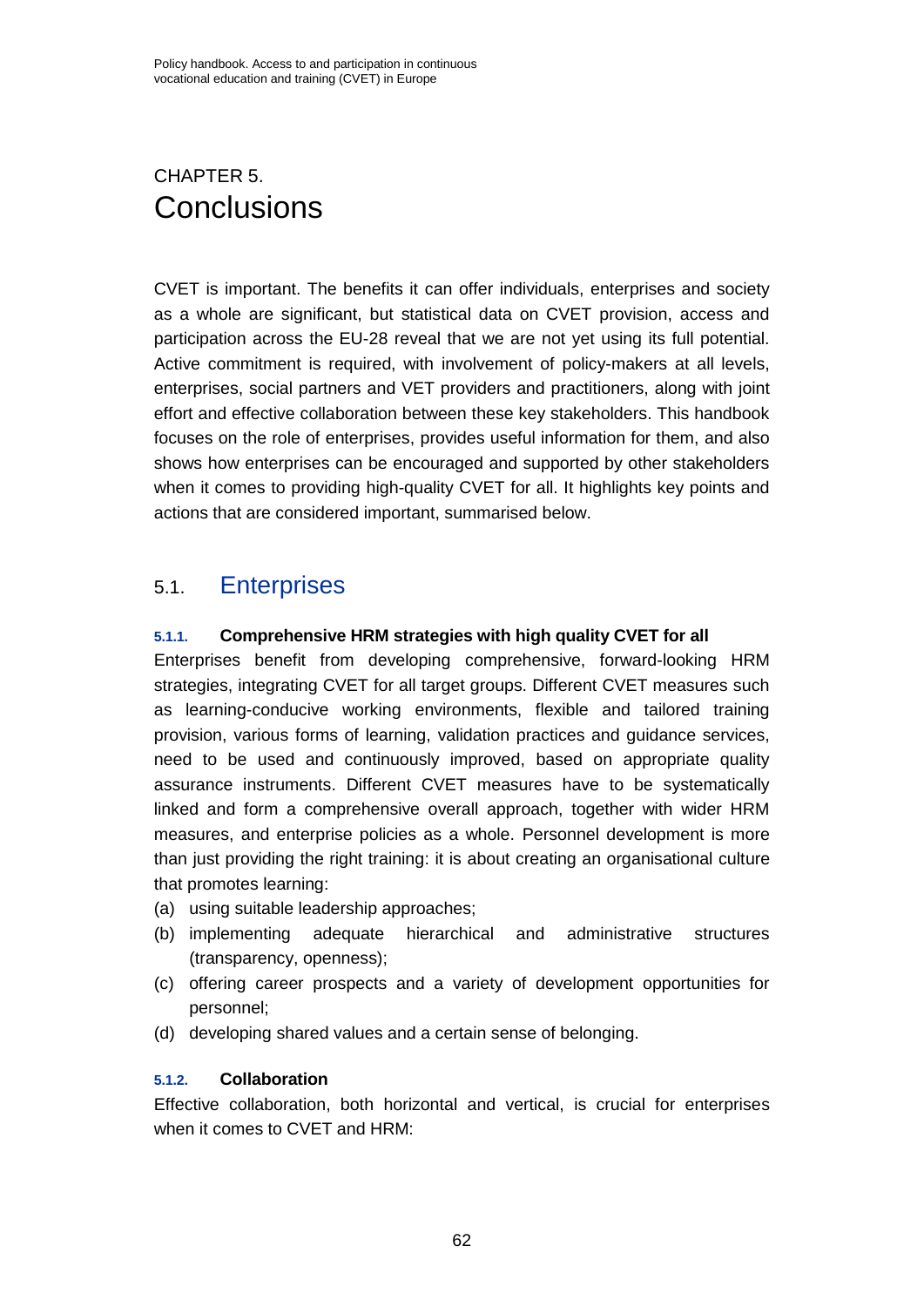- (a) horizontal collaboration means cooperation between enterprises, among others as regards:
	- (i) skill needs analyses;
	- (ii) validation approaches (see the approach used in the social care sector in Finland, Section 4.3);
	- (iii) quality assurance (see the quality assurance framework of the EBTN, Section 4.2);
	- (iv) training provision (see the Irish skillsnets networks, Section 4.5);
- (b) vertical collaboration means cooperation between different stakeholders: for example, between enterprises, social partners, non-governmental organisations and regional governments.

Collaboration can range from local partnerships to international networks. Joining forces is important for enterprises of all sizes but particularly for SMEs, which face constraints of size and benefit from economies of scale. The benefits of collaboration can go far beyond simple HR development issues and can lead to new business contacts and networks, and innovation transfer.

## 5.2. Policy-makers

## **5.2.1. CVET as integral part of coherent and comprehensive strategies**

National, regional and local policy-makers need to make CVET an integral part of relevant policies, for example, active labour market policies, research and innovation, and migration, to ensure a comprehensive approach and synergy effects across different policy areas. Combining different policy measures, incentives and support services for both individuals and enterprises is important to encourage CVET provision and participation and to ensure high quality. National, regional and local strategies need to be systematically linked. Further, it seems beneficial to invest more effort in embedding national skill strategies firmly in the wider institutional environment, and in trying to identify and remove institutional barriers for more training (Markowitsch et al., 2013).

## **5.2.2. Evidence-based policy-making and monitoring**

To meet identified needs, to ensure success and to assure most efficient investment in CVET, it is important to base policy-making on firm evidence, and to review policies regularly. This requires:

- (a) comprehensive and comparable data on CVET;
- (b) cooperation between different institutions that collect and work with CVET and CVET-related data, both national and international;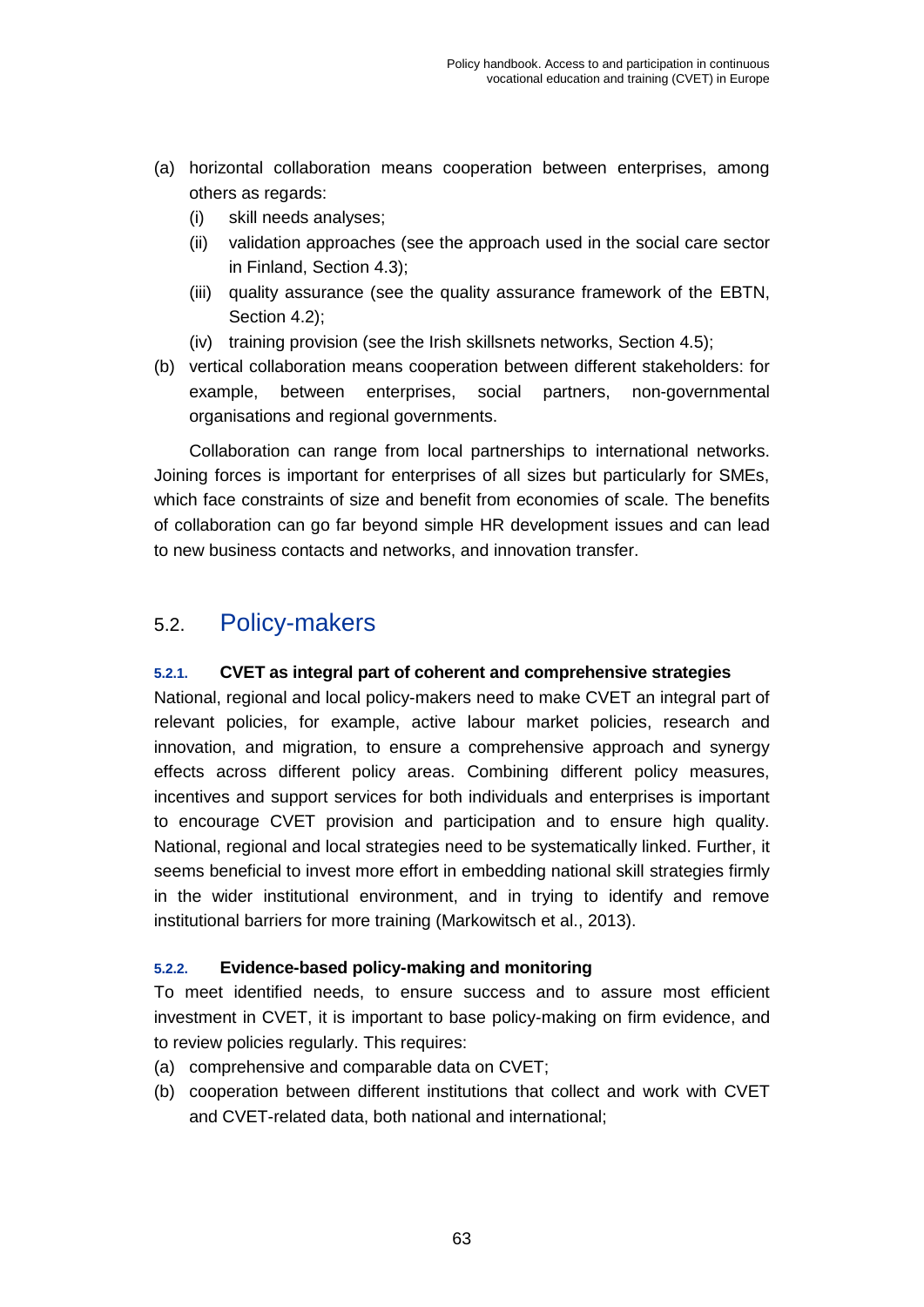- (c) effective monitoring systems;
- (d) high-quality research.

## **5.2.3. Stimulation of CVET provision, access and participation**

A combination of various measures – systematically linked, adopted to the particular context and targeted to different groups – can stimulate CVET provision, access and participation:

- (a) targeted to enterprises:
	- (i) awareness-raising campaigns about the benefits of CVET;
	- (ii) consulting and guidance services to assist enterprises: assessing skill needs, developing CVET strategies, finding the right mix of different forms of learning, and creating a learning culture;
	- (iii) promotion and support of inter-firm collaboration as well as collaboration between enterprises and other stakeholders such as social partners and regional governments;
	- (iv) combination of incentives, rights and obligations to stimulate enterprise investment in CVET, and transparent, easy-to-use system for funding CVET;
	- (v) particular, comprehensive support measures for SMEs, including advisory services;
- (b) targeted to individuals:
	- (i) provision of flexible learning paths and various forms of learning (including using modern technologies) that suit the needs of different target groups;
	- (ii) easily accessible and comprehensive guidance services to assist individuals in identifying their learning needs, finding suitable CVET provision; guidance services need to be linked to other relevant areas, such as employment services;
	- (iii) transparent system of incentives and rights to encourage all adults to participate in learning, such as training leave and learning vouchers. Measures to reduce the social and economic barriers that hinder access to lifelong learning opportunities for disadvantaged groups such as the low-skilled;
- (c) targeted to social partners:
	- (i) encouraging and supporting social partner initiatives that stimulate CVET provision, access and participation, for example, sectoral training funds or ULR;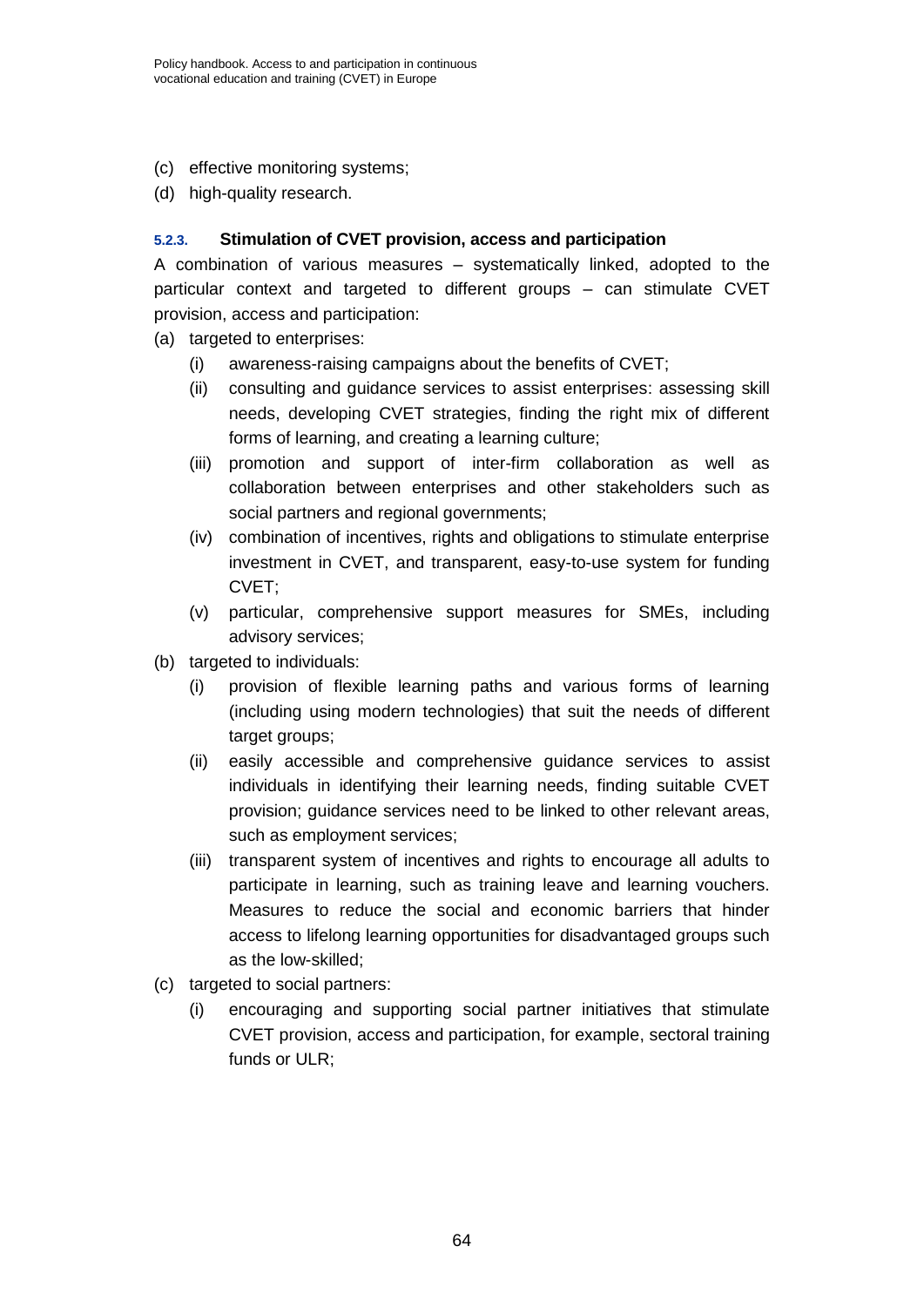- (d) targeted to training providers:
	- (i) promotion of a variety of training providers (big, medium, small, operating locally and globally), as this can increase variety in training offers and the likelihood of finding solutions for training needs and new developments;
	- (ii) initiatives that ensure promotion and improvement of quality in CVET, for example, through quality assurance mechanisms for CVET providers and systematic professional development of trainers.

## **5.2.4. Promote active commitment and the idea of CVET as a shared responsibility**

CVET is a shared responsibility and requires active commitment of all stakeholders, including the adult learners themselves. Active commitment and shared responsibility can be promoted by:

- (a) supporting social partners' involvement in the CVET system, for example, by making them part of committees that govern CVET or involving them in quality assurance systems;
- (b) using cost-sharing schemes for financing CVET;
- (c) promoting corporate social responsibility among enterprises, encouraging them to take 'responsibility for their impact on society' (European Commission, 2011), and to support, for example, learning of disadvantaged groups.

The handbook serves as a tool for all stakeholders to take these points forward and the examples of policies and practices from diverse settings across Europe provide useful material for further improving CVET.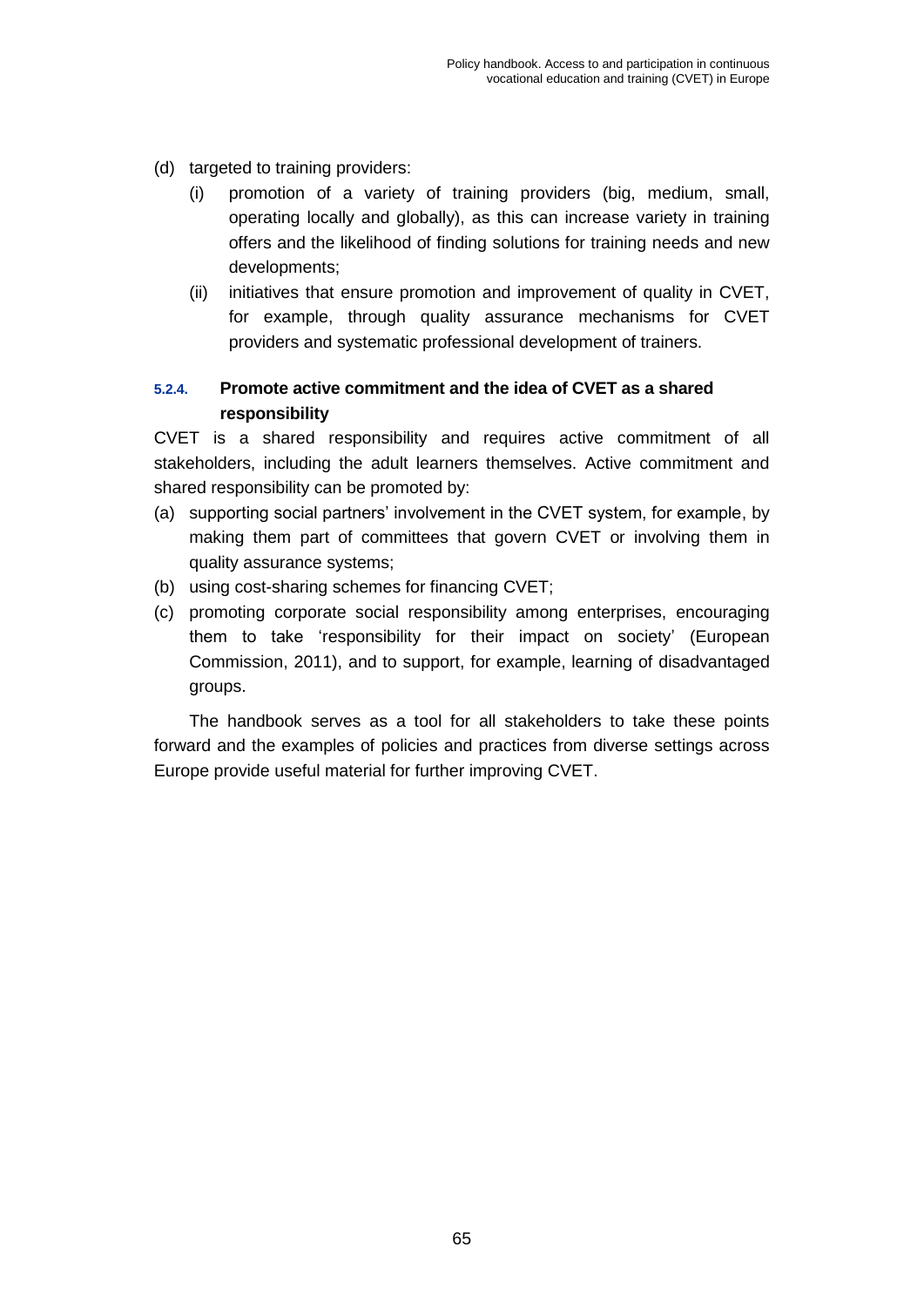# List of abbreviations

| <b>AES</b>    | adult education survey                                                         |
|---------------|--------------------------------------------------------------------------------|
| <b>CVET</b>   | continuous vocational education and training                                   |
| <b>CVTS</b>   | continuing vocational training survey                                          |
| <b>DIE</b>    | Deutsches Institut für Erwachsenenbildung                                      |
|               | [German Institute for Adult Education]                                         |
| <b>EBTN</b>   | <b>European Banking Training Association</b>                                   |
| <b>ELGPN</b>  | European lifelong guidance policy network                                      |
| <b>EQAVET</b> | European quality assurance in VET                                              |
| <b>ESF</b>    | European Social Fund                                                           |
| ET 2020       | education and training 2020                                                    |
| <b>ETF</b>    | <b>European Training Foundation</b>                                            |
| <b>ETUC</b>   | European Trade Union Confederation                                             |
| EU            | European Union                                                                 |
| <b>EUWIN</b>  | European workplace innovation network                                          |
| <b>EWCS</b>   | European working conditions survey                                             |
| <b>FIBS</b>   | Forschungsinstitut für Bildungs- und Sozialökonomie                            |
|               | [Institute for Education and Socioeconomic Research and<br><b>Consulting</b> ] |
| <b>HR</b>     | human resources                                                                |
| <b>HRM</b>    | human resource management                                                      |
| <b>IVET</b>   | initial vocational education and training                                      |
| <b>LFS</b>    | labour force survey                                                            |
| <b>MOOCs</b>  | massive open online courses                                                    |
| <b>OER</b>    | open educational resources                                                     |
| <b>PIA</b>    | Migrantinnen fit für den Arbeitsmarkt                                          |
|               | [female migrants fit for the labour market]                                    |
| <b>ULR</b>    | union learning representative                                                  |
| <b>VET</b>    | vocational education and training                                              |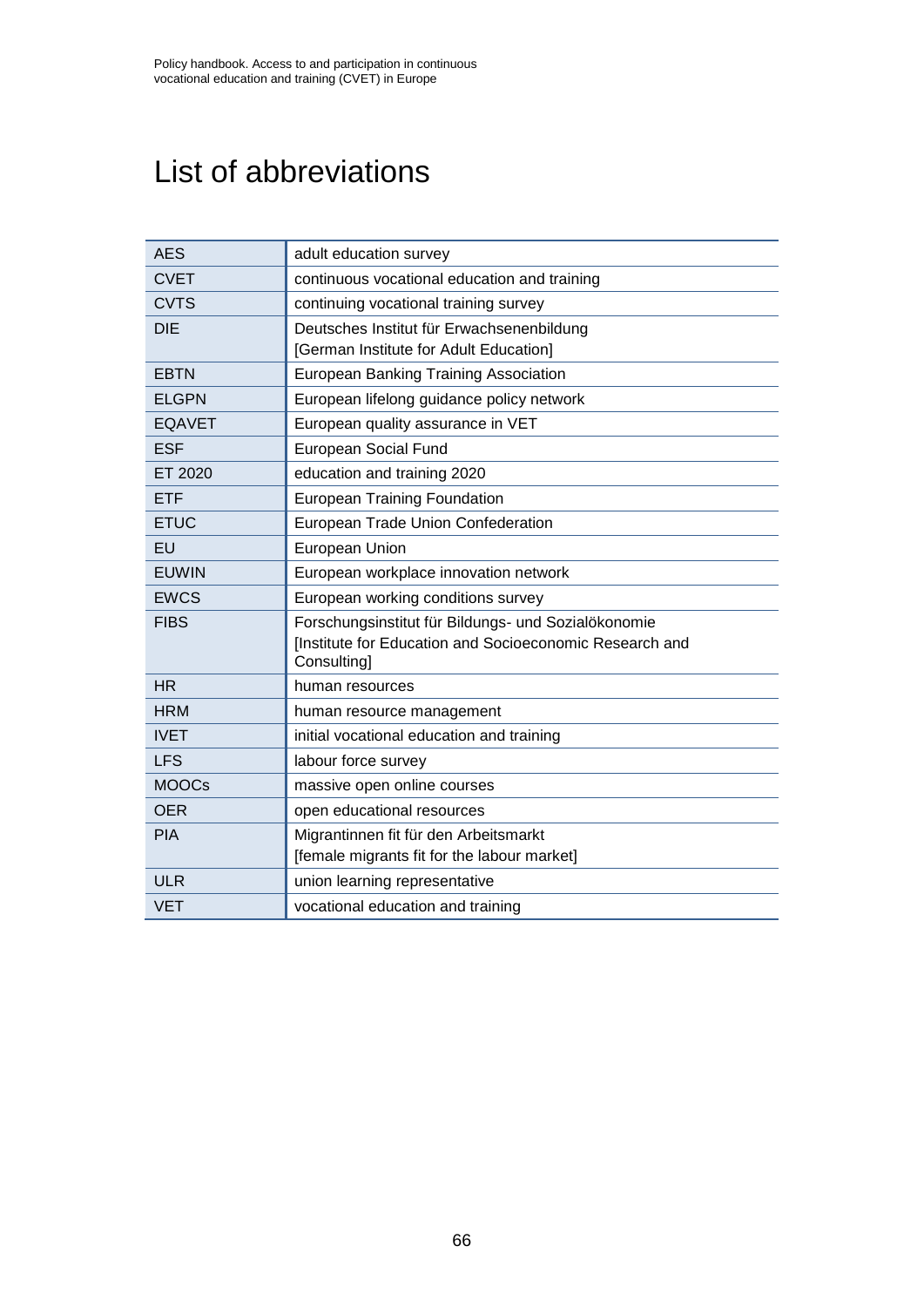## References

[URLs accessed 12.8.2014]

- Cedefop (2003). *Agora XI: the learning region, Thessaloniki, 15 to 16 March 2001*. Luxembourg: Publications Office. Cedefop panorama series; No 70. [http://www.cedefop.europa.eu/EN/Files/5140\\_en.pdf](http://www.cedefop.europa.eu/EN/Files/5140_en.pdf)
- Cedefop (2007). *Learning together for local innovation: promoting learning regions*. Luxembourg: Publications Office. Cedefop reference series; No 68. [http://www.cedefop.europa.eu/EN/Files/3047\\_en.pdf](http://www.cedefop.europa.eu/EN/Files/3047_en.pdf)
- Cedefop (2008a). *Career development at work: a review of career guidance to support people in employment*. Luxembourg: Publications Office. Cedefop panorama series; No 151.

[http://www.cedefop.europa.eu/EN/Files/5183\\_en.pdf](http://www.cedefop.europa.eu/EN/Files/5183_en.pdf)

- Cedefop (2008b). *Sectoral training funds in Europe*. Luxembourg: Publications Office. Cedefop panorama series; No 156. [http://www.cedefop.europa.eu/EN/Files/5189\\_en.pdf](http://www.cedefop.europa.eu/EN/Files/5189_en.pdf)
- Cedefop (2009a). *Quality in VET in European SMEs: a review of the food processing, retail and tourism sectors in Germany, Ireland and Greece*. Luxembourg: Publications Office. Cedefop reference series. [http://www.cedefop.europa.eu/EN/Files/4088\\_en.pdf](http://www.cedefop.europa.eu/EN/Files/4088_en.pdf)
- Cedefop (2009b). *Using tax incentives to promote education and training*. Luxembourg: Publications Office. Cedefop panorama series. [http://www.cedefop.europa.eu/EN/Files/5180\\_en.pdf](http://www.cedefop.europa.eu/EN/Files/5180_en.pdf)
- Cedefop (2009c). *Taxing the mind*. Briefing note; September 2009. [http://www.cedefop.europa.eu/EN/Files/9016\\_en.pdf](http://www.cedefop.europa.eu/EN/Files/9016_en.pdf)
- Cedefop (2009d). *Individual learning accounts*. Luxembourg: Publications Office. Cedefop panorama series; No 163. [http://www.cedefop.europa.eu/EN/Files/5192\\_en.pdf](http://www.cedefop.europa.eu/EN/Files/5192_en.pdf)
- Cedefop (2009e). *European guidelines for validating non-formal and informal learning*. [http://www.cedefop.europa.eu/EN/Files/4054\\_en.pdf](http://www.cedefop.europa.eu/EN/Files/4054_en.pdf)
- Cedefop (2010a). *The skill matching challenge: analysing skill mismatch and policy implications*. Luxembourg: Publications Office. [http://www.cedefop.europa.eu/EN/Files/3056\\_en.pdf](http://www.cedefop.europa.eu/EN/Files/3056_en.pdf)
- Cedefop (2010b). *Socially responsible restructuring: effective strategies for supporting redundant workers.* Luxembourg: Publications Office. Cedefop working paper; No 7. [http://www.cedefop.europa.eu/EN/Files/6107\\_en.pdf](http://www.cedefop.europa.eu/EN/Files/6107_en.pdf)
- Cedefop (2010c). *Quality in VET in European SMEs: a review of the food processing, retail and tourism sectors in Bulgaria, the Czech Republic, Romania and Slovakia*. Luxembourg: Publications Office. Cedefop research paper; No 4. [http://www.cedefop.europa.eu/EN/Files/5504\\_en.pdf](http://www.cedefop.europa.eu/EN/Files/5504_en.pdf)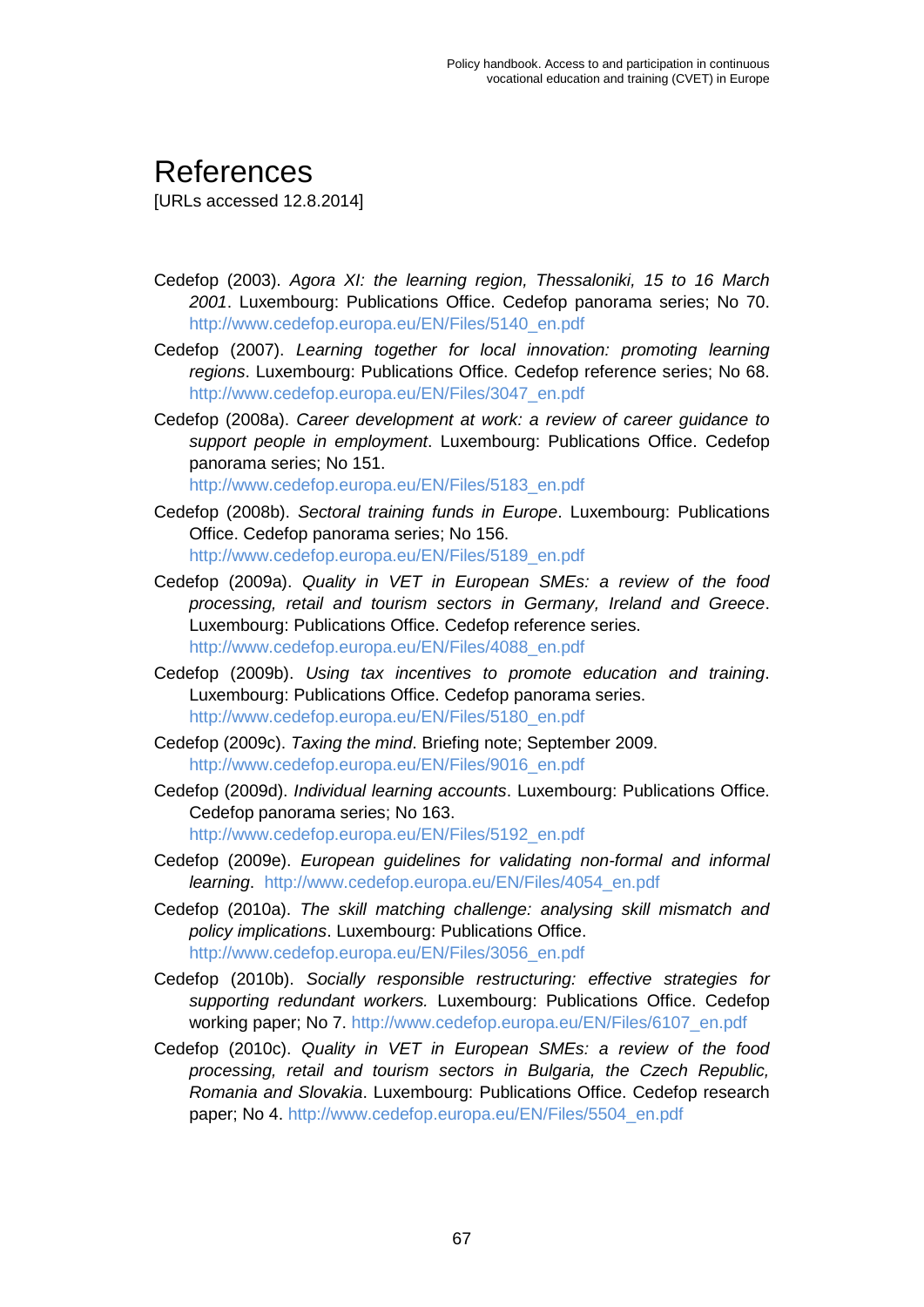- Cedefop (2011a). *The benefits of vocational education and training*. Luxembourg: Publications Office. Cedefop research paper; No 10. [http://www.cedefop.europa.eu/EN/Files/5510\\_en.pdf](http://www.cedefop.europa.eu/EN/Files/5510_en.pdf)
- Cedefop (2011b). *The impact of vocational education and training on company performance*. Luxembourg: Publications Office. Cedefop research paper; No 19. [http://www.cedefop.europa.eu/EN/Files/5519\\_en.pdf](http://www.cedefop.europa.eu/EN/Files/5519_en.pdf)
- Cedefop (2011c). *The anatomy of the wider benefits of VET in the workplace*. Luxembourg: Publications Office. Cedefop research paper; No 12. [http://www.cedefop.europa.eu/EN/Files/5512\\_en.pdf](http://www.cedefop.europa.eu/EN/Files/5512_en.pdf)
- Cedefop (2011d). *The economic benefits of VET for individuals*. Luxembourg: Publications Office. Cedefop research paper; No 11. [http://www.cedefop.europa.eu/EN/Files/5511\\_en.pdf](http://www.cedefop.europa.eu/EN/Files/5511_en.pdf)
- Cedefop (2011e). *VET for the common good: the macro social benefits of VET*. Luxembourg: Publications Office. Cedefop research paper; No 13. [http://www.cedefop.europa.eu/EN/Files/5513\\_en.pdf](http://www.cedefop.europa.eu/EN/Files/5513_en.pdf)
- Cedefop (2011f). *Vocational education and training is good for you: the social benefits of VET for individuals*. Luxembourg: Publications Office. Cedefop research paper; No 17.

[http://www.cedefop.europa.eu/EN/Files/5517\\_en.pdf](http://www.cedefop.europa.eu/EN/Files/5517_en.pdf)

- Cedefop (2011g). *Learning while working: success stories on workplace learning in Europe*. Luxembourg: Publications Office. [http://www.cedefop.europa.eu/EN/Files/3060\\_en.pdf.](http://www.cedefop.europa.eu/EN/Files/3060_en.pdf)
- Cedefop (2011h). *Assuring quality in vocational education and training: the role of accrediting VET providers.* Luxembourg: Publications Office. Cedefop reference series; No 90.

[http://www.cedefop.europa.eu/EN/Files/3061\\_en.pdf](http://www.cedefop.europa.eu/EN/Files/3061_en.pdf)

Cedefop (2011i). *Working and ageing: guidance and counselling for mature learners*. Luxembourg: Publications Office.

[http://www.cedefop.europa.eu/EN/Files/3062\\_en.pdf](http://www.cedefop.europa.eu/EN/Files/3062_en.pdf)

- Cedefop (2011j). *Glossary: quality in education and training*. Luxembourg: Publications Office. [http://www.cedefop.europa.eu/EN/Files/4106\\_en.pdf](http://www.cedefop.europa.eu/EN/Files/4106_en.pdf)
- Cedefop (2012a). *Working and ageing: the benefits of investing in an ageing workforce*. Luxembourg: Publications Office. [http://www.cedefop.europa.eu/EN/Files/3064\\_en.pdf](http://www.cedefop.europa.eu/EN/Files/3064_en.pdf)
- Cedefop (2012b). *Sectoral perspectives on the benefits of vocational education and training*. Luxembourg: Publications Office. Cedefop research paper; No 22. [http://www.cedefop.europa.eu/EN/Files/5522\\_en.pdf](http://www.cedefop.europa.eu/EN/Files/5522_en.pdf)
- Cedefop (2012c). *Loans for vocational education and training in Europe*. Luxembourg: Publications Office. Cedefop research paper; No 20. [http://www.cedefop.europa.eu/EN/Files/5520\\_en.pdf](http://www.cedefop.europa.eu/EN/Files/5520_en.pdf)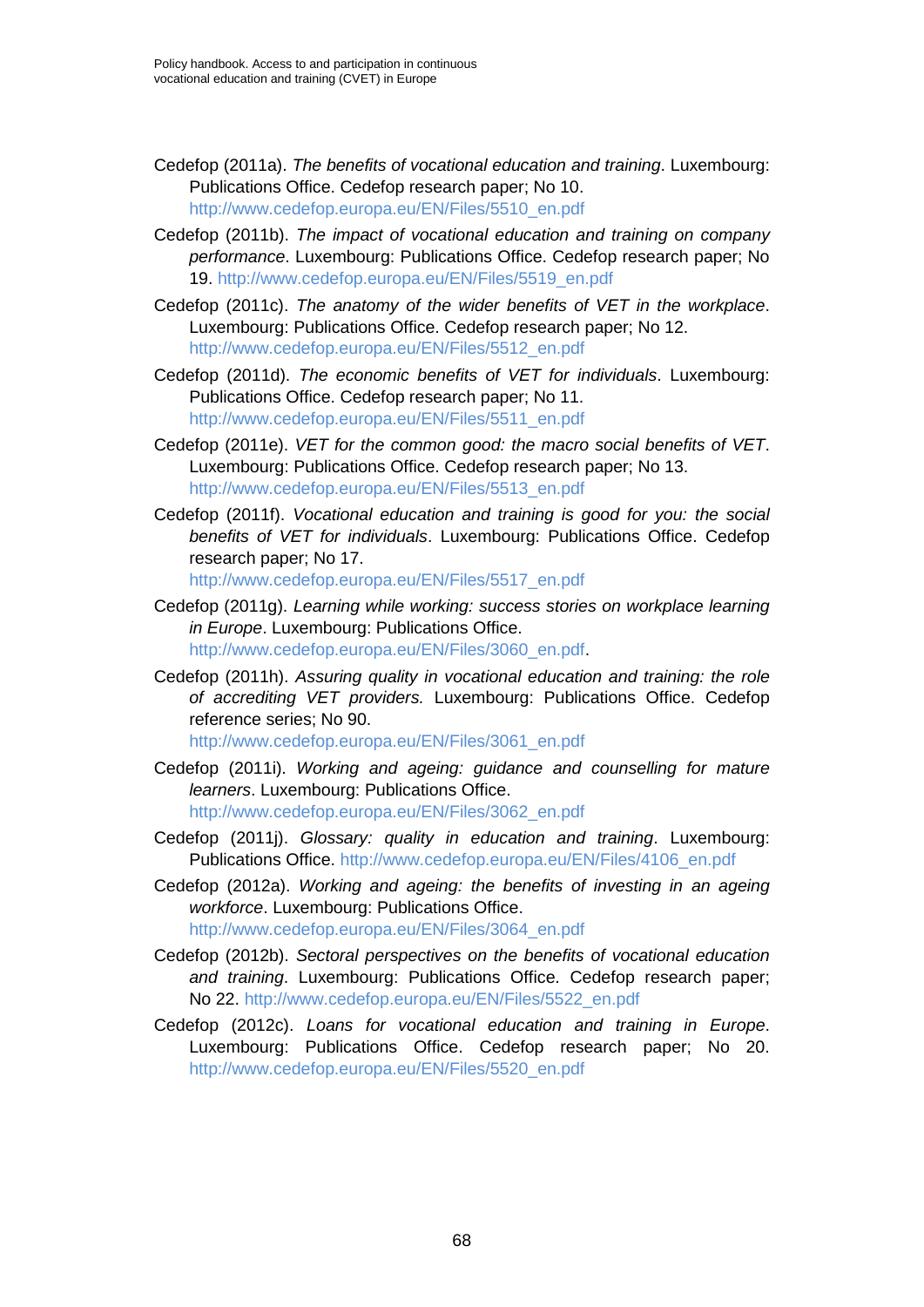- Cedefop (2012d). *Training leave: policies and practice in Europe*. Luxembourg: Publications Office. Cedefop research paper; No 28. [http://www.cedefop.europa.eu/EN/Files/5528\\_en.pdf](http://www.cedefop.europa.eu/EN/Files/5528_en.pdf)
- Cedefop (2012e). *Payback clauses in Europe: supporting company investment in training*. Luxembourg: Publications Office. Cedefop research paper; No 22. [http://www.cedefop.europa.eu/EN/Files/5523\\_en.pdf](http://www.cedefop.europa.eu/EN/Files/5523_en.pdf)
- Cedefop (2012f). *Learning and innovation in enterprises.* Luxembourg: Publications Office. Cedefop research paper; No 27. [http://www.cedefop.europa.eu/EN/Files/5527\\_en.pdf](http://www.cedefop.europa.eu/EN/Files/5527_en.pdf)
- Cedefop (2012g). *Trends in VET policy in Europe 2010-12: progress towards the Bruges communiqué*. Luxembourg: Publications Office. Cedefop working paper; No 16. [http://www.cedefop.europa.eu/EN/Files/6116\\_en.pdf](http://www.cedefop.europa.eu/EN/Files/6116_en.pdf)
- Cedefop (2013a). *Return to work: work-based learning and the reintegration of unemployed adults into the labour market*. Luxembourg: Publications Office. Cedefop working paper; No 21.

[http://www.cedefop.europa.eu/EN/Files/6121\\_en.pdf](http://www.cedefop.europa.eu/EN/Files/6121_en.pdf)

- Cedefop (2013b). *Trainers in continuing VET: emerging competence profile*. Luxembourg: Publications Office. [http://www.cedefop.europa.eu/EN/Files/4126\\_en.pdf](http://www.cedefop.europa.eu/EN/Files/4126_en.pdf)
- Cedefop (2013c). *Empowering vulnerable adults to tackle labour market challenges: findings from study visits 2010/11 and 2011/12 and policy implications*. Luxembourg: Publications Office. [http://www.cedefop.europa.eu/EN/Files/4122\\_en.pdf](http://www.cedefop.europa.eu/EN/Files/4122_en.pdf)
- Cedefop (2013d). *Renewing VET provision: understanding feedback mechanisms between initial VET and the labour market*. Luxembourg: Publications Office. [http://www.cedefop.europa.eu/EN/Files/5537\\_en.pdf](http://www.cedefop.europa.eu/EN/Files/5537_en.pdf)
- Cedefop (2013e). *Quality: a requirement for generating trust in qualifications*. Briefing note; March 2013.

<http://www.cedefop.europa.eu/en/publications/21183.aspx>

- Cedefop (2014a). *Macroeconomic benefits of vocational education and training*. Luxembourg: Publications Office. Cedefop research paper; No 40. [http://www.cedefop.europa.eu/EN/Files/5540\\_en.pdf](http://www.cedefop.europa.eu/EN/Files/5540_en.pdf)
- Cedefop (2014b). *Use of validation by enterprises for human resource and career development purposes*. Luxembourg: Publications Office. Cedefop reference series; No 96. [http://www.cedefop.europa.eu/EN/Files/3065\\_en.pdf](http://www.cedefop.europa.eu/EN/Files/3065_en.pdf)
- Cedefop (forthcoming a). *Stronger VET for better lives: Cedefop's monitoring report on VET policies 2010-14*. Luxembourg: Publications Office.
- Cedefop (forthcoming b). *Valuing diversity: guidance and the labour market integration of migrants*. Luxembourg: Publications Office.
- Cedefop (forthcoming c). *Job-related learning and vocational training in Europe: in-depth evidence from the European adult education survey and the continuing vocational training survey.*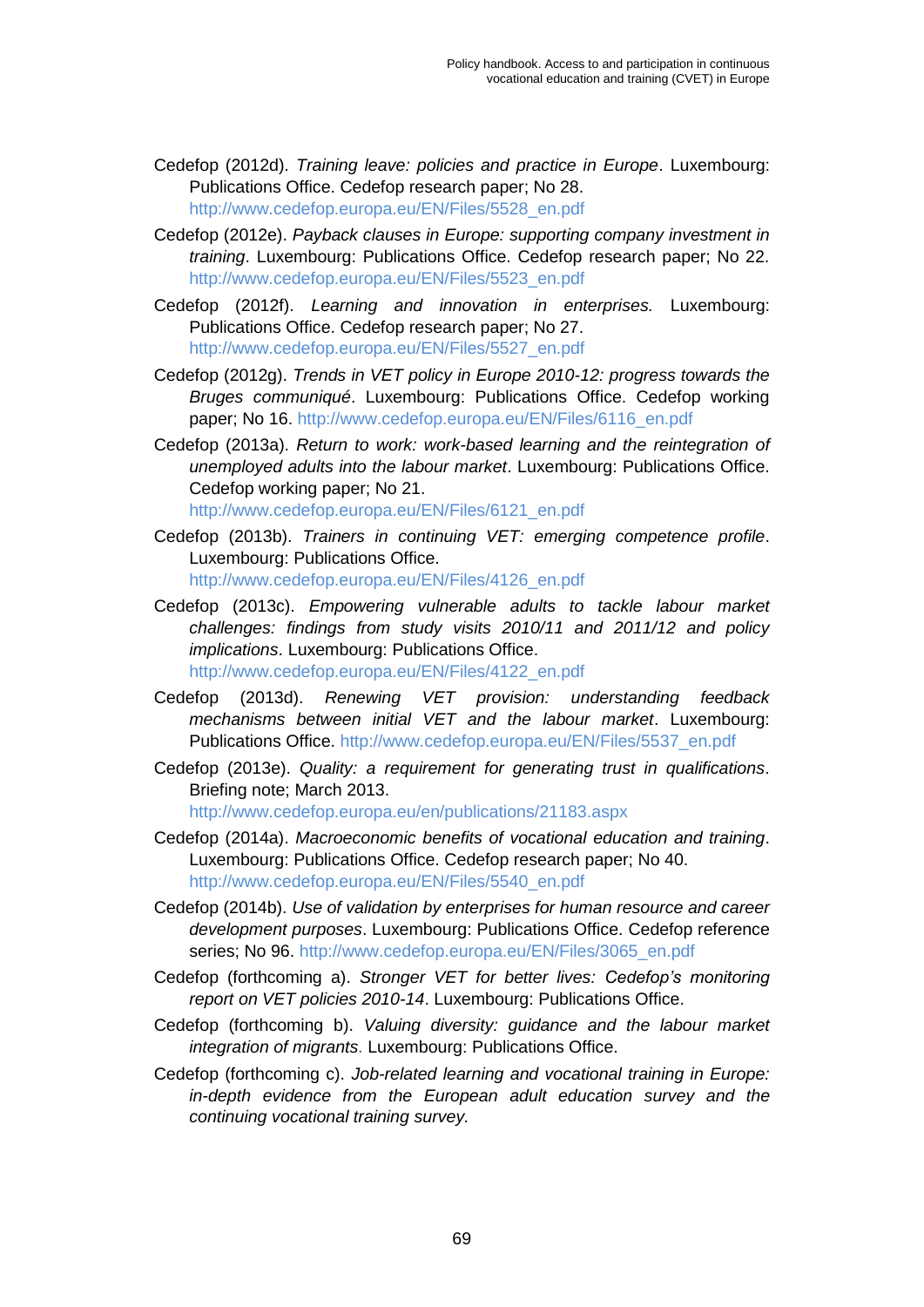- Cedefop (forthcoming d). *Handbook for VET providers: supporting internal quality management and quality culture*.
- Cedefop; Duchemin, C. (forthcoming). *2014 update to the European inventory on validation of non-formal and informal learning. France: country report*.
- Cedefop; Tissot, P. (2004). *Terminology of vocational training policy: a multilingual glossary for an enlarged Europe*. Luxembourg: Publications Office.

[http://libserver.cedefop.eu.int/vetelib/eu/pub/cedefop/ref/2004\\_0001\\_ml.pdf](http://libserver.cedefop.eu.int/vetelib/eu/pub/cedefop/ref/2004_0001_ml.pdf)

- Council of the European Union (2011). Council resolution on a renewed European agenda for adult learning. *Official Journal of the European Union,*  C 372, 20.12.2011, pp. 1-6. [http://eur](http://eur-lex.europa.eu/LexUriServ/LexUriServ.do?uri=OJ:C:2011:372:0001:0006:en:PDF)[lex.europa.eu/LexUriServ/LexUriServ.do?uri=OJ:C:2011:372:0001:0006:en:](http://eur-lex.europa.eu/LexUriServ/LexUriServ.do?uri=OJ:C:2011:372:0001:0006:en:PDF) [PDF](http://eur-lex.europa.eu/LexUriServ/LexUriServ.do?uri=OJ:C:2011:372:0001:0006:en:PDF)
- Council of the European Union (2012). Council recommendation of 20 December 2012 on the validation of non-formal and informal learning. *Official Journal of the European Union,* C 398, 22.12.2012, pp. 1-5. [http://eur](http://eur-lex.europa.eu/LexUriServ/LexUriServ.do?uri=OJ:C:2012:398:0001:0005:EN:PDF)[lex.europa.eu/LexUriServ/LexUriServ.do?uri=OJ:C:2012:398:0001:0005:EN:](http://eur-lex.europa.eu/LexUriServ/LexUriServ.do?uri=OJ:C:2012:398:0001:0005:EN:PDF) [PDF](http://eur-lex.europa.eu/LexUriServ/LexUriServ.do?uri=OJ:C:2012:398:0001:0005:EN:PDF)
- Council of the European Union; European Commission (2010). *The Bruges communiqué*.<http://libserver.cedefop.europa.eu/vetelib/2010/75928.pdf>
- Dehmel, A. (2014). Die EU auf dem Weg zur , Innovationsunion': Berufliche Bildung als Schlüsselfaktor [The EU on the way to an 'Innovation Union': vocational education and training as a key factor]. In: Jostmeier, M.; Georg, A.; H. Jacobsen, H. (eds). *Sozialen Wandel gestalten. Zum gesellschaftlichen Innovationspotenzial von Arbeits- und Organisationsforschung*  [Shaping social change: the innovation potential of industrial and organisational research for societies]. Wiesbaden: Springer, pp. 59-75.
- Dehmel, A. (forthcoming). Work-based learning for adults: spectrum, potentials and perspectives. In: European Training Foundation (ed.). *Work-based learning (WBL): option or must for VET systems in ETF partner countries? Contributions to the international debate: examples from countries around the world*.
- Dehmel, A.; van Loo, J. (2012). From demographic time bomb to valuable human resource: making the most of active ageing in Europe. *Osservatorio Isfol,*  No 2, 2012.

[http://archivio.isfol.it/DocEditor/test/File/2012/Osservatorio%20isfol/n2\\_2012/](http://archivio.isfol.it/DocEditor/test/File/2012/Osservatorio%20isfol/n2_2012/03%20Dehmel%20van%20Loo.pdf) [03%20Dehmel%20van%20Loo.pdf](http://archivio.isfol.it/DocEditor/test/File/2012/Osservatorio%20isfol/n2_2012/03%20Dehmel%20van%20Loo.pdf)

Dehmel, A.; van Loo, J. (2014). Human resource development in the European Union. In: Poell, R.; Rocco, T.S.; Roth, G.L. [\(eds\).](http://www.barnesandnoble.com/c/gene-roth) *The Routledge companion to human resource development*. London: Routledge, pp. 505-518.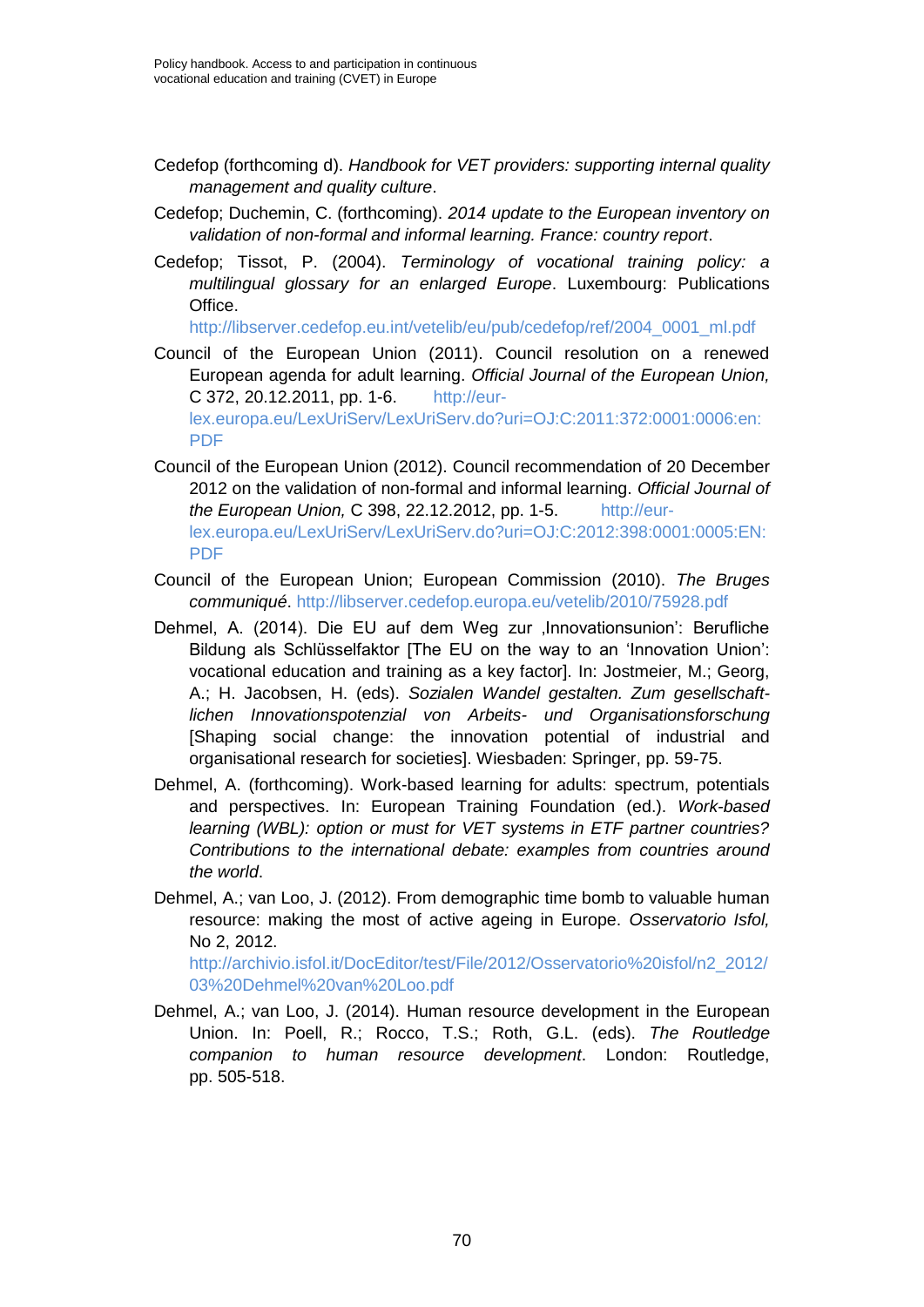FIBS/DIE (2013). *Developing the adult learning sector. Lot 2: financing the adult learning sector: final report*.

[http://ec.europa.eu/education/library/study/2013/adult-financing\\_en.pdf](http://ec.europa.eu/education/library/study/2013/adult-financing_en.pdf)

Ellinger, A.D. et al. (2011). Managerial coaching as a workplace learning strategy. In: Poell, R.F.; van Woerkom, M. (eds). *Supporting workplace learning: towards evidence-based practice*. Dordrecht/Heidelberg/London/New York: Springer, pp. 71-87.

Eurofound (2012). *Fifth European working conditions survey: overview report*. Luxembourg: Publications Office.

<http://www.eurofound.europa.eu/pubdocs/2011/82/en/1/EF1182EN.pdf>

Eurofound; Cedefop (2009). *Contribution of collective bargaining to continuing vocational training*. Dublin: Eurofound. <http://www.eurofound.europa.eu/docs/eiro/tn0804048s/tn0804048s.pdf>

European Commission (2006). *Ageing and employment: identification of good practice to increase job opportunities and maintain older workers in employment: final report*. [http://www.metiseurope.eu/content/pdf/1\\_vs\\_gestion\\_des\\_ages\\_ageingrepo](http://www.metiseurope.eu/content/pdf/1_vs_gestion_des_ages_ageingreport_en.pdf) [rt\\_en.pdf](http://www.metiseurope.eu/content/pdf/1_vs_gestion_des_ages_ageingreport_en.pdf)

- European Commission (2008). *Eurotrainer, making lifelong learning possible: a study on the situation and qualification of trainers in Europe*. Final report, Vol. 1. [http://www.pedz.uni-mannheim.de/daten/edz](http://www.pedz.uni-mannheim.de/daten/edz-b/gdbk/08/eurotrainer1_final_en.pdf)[b/gdbk/08/eurotrainer1\\_final\\_en.pdf](http://www.pedz.uni-mannheim.de/daten/edz-b/gdbk/08/eurotrainer1_final_en.pdf)
- European Commission (2009a). *Guide for training in SMEs*. <http://ec.europa.eu/social/BlobServlet?docId=3074&langId=en>
- European Commission (2009b). *Guide for training in SMEs: 50 cases of good practice*.<http://ec.europa.eu/social/BlobServlet?docId=3075&langId=en>
- European Commission (2010a). *Europe 2020: a strategy for smart, sustainable and inclusive growth: communication from the Commission*. COM(2010) 2020 final. [http://eur-](http://eur-lex.europa.eu/LexUriServ/LexUriServ.do?uri=COM:2010:2020:FIN:EN:PDF)

[lex.europa.eu/LexUriServ/LexUriServ.do?uri=COM:2010:2020:FIN:EN:PDF](http://eur-lex.europa.eu/LexUriServ/LexUriServ.do?uri=COM:2010:2020:FIN:EN:PDF)

- European Commission (2010b). *Changing patterns of working, learning and career development across Europe*. Luxembourg: Publications Office. [http://www2.warwick.ac.uk/fac/soc/ier/people/abrown/publications/final\\_repor](http://www2.warwick.ac.uk/fac/soc/ier/people/abrown/publications/final_report.pdf) [t.pdf](http://www2.warwick.ac.uk/fac/soc/ier/people/abrown/publications/final_report.pdf)
- European Commission (2011). *A renewed EU strategy 2011-14 for corporate social responsibility: communication from the Commission to the European Parliament, the Council, the European Economic and Social Committee and the Committee of the Regions*. COM(2011) 681 final. [http://eur](http://eur-lex.europa.eu/LexUriServ/LexUriServ.do?uri=COM:2011:0681:FIN:EN:PDF)[lex.europa.eu/LexUriServ/LexUriServ.do?uri=COM:2011:0681:FIN:EN:PDF](http://eur-lex.europa.eu/LexUriServ/LexUriServ.do?uri=COM:2011:0681:FIN:EN:PDF)
- European Commission (2012). *Vocational education and training for better skills, growth and jobs: Commission staff working document accompanying the document: communication from the Commission on rethinking education: investing in skills for better socioeconomic outcomes*. SWD(2012) 375 final.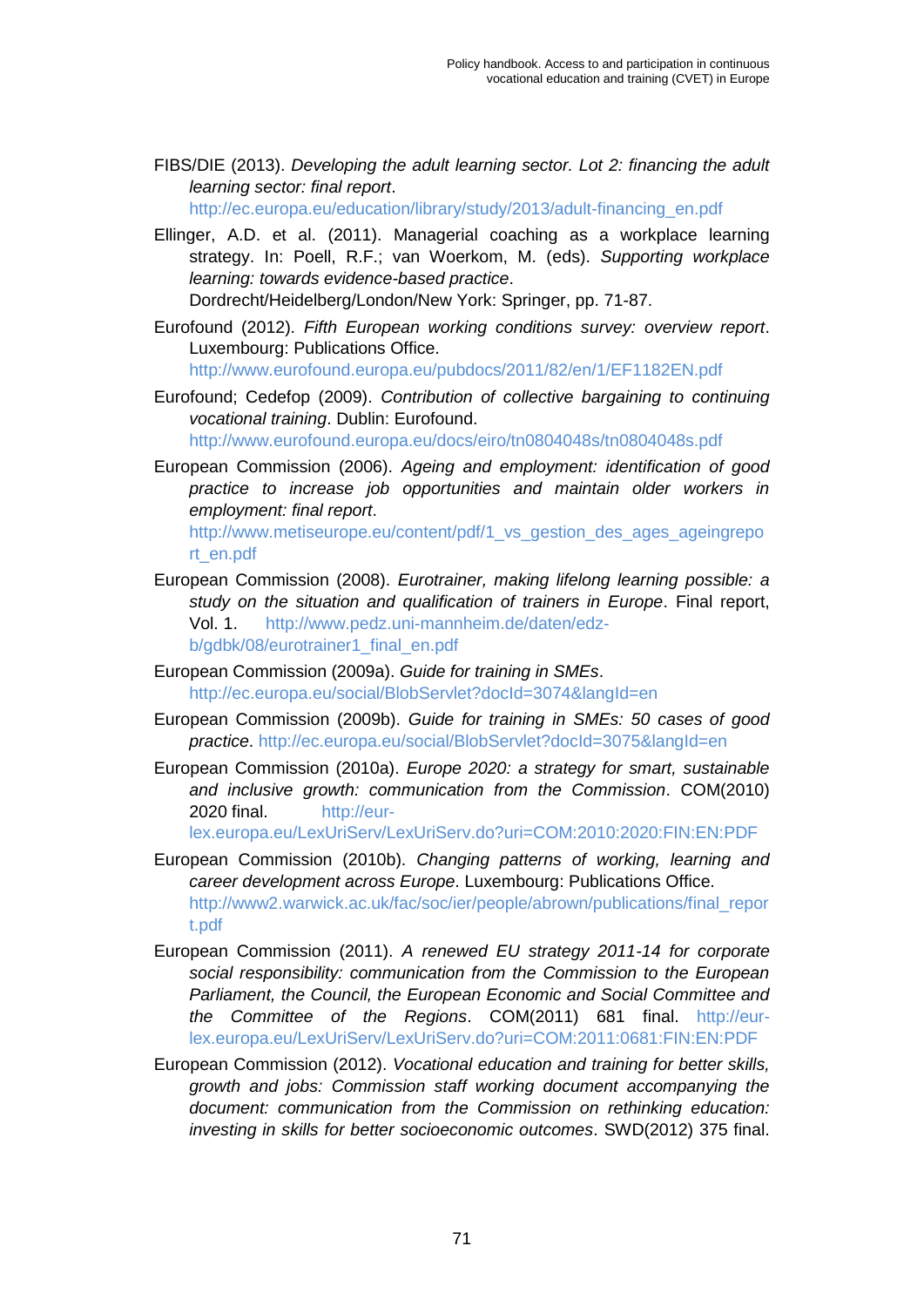## [http://eur-](http://eur-lex.europa.eu/LexUriServ/LexUriServ.do?uri=SWD:2012:0375:FIN:EN:PDF)

## [lex.europa.eu/LexUriServ/LexUriServ.do?uri=SWD:2012:0375:FIN:EN:PDF](http://eur-lex.europa.eu/LexUriServ/LexUriServ.do?uri=SWD:2012:0375:FIN:EN:PDF)

- European Commission (2013a). *Work-based learning in Europe: practices and policy pointers*. Luxembourg: Publications Office. [http://ec.europa.eu/education/policy/vocational-policy/doc/alliance/work](http://ec.europa.eu/education/policy/vocational-policy/doc/alliance/work-based-learning-in-europe_en.pdf)[based-learning-in-europe\\_en.pdf](http://ec.europa.eu/education/policy/vocational-policy/doc/alliance/work-based-learning-in-europe_en.pdf)
- European Commission (2013b). *Thematic working group on financing adult learning: final report.* [http://ec.europa.eu/education/policy/strategic](http://ec.europa.eu/education/policy/strategic-framework/doc/2013-financing-final_en.pdf)[framework/doc/2013-financing-final\\_en.pdf](http://ec.europa.eu/education/policy/strategic-framework/doc/2013-financing-final_en.pdf)
- European Commission (2013c). *A recovery on the horizon? Annual report on European SMEs 2012/13*. Luxembourg: Publications Office. [http://ec.europa.eu/enterprise/policies/sme/facts-figures](http://ec.europa.eu/enterprise/policies/sme/facts-figures-analysis/performance-review/files/supporting-documents/2013/annual-report-smes-2013_en.pdf)[analysis/performance-review/files/supporting-documents/2013/annual](http://ec.europa.eu/enterprise/policies/sme/facts-figures-analysis/performance-review/files/supporting-documents/2013/annual-report-smes-2013_en.pdf)[report-smes-2013\\_en.pdf](http://ec.europa.eu/enterprise/policies/sme/facts-figures-analysis/performance-review/files/supporting-documents/2013/annual-report-smes-2013_en.pdf)
- European Commission (2013d). *Opening up education: innovative teaching and learning for all through new technologies and open educational resources: communication from the Commission to the European Parliament, the Council, the European Economic and Social Committee and the Committee of the Regions*. COM(2013) 654 final. [http://eur-lex.europa.eu/legal](http://eur-lex.europa.eu/legal-content/EN/TXT/PDF/?uri=CELEX:52013DC0654&from=EN)[content/EN/TXT/PDF/?uri=CELEX:52013DC0654&from=EN](http://eur-lex.europa.eu/legal-content/EN/TXT/PDF/?uri=CELEX:52013DC0654&from=EN)
- European Commission (2013e). *Innovation union scoreboard 2013*. Luxembourg: Publications Office.

[http://ec.europa.eu/enterprise/policies/innovation/files/ius-2013\\_en.pdf](http://ec.europa.eu/enterprise/policies/innovation/files/ius-2013_en.pdf)

- European Commission (2013f). *Adult and continuing education in Europe: using public policy to secure a growth in skills*. Luxembourg: Publications Office. <http://ec.europa.eu/research/social-sciences/pdf/kina25943enc.pdf>
- European Commission (2013g). *Thematic working group on quality in adult learning: final report*.

http://www.bildung.erasmusplus.at/fileadmin/III erasmus/dateien/erwachsen [enbildung/TWG\\_QUALITY-AL\\_FINAL\\_REPORT.pdf](http://www.bildung.erasmusplus.at/fileadmin/lll_erasmus/dateien/erwachsenenbildung/TWG_QUALITY-AL_FINAL_REPORT.pdf)

- European Commission (2013h). *Developing the adult learning sector: quality in the adult learning sector (Lot 1). Final report*. [http://ec.europa.eu/education/library/study/2013/adult-quality\\_en.pdf](http://ec.europa.eu/education/library/study/2013/adult-quality_en.pdf)
- European Commission (2014). *Report from the Commission to the European*  Parliament and the Council on the implementation of the recommendation of *the European Parliament and of the Council of 18 June 2009 on the establishment of a European quality assurance reference framework for vocational education and training*. COM(2014) 30 final. [http://eur](http://eur-lex.europa.eu/LexUriServ/LexUriServ.do?uri=COM:2014:0030:FIN:EN:PDF)[lex.europa.eu/LexUriServ/LexUriServ.do?uri=COM:2014:0030:FIN:EN:PDF](http://eur-lex.europa.eu/LexUriServ/LexUriServ.do?uri=COM:2014:0030:FIN:EN:PDF)
- European Commission et al. (2010). *European inventory on validation of nonformal and informal learning 2010: thematic report: validation for specific target groups*.<http://libserver.cedefop.europa.eu/vetelib/2011/77651.pdf>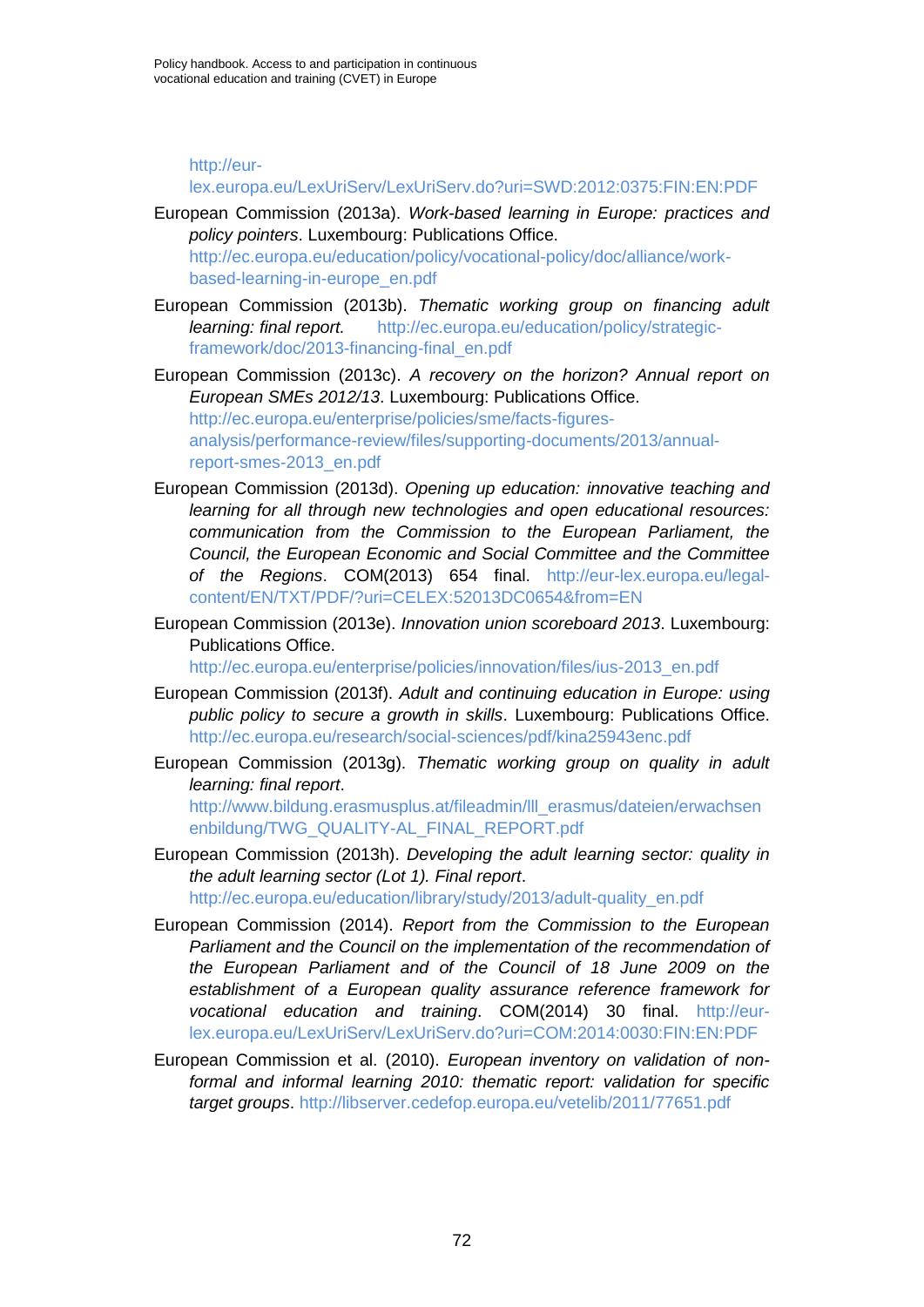- European Commission et al. (2012). *Learning for active ageing and intergenerational learning: final report*. [http://bookshop.europa.eu/en/learning-for-active-ageing-and](http://bookshop.europa.eu/en/learning-for-active-ageing-and-intergenerational-learning-pbNC0213074/downloads/NC-02-13-074-EN-N/NC0213074ENN_002.pdf?FileName=NC0213074ENN_002.pdf&SKU=NC0213074ENN_PDF&CatalogueNumber=NC-02-13-074-EN-N)[intergenerational-learning-pbNC0213074/downloads/NC-02-13-074-EN-](http://bookshop.europa.eu/en/learning-for-active-ageing-and-intergenerational-learning-pbNC0213074/downloads/NC-02-13-074-EN-N/NC0213074ENN_002.pdf?FileName=NC0213074ENN_002.pdf&SKU=NC0213074ENN_PDF&CatalogueNumber=NC-02-13-074-EN-N)[N/NC0213074ENN\\_002.pdf?FileName=NC0213074ENN\\_002.pdf&SKU=NC](http://bookshop.europa.eu/en/learning-for-active-ageing-and-intergenerational-learning-pbNC0213074/downloads/NC-02-13-074-EN-N/NC0213074ENN_002.pdf?FileName=NC0213074ENN_002.pdf&SKU=NC0213074ENN_PDF&CatalogueNumber=NC-02-13-074-EN-N) [0213074ENN\\_PDF&CatalogueNumber=NC-02-13-074-EN-N](http://bookshop.europa.eu/en/learning-for-active-ageing-and-intergenerational-learning-pbNC0213074/downloads/NC-02-13-074-EN-N/NC0213074ENN_002.pdf?FileName=NC0213074ENN_002.pdf&SKU=NC0213074ENN_PDF&CatalogueNumber=NC-02-13-074-EN-N)
- European Commission; EQUAVET (2013). *EQAVET work programme 2013-15*. Dublin: EQAVET.

[http://www.eqavet.eu/Libraries/Promotional\\_materials/EQAVET\\_Work\\_Progr](http://www.eqavet.eu/Libraries/Promotional_materials/EQAVET_Work_Programme_2013-2015.sflb.ashx?download=true) [amme\\_2013-2015.sflb.ashx?download=true](http://www.eqavet.eu/Libraries/Promotional_materials/EQAVET_Work_Programme_2013-2015.sflb.ashx?download=true)

European Trade Union Confederation (ETUC); Union of Industrial and Employers' Confederations of Europe; European Centre of Enterprises with Public Participation and of Enterprises of General Economic Interest (2002). *Framework of actions for the lifelong development of competences and qualifications*. [http://www.gencat.cat/diue/doc/doc\\_13227450\\_1.pdf](http://www.gencat.cat/diue/doc/doc_13227450_1.pdf)

Eurostat (2012). *CVTS 4 manual: version 6*. [https://circabc.europa.eu/sd/a/76f1c351-6b9c-497a-b3b0-](https://circabc.europa.eu/sd/a/76f1c351-6b9c-497a-b3b0-876820d91507/1_MANUAL_Version6.pdf) [876820d91507/1\\_MANUAL\\_Version6.pdf](https://circabc.europa.eu/sd/a/76f1c351-6b9c-497a-b3b0-876820d91507/1_MANUAL_Version6.pdf)

- GHK (2010). *Financing adult learning in times of crisis (Brussels, 18 to 19 October 2010). Background report for the workshop*. [http://adultlearning](http://adultlearning-budapest2011.teamwork.fr/docs/Background-report_Financing-Adult-Learning.pdf)[budapest2011.teamwork.fr/docs/Background-report\\_Financing-Adult-](http://adultlearning-budapest2011.teamwork.fr/docs/Background-report_Financing-Adult-Learning.pdf)[Learning.pdf](http://adultlearning-budapest2011.teamwork.fr/docs/Background-report_Financing-Adult-Learning.pdf)
- Gurden, D. (2014). *MOOCs and why open online courses are relevant for enterprises*. [http://www.cio.co.uk/insight/workforce-development/moocs-why](http://www.cio.co.uk/insight/workforce-development/moocs-why-open-online-courses-are-relevant-for-cios/)[open-online-courses-are-relevant-for-cios/](http://www.cio.co.uk/insight/workforce-development/moocs-why-open-online-courses-are-relevant-for-cios/)
- Green, A.; Preston, J.; Janmaat, J.G. (2008). *Education, equality and social cohesion*. Basingstoke: Palgrave Macmillan.
- Hundt, D. (2001). Eine neue Lernkultur und innovative Arbeitsgestaltung als Anforderung an die Wirtschaft von morgen [A new culture of learning and innovative approach to work, a requirement for tomorrow's economy]. In: Arbeitsgemeinschaft Betriebliche Weiterbildungsforschung e.V. [Association of continuing vocational training research] (ed.). *QUEM-report: Schriften zur beruflichen Weiterbildung. Arbeiten und Lernen: Lernkultur Kompetenzentwicklung und Innovative Arbeitsgestaltung* [QUEM report: writings on continuing vocational training. Working and learning: learning culture skill development and innovative development of work]. Berlin: ESM Satz und Grafik GmbH, pp. 11-18.
- Larsson, P. (2010). *Management and work organisation renewal: a programme to improve innovation capacity*.

[http://www.ncsi.nl/fileupload/Presentation\\_Par\\_Larsson.PDF](http://www.ncsi.nl/fileupload/Presentation_Par_Larsson.PDF)

Loch C.H. et al. (2010). The globe: how BMW is defusing the demographic time bomb. *Harvard business review*, March 2010.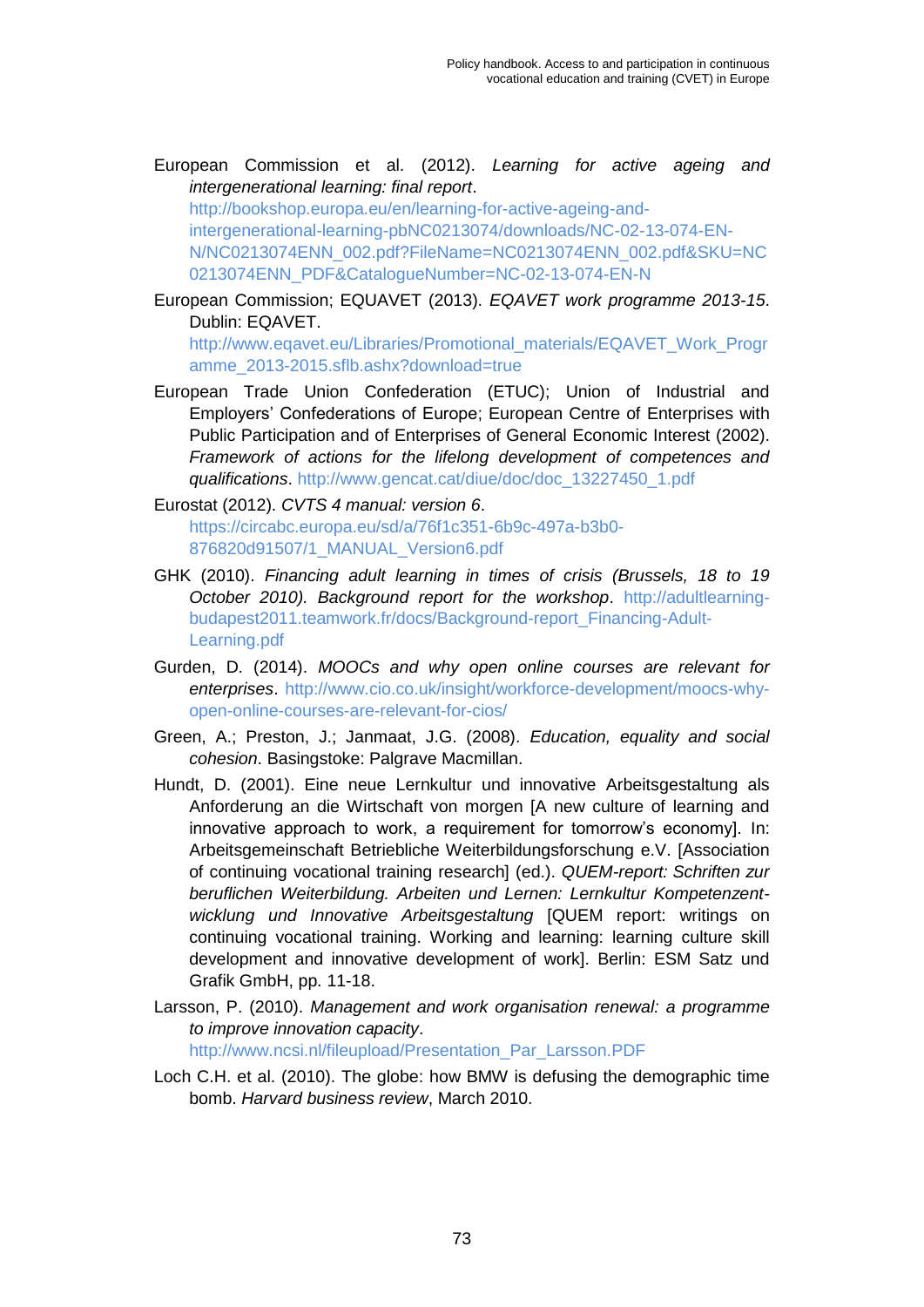- Lorenz, E.; Valeyre, A. (2005). Organisational innovation, human resource management and labour market structure. *The journal of industrial relations*, Vol. 47, No 4, pp. 424-442. [http://doi.org/10.1111/j.1472-](http://doi.org/10.1111/j.1472-9296.2005.00183.x) [9296.2005.00183.x](http://doi.org/10.1111/j.1472-9296.2005.00183.x)
- Markowitsch, J.; Käpplinger, B.; Hefler, G. (2013). Firm-provided training in Europe and the limits of national skills strategies. *European journal of education*, Vol. 48, No 2, pp. 281-291.
- Marsick, V.J.; Watkins, K.E. (2003). Demonstrating the value of an organisation's learning culture: the dimensions of the learning organisation questionnaire. *Advances in developing human resources*, Vol. 5, No 2, pp. 132-151.
- Moraal, D.; Grünewald, U. (2004). Moderne Weiterbildungsformen in der Arbeit und Probleme ihrer Erfassung und Bewertung in Europa [Modern forms of training in the workplace and problems with capturing and assessing them in Europe]. *Zeitschrift für Berufs- und Wirtschaftspädagogik-*Beihefte [Journal of VET-supplements], Vol. 18, pp. 174-186.
- OECD (2003). *Beyond rhetoric: adult learning policies and practices*. <http://www.oecd.org/education/innovation-education/18466358.pdf>
- OECD (2010). *Innovative workplaces: making better use of skills within organisations*. Paris: OECD.
- Roßnagel, C. (2011). Berufliche Weiterbildung älterer Beschäftigter: Elemente einer umfassenden Förderstrategie [Continuing vocational training for older workers: elements of a comprehensive fostering strategy]. In: Seyfried, B. (ed.). *Berichte zur beruflichen Bildung. Ältere Beschäftigte: Zu jung, um alt zu sein. Konzepte, Forschungsergebnisse, Instrumente* [Reports on continuing vocational training. Older workers: too young to be old. Concepts, research results, instruments]. Bielefeld: Bertelsmann, pp. 57-64.
- Rubenson, K.; Desjardins, R. (2009). The impact of welfare state regimes on barriers to participation in adult education: a bounded agency model. *Adult education quarterly*, Vol. 59, No 3, pp. 187-207. http://dx.doi.org/ 10.1177/0741713609331548

Skillnets (2012). *Annual report 2012*. [http://www.skillnets.ie/sites/skillnets.ie/files/pdf/annual\\_report\\_2012.pdf](http://www.skillnets.ie/sites/skillnets.ie/files/pdf/annual_report_2012.pdf)

van Loo, J.; Lettmayr, C.; Launikari, M. (2011). Setting the scene: promoting an inclusive labour market for ageing workers. In: Cedefop (ed.). *Working and ageing: guidance and counselling for mature learners*. Luxembourg: Publications Office, pp. 8-23.

[http://www.cedefop.europa.eu/EN/Files/3062\\_en.pdf](http://www.cedefop.europa.eu/EN/Files/3062_en.pdf)